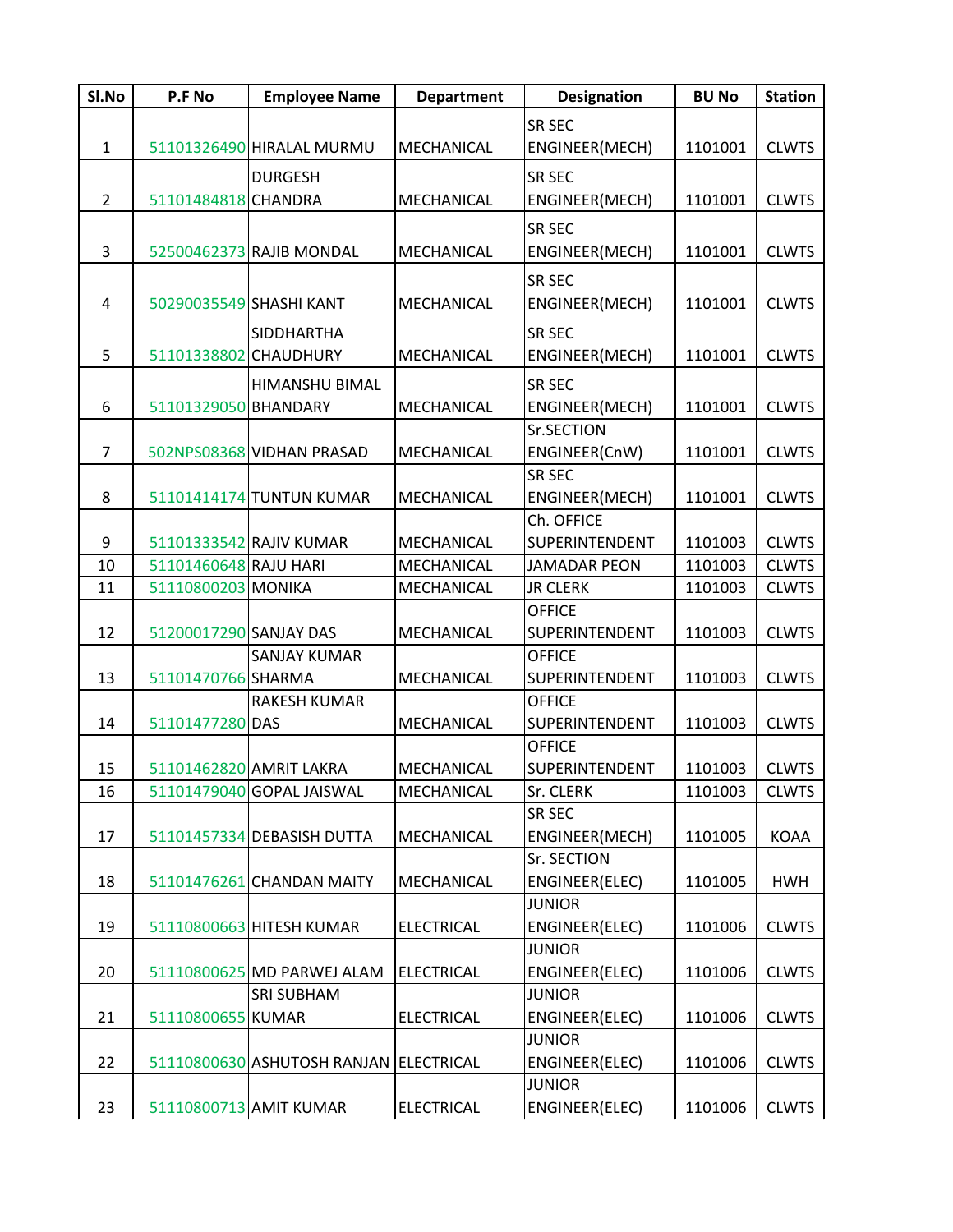|    |                         | <b>UMESH KUMAR</b>          |                   | <b>JUNIOR</b>                           |         |              |
|----|-------------------------|-----------------------------|-------------------|-----------------------------------------|---------|--------------|
| 24 | 51110800684 MEENA       |                             | <b>ELECTRICAL</b> | ENGINEER(ELEC)                          | 1101006 | <b>CLWTS</b> |
|    |                         | <b>CHANDAN KUMAR</b>        |                   | <b>JUNIOR</b>                           |         |              |
| 25 | 51110800657 GUPTA       |                             | <b>ELECTRICAL</b> | ENGINEER(ELEC)                          | 1101006 | <b>CLWTS</b> |
|    |                         | <b>ASHISH KUMAR</b>         |                   | <b>JUNIOR</b>                           |         |              |
| 26 | 51110800627 DUBEY       |                             | <b>ELECTRICAL</b> | ENGINEER(ELEC)                          | 1101006 | <b>CLWTS</b> |
|    |                         |                             |                   | <b>SENIOR SECTION</b>                   |         |              |
| 27 |                         | 24308054575 SUBASH LAKRA    | MECHANICAL        | <b>ENGINEER(TRS)</b>                    | 1101006 | <b>CLWTS</b> |
| 28 |                         | 51110800819 TAPAS BAURI     | <b>ELECTRICAL</b> | <b>TRAINEE</b>                          | 1101007 | <b>CLWTS</b> |
| 29 |                         | 51110800818 AMARJIT KUMAR   | <b>ELECTRICAL</b> | <b>TRAINEE</b>                          | 1101007 | <b>CLWTS</b> |
|    |                         |                             |                   |                                         |         |              |
| 30 |                         | 51110800821 ABHILASH SHARMA | ELECTRICAL        | <b>TRAINEE</b>                          | 1101007 | <b>CLWTS</b> |
| 31 |                         | 51110800773 ARINDAM ROY     | <b>ELECTRICAL</b> | <b>TRAINEE</b>                          | 1101007 | <b>CLWTS</b> |
|    |                         | <b>CHIRANJEEV</b>           |                   |                                         |         |              |
| 32 |                         | 51110800488 KUMAR MISTRY    | <b>ELECTRICAL</b> | <b>TRAINEE</b>                          | 1101007 | <b>CLWTS</b> |
| 33 |                         | 51110800804 GOURAB BOSE     | <b>ELECTRICAL</b> | <b>TRAINEE</b>                          | 1101007 | <b>CLWTS</b> |
| 34 |                         | 51110800860 SUMAN RAJAK     | <b>MECHANICAL</b> | <b>TRAINEE</b>                          | 1101007 | <b>CLWTS</b> |
| 35 |                         | 51110800837 SUTAPA LAHIRI   | MECHANICAL        | <b>TRAINEE</b>                          | 1101007 | <b>CLWTS</b> |
|    |                         |                             |                   |                                         |         |              |
| 36 |                         | 51110800838 SUDESHNA DUTTA  | MECHANICAL        | <b>TRAINEE</b>                          | 1101007 | <b>CLWTS</b> |
| 37 |                         | 51110800865 BINOD KUMAR     | MECHANICAL        | <b>TRAINEE</b>                          | 1101007 | <b>CLWTS</b> |
|    |                         | PRADEEP KUMAR               |                   |                                         |         |              |
| 38 | 51110800839 HANSDA      |                             | MECHANICAL        | <b>TRAINEE</b>                          | 1101007 | <b>CLWTS</b> |
| 39 | 51110800862 DIPIKA DEVI |                             | MECHANICAL        | <b>TRAINEE</b>                          | 1101007 | <b>CLWTS</b> |
|    |                         |                             |                   |                                         |         |              |
| 40 |                         | 51110800836 SAGNIK BAIRAGYA | MECHANICAL        | <b>TRAINEE</b>                          | 1101007 | <b>CLWTS</b> |
|    |                         | <b>DILIP KUMAR</b>          |                   |                                         |         |              |
| 41 | 51110800859 KAMAT       |                             | MECHANICAL        | <b>TRAINEE SKILLED</b><br><b>JUNIOR</b> | 1101007 | <b>CLWTS</b> |
| 42 |                         | 51110800852 ASHUTOSH KUMAR  | ELECTRICAL        | ENGINEER(ELEC)                          | 1101008 | <b>CLWTS</b> |
|    |                         |                             |                   | <b>JUNIOR</b>                           |         |              |
| 43 |                         | 51110800853 PRASHANT KUMAR  | ELECTRICAL        | ENGINEER(ELEC)                          | 1101008 | <b>CLWTS</b> |
|    |                         |                             |                   | <b>JUNIOR</b>                           |         |              |
| 44 |                         | 8 TANUSREE DAS              | <b>ELECTRICAL</b> | ENGINEER(ELEC)                          | 1101008 | <b>CLWTS</b> |
|    |                         | RADHESHYAM                  |                   | <b>JUNIOR</b>                           |         |              |
| 45 | 51110800851 SINGH       |                             | <b>ELECTRICAL</b> | ENGINEER(ELEC)                          | 1101008 | <b>CLWTS</b> |
|    |                         | <b>ROHAN KUMAR</b>          |                   | <b>JUNIOR</b>                           |         |              |
| 46 | 51110800849 SINGH       |                             | <b>ELECTRICAL</b> | ENGINEER(MECH)                          | 1101008 | <b>CLWTS</b> |
|    |                         |                             |                   |                                         |         |              |
| 47 | 507NPS01817             | <b>RAHUL KUMAR</b>          | GEN. ADMN.        | <b>TADK</b>                             | 1101009 | <b>CLWTS</b> |
|    |                         | <b>OM PRAKASH</b>           |                   |                                         |         |              |
| 48 | 51101470643 PRASAD      |                             | MECHANICAL        | <b>CHOWKIDAR</b>                        | 1101009 | <b>CLWTS</b> |
| 49 | 51101471996 JOTIN TUDU  |                             | MECHANICAL        | <b>CHOWKIDAR</b>                        | 1101009 | <b>CLWTS</b> |
|    |                         | <b>MONORANJAN</b>           |                   | <b>GESTENER</b>                         |         |              |
| 50 | 51101345631 HEMBRAM     |                             | MECHANICAL        | <b>OPERATOR</b>                         | 1101009 | <b>CLWTS</b> |
| 51 |                         | 18729801948 RAHUL SINGH     | MECHANICAL        | <b>PEON</b>                             | 1101009 | <b>CLWTS</b> |
| 52 |                         | 51101484148 TANUJA DEVI     | MECHANICAL        | SAFAIWALA                               | 1101009 | <b>CLWTS</b> |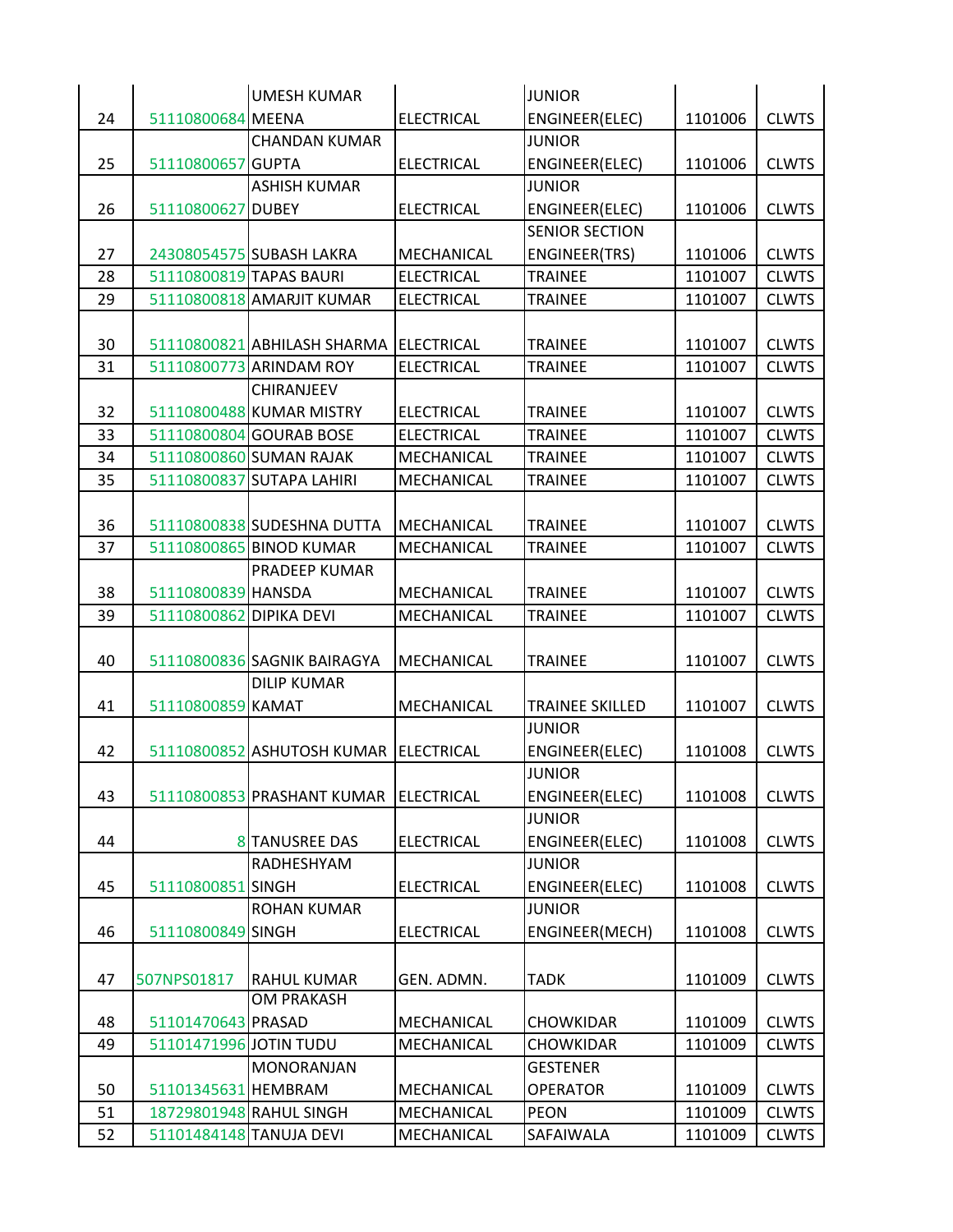|    |                        | <b>BALBINDAR</b>                        |                   |                          |         |              |
|----|------------------------|-----------------------------------------|-------------------|--------------------------|---------|--------------|
| 53 | 51101484199 HEMBRAM    |                                         | MECHANICAL        | SAFAIWALA                | 1101009 | <b>CLWTS</b> |
| 54 |                        | 51101428082 RUMELY DAS.                 | MECHANICAL        | SAFAIWALA                | 1101009 | <b>CLWTS</b> |
| 55 |                        | 51110800864 SONALI RAJAK                | PERSONNEL         | <b>PEON</b>              | 1101009 | <b>CLWTS</b> |
| 56 |                        | 51110800811 RINKU MONDAL                | PERSONNEL         | <b>PEON</b>              | 1101009 | <b>CLWTS</b> |
| 57 | 51110800871 ANJU THAPA |                                         | PERSONNEL         | <b>PEON</b>              | 1101009 | <b>CLWTS</b> |
| 58 |                        | 51110800872 NIYOTI MARANDI              | PERSONNEL         | <b>PEON</b>              | 1101009 | <b>CLWTS</b> |
| 59 | 51101230949 B P HARI   |                                         | <b>MECHANICAL</b> | <b>TECHNICIAN GR-I</b>   | 1101041 | <b>CLWTS</b> |
| 60 |                        | 51101466311 TAPAS KR DAS                | MECHANICAL        | SR. TECHNICIAN           | 1101051 | <b>CLWTS</b> |
|    |                        | MAKESHWAR                               |                   |                          |         |              |
| 61 | 51101336866 PRASAD     |                                         | MECHANICAL        | SR. TECHNICIAN           | 1101051 | <b>CLWTS</b> |
|    |                        | <b>KANCHAN</b>                          |                   |                          |         |              |
| 62 | 51101342828 SAMADDAR   |                                         | MECHANICAL        | Sr.TECH(FITTER)          | 1101051 | <b>CLWTS</b> |
| 63 | 51101326094 L MONDAL   |                                         | MECHANICAL        | Sr.TECH(FITTER)          | 1101051 | <b>CLWTS</b> |
|    |                        | <b>JAY PRAKASH</b>                      |                   |                          |         |              |
| 64 | 51101404591 PANDEY     |                                         | MECHANICAL        | <b>TECHNICIAN GR-I</b>   | 1101051 | <b>CLWTS</b> |
|    |                        |                                         |                   |                          |         |              |
|    |                        | <b>MUNMUN</b>                           |                   |                          |         |              |
| 65 |                        | 51101408188 CHAKRABORTY JAIN MECHANICAL |                   | <b>TECHNICIAN GR-I</b>   | 1101051 | <b>CLWTS</b> |
| 66 |                        | 51101473650 SUNIL KUMAR                 | MECHANICAL        | <b>TECHNICIAN GR-I</b>   | 1101051 | <b>CLWTS</b> |
|    |                        | <b>UMESH KUMAR</b>                      |                   |                          |         |              |
| 67 | 51101410667 MANJHI     |                                         | MECHANICAL        | <b>TECHNICIAN GR-I</b>   | 1101051 | <b>CLWTS</b> |
| 68 |                        | 51101407783 HEMLAL HANSDA               | MECHANICAL        | <b>TECHNICIAN GR-I</b>   | 1101051 | <b>CLWTS</b> |
| 69 |                        | 51101484607 PANKAJ KUMAR                | MECHANICAL        | <b>TECHNICIAN GR-II</b>  | 1101051 | <b>CLWTS</b> |
|    |                        |                                         |                   |                          |         |              |
| 70 |                        | 51101418167 KALIPADA MAHATO             | MECHANICAL        | <b>HELPER</b>            | 1101051 | <b>CLWTS</b> |
| 71 |                        | 51101411281 BHUTNATH TUDU               | MECHANICAL        | <b>TECHNICIAN GR-I</b>   | 1101051 | <b>CLWTS</b> |
|    |                        |                                         |                   |                          |         |              |
| 72 |                        | 12929800433 SOUMYA BISWAS               | MECHANICAL        | <b>TECHNICIAN GR-III</b> | 1101071 | <b>CLWTS</b> |
|    |                        | <b>SUBODHAN</b>                         |                   |                          |         |              |
| 73 | 51101412013 MURMU      |                                         | MECHANICAL        | <b>TECHNICIAN GR-I</b>   | 1101071 | <b>CLWTS</b> |
|    |                        |                                         |                   |                          |         |              |
| 74 |                        | 51101420005 SOUROV MAHANTA MECHANICAL   |                   | <b>TECHNICIAN GR-II</b>  | 1101071 | <b>CLWTS</b> |
| 75 |                        | 51101353148 KISHAN TUDU                 | MECHANICAL        | SR. TECHNICIAN           | 1101081 | <b>CLWTS</b> |
|    |                        |                                         |                   |                          |         |              |
| 76 |                        | 51101282765 SIDHARTH SHARMA MECHANICAL  |                   | <b>TECHNICIAN GR-III</b> | 1101081 | <b>CLWTS</b> |
|    |                        | SADANAND                                |                   |                          |         |              |
| 77 | 51101408196 PRASAD     |                                         | MECHANICAL        | TECH.(FITTER)-I          | 1101091 | <b>CLWTS</b> |
| 78 | 51101232119 K LENKA    |                                         | MECHANICAL        | <b>TECHNICIAN GR-I</b>   | 1101091 | <b>CLWTS</b> |
|    |                        |                                         |                   |                          |         |              |
| 79 |                        | 51110800727 JOYDEV SAHA                 | MECHANICAL        | <b>TECHNICIAN GR-III</b> | 1101091 | <b>CLWTS</b> |
|    |                        | <b>TARUN KUMAR</b>                      |                   |                          |         |              |
| 80 | 51110800598 MANDAL     |                                         | <b>MECHANICAL</b> | <b>TECHNICIAN GR-III</b> | 1101091 | <b>CLWTS</b> |
|    |                        |                                         |                   |                          |         |              |
| 81 |                        | 51110800728 LALITA SOREN                | MECHANICAL        | <b>TECHNICIAN GR-III</b> | 1101091 | <b>CLWTS</b> |
|    |                        | <b>NAVIN KUMAR</b>                      |                   |                          |         |              |
| 82 | 51101461325 MANJHI     |                                         | MECHANICAL        | SR. TECHNICIAN           | 1101121 | <b>CLWTS</b> |
|    |                        |                                         |                   |                          |         |              |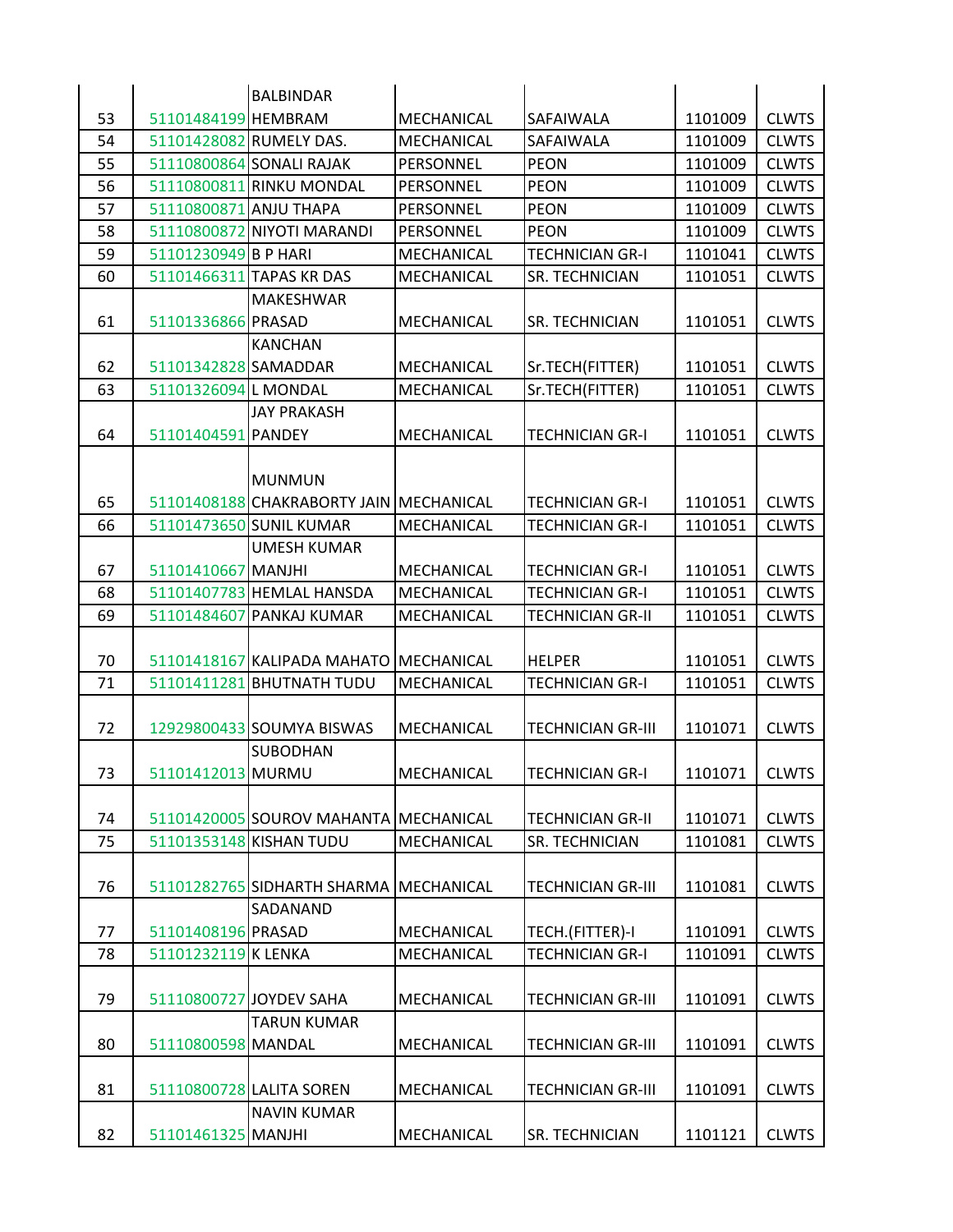|     |                         | <b>KRISHNADEO</b>                     |                   |                          |         |              |
|-----|-------------------------|---------------------------------------|-------------------|--------------------------|---------|--------------|
| 83  | 51101190051 MAHATO      |                                       | MECHANICAL        | SR. TECHNICIAN           | 1101121 | <b>CLWTS</b> |
|     |                         |                                       |                   |                          |         |              |
| 84  |                         | 51101474062 BALDEO HEMBROM MECHANICAL |                   | <b>TECHNICIAN GR-I</b>   | 1101121 | <b>CLWTS</b> |
| 85  |                         | 51101462918 A MUKHERJEE               | MECHANICAL        | <b>TECHNICIAN GR-I</b>   | 1101121 | <b>CLWTS</b> |
| 86  | 51101322544 R R DUBEY   |                                       | MECHANICAL        | <b>TECHNICIAN GR-I</b>   | 1101121 | <b>CLWTS</b> |
| 87  | 51101409404 BUBLA MAL   |                                       | MECHANICAL        | <b>TECHNICIAN GR-II</b>  | 1101121 | <b>CLWTS</b> |
| 88  | 51110800559 BIKKI GUPTA |                                       | MECHANICAL        | <b>TECHNICIAN GR-III</b> | 1101121 | <b>CLWTS</b> |
| 89  |                         | 51101420726 BHAGAT HEMBRAM MECHANICAL |                   | <b>HELPER</b>            | 1101121 | <b>CLWTS</b> |
| 90  |                         | 51101411715 SANJEEV RANA              | MECHANICAL        | <b>TECHNICIAN GR-II</b>  | 1101121 | <b>CLWTS</b> |
| 91  |                         | 51101411678 CHUNU SOREN               | MECHANICAL        | <b>TECHNICIAN GR-II</b>  | 1101121 | <b>CLWTS</b> |
|     |                         | <b>GOVIND RAMAN</b>                   |                   |                          |         |              |
| 92  | 51101330659 LAL         |                                       | MECHANICAL        | SR. TECHNICIAN           | 1101151 | <b>CLWTS</b> |
| 93  |                         | 51101473983 BHAVESH KUMAR             | MECHANICAL        | <b>TECHNICIAN GR-I</b>   | 1101151 | <b>CLWTS</b> |
| 94  |                         | 51110800751 VIKASH KUMAR              | MECHANICAL        | <b>TECHNICIAN GR-III</b> | 1101151 | <b>CLWTS</b> |
| 95  | 51101426212 RAJU YADAV  |                                       | MECHANICAL        | HELPER                   | 1101161 | <b>CLWTS</b> |
| 96  |                         | 51110800364 SUSANTA SARKAR            | MECHANICAL        | <b>HELPER</b>            | 1101161 | <b>CLWTS</b> |
|     |                         | <b>SHIV SHANKAR</b>                   |                   |                          |         |              |
| 97  | 51101477221 MISTRY      |                                       | MECHANICAL        | SR. TECHNICIAN           | 1101161 | <b>CLWTS</b> |
| 98  |                         | 51101355469 JAGDEO PRASAD             | MECHANICAL        | SR. TECHNICIAN           | 1101161 | <b>CLWTS</b> |
| 99  |                         | 51101400899 JALADHAR MURMU            | IMECHANICAL       | SR. TECHNICIAN           | 1101161 | <b>CLWTS</b> |
|     |                         | RAM GOPAL                             |                   |                          |         |              |
| 100 | 51101318895 BALMIKI     |                                       | MECHANICAL        | SR. TECHNICIAN           | 1101161 | <b>CLWTS</b> |
| 101 |                         | 51101409156 DHUDUM TUDU               | MECHANICAL        | SR. TECHNICIAN           | 1101161 | <b>CLWTS</b> |
| 102 |                         | 51101190191 MAHADEV GHOSH             | <b>MECHANICAL</b> | <b>SR. TECHNICIAN</b>    | 1101161 | <b>CLWTS</b> |
| 103 |                         | 51101329711 SANTANU BOSE              | MECHANICAL        | TECH.(FITTER)-I          | 1101161 | <b>CLWTS</b> |
|     |                         | <b>ASHOKE</b>                         |                   |                          |         |              |
| 104 |                         | 51101462571 BHATTACHARJEE             | MECHANICAL        | <b>TECHNICIAN GR-I</b>   | 1101161 | <b>CLWTS</b> |
| 105 |                         | 51101359881 BIJOY KUMAR SIL           | MECHANICAL        | <b>TECHNICIAN GR-I</b>   | 1101161 | <b>CLWTS</b> |
|     |                         | SANJIB KUMAR                          |                   |                          |         |              |
| 106 | 51101281391 SINGH       |                                       | MECHANICAL        | <b>TECHNICIAN GR-I</b>   | 1101161 | <b>CLWTS</b> |
|     |                         | <b>SUBODHAN</b>                       |                   |                          |         |              |
| 107 | 51101410261 MARANDI     |                                       | MECHANICAL        | <b>TECHNICIAN GR-I</b>   | 1101161 | <b>CLWTS</b> |
|     |                         |                                       |                   |                          |         |              |
| 108 |                         | 51101410341 SANTOSH DHIBAR            | MECHANICAL        | <b>TECHNICIAN GR-III</b> | 1101161 | <b>CLWTS</b> |
|     |                         | <b>SUMANTA</b>                        |                   |                          |         |              |
| 109 |                         | 51101410229 BHATTACHARJEE             | MECHANICAL        | <b>TECHNICIAN GR-III</b> | 1101161 | <b>CLWTS</b> |
|     |                         | PARMESHWAR                            |                   |                          |         |              |
| 110 | 51101410472 SINGH       |                                       | MECHANICAL        | <b>TECHNICIAN GR-III</b> | 1101161 | <b>CLWTS</b> |
| 111 |                         | 51101477917 UJJWAL SOREN              | MECHANICAL        | <b>HELPER</b>            | 1101162 | <b>CLWTS</b> |
| 112 | 51101233496 B P SAW     |                                       | MECHANICAL        | SR. TECHNICIAN           | 1101162 | <b>CLWTS</b> |
|     |                         |                                       |                   |                          |         |              |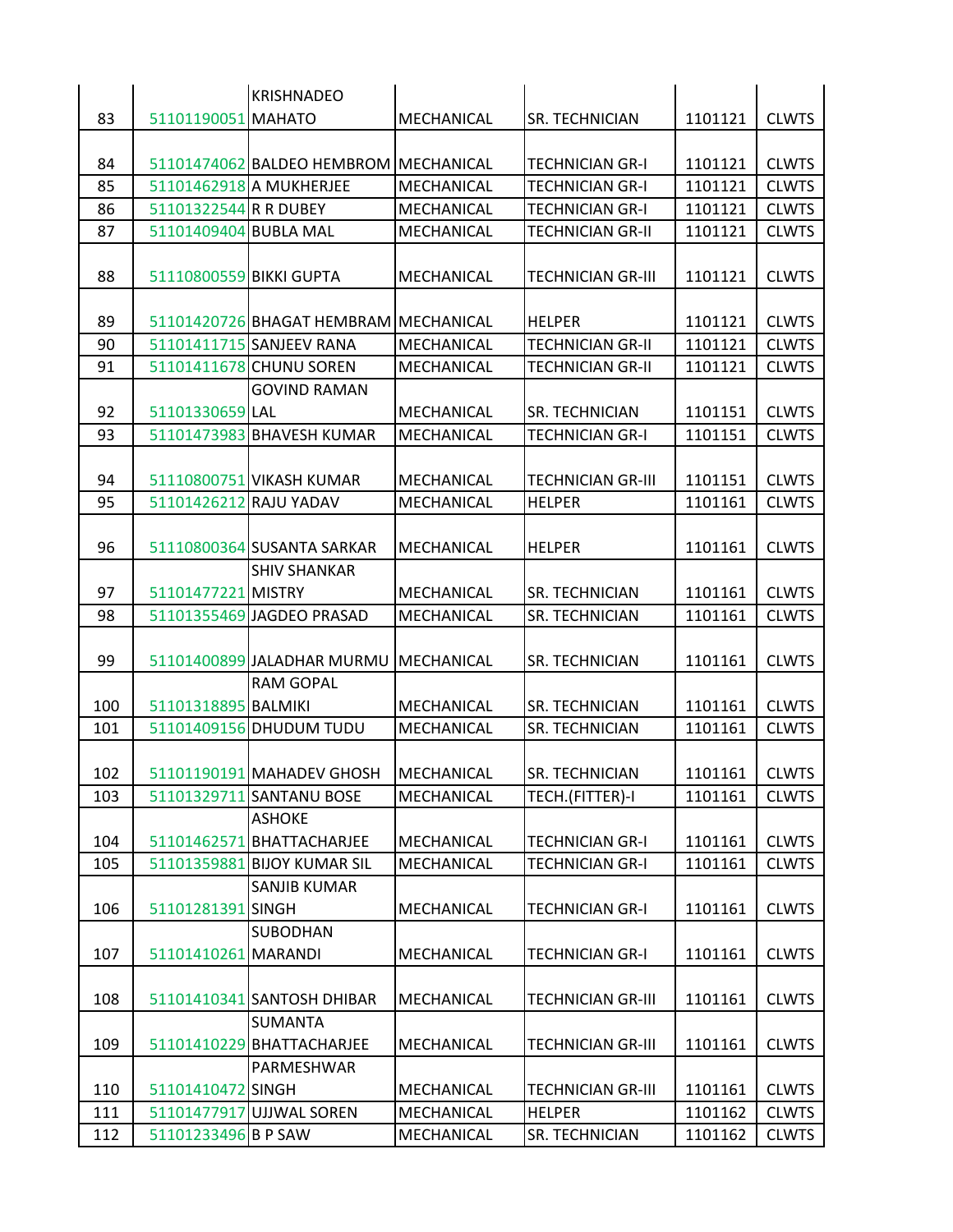| 113 |                        | 51101353244 SUKIND TUDU                | MECHANICAL        | SR. TECHNICIAN           | 1101162 | <b>CLWTS</b> |
|-----|------------------------|----------------------------------------|-------------------|--------------------------|---------|--------------|
| 114 | 51101342641 P DAS      |                                        | MECHANICAL        | SR. TECHNICIAN           | 1101162 | <b>CLWTS</b> |
| 115 | 51101233082 R P MANDAL |                                        | MECHANICAL        | SR. TECHNICIAN           | 1101162 | <b>CLWTS</b> |
|     |                        |                                        |                   |                          |         |              |
| 116 |                        | 50211152990 MUKHTAR ANSARI             | MECHANICAL        | TECH.(FITTER)-I          | 1101162 | <b>CLWTS</b> |
| 117 |                        | 51101460947 B K MUKHERJEE              | MECHANICAL        | <b>TECHNICIAN GR-I</b>   | 1101162 | <b>CLWTS</b> |
| 118 |                        | 51101358791 DINESH RABIDAS             | MECHANICAL        | <b>TECHNICIAN GR-I</b>   | 1101162 | <b>CLWTS</b> |
| 119 |                        | 51101194482 NARAYAN KISKU              | MECHANICAL        | <b>TECHNICIAN GR-I</b>   | 1101162 | <b>CLWTS</b> |
|     |                        | <b>SUMAN KUMAR</b>                     |                   |                          |         |              |
| 120 | 51101426124 SAURAV     |                                        | MECHANICAL        | <b>TECHNICIAN GR-I</b>   | 1101162 | <b>CLWTS</b> |
| 121 | 51101344330 L K DAS    |                                        | MECHANICAL        | <b>TECHNICIAN GR-I</b>   | 1101162 | <b>CLWTS</b> |
| 122 |                        | 51101473529 RABISH KUMAR               | MECHANICAL        | <b>TECHNICIAN GR-I</b>   | 1101162 | <b>CLWTS</b> |
| 123 |                        | 51101484201 RAKESH BHOKTA              | MECHANICAL        | <b>HELPER</b>            | 1101163 | <b>CLWTS</b> |
| 124 |                        | 51101190457 BIRENDRA RAM               | MECHANICAL        | SR. TECHNICIAN           | 1101163 | <b>CLWTS</b> |
| 125 |                        | 51101352292 DHIRENDRA BOURI            | MECHANICAL        | SR. TECHNICIAN           | 1101163 | <b>CLWTS</b> |
| 126 |                        | 51101278408 SUDIP SARKAR               | MECHANICAL        | SR. TECHNICIAN           | 1101163 | <b>CLWTS</b> |
|     |                        | <b>SUJIT KUMAR</b>                     |                   |                          |         |              |
| 127 | 51101330190 HALDER     |                                        | MECHANICAL        | SR. TECHNICIAN           | 1101163 | <b>CLWTS</b> |
|     |                        | <b>CHANDRA MOHAN</b>                   |                   |                          |         |              |
| 128 | 51101231095 DAS        |                                        | MECHANICAL        | SR. TECHNICIAN           | 1101163 | <b>CLWTS</b> |
| 129 | 51101322085 DINESH LAL |                                        | MECHANICAL        | SR. TECHNICIAN           | 1101163 | <b>CLWTS</b> |
| 130 |                        | 51101329851 DAMODER OJHA               | MECHANICAL        | SR. TECHNICIAN           | 1101163 | <b>CLWTS</b> |
| 131 |                        | 51101227774 SISU MURMU                 | MECHANICAL        | SR. TECHNICIAN           | 1101163 | <b>CLWTS</b> |
|     |                        | <b>GHANSHYAM</b>                       |                   |                          |         |              |
| 132 | 51101349157 PANDEY     |                                        | MECHANICAL        | <b>TECHNICIAN GR-I</b>   | 1101163 | <b>CLWTS</b> |
|     |                        | RAMMOY                                 |                   |                          |         |              |
| 133 |                        | 51101234667 CHATTOPADHYAY              | MECHANICAL        | <b>TECHNICIAN GR-I</b>   | 1101163 | <b>CLWTS</b> |
| 134 |                        | 51101282909 SHAKIL KHAN                | MECHANICAL        | <b>TECHNICIAN GR-I</b>   | 1101163 | <b>CLWTS</b> |
|     |                        | <b>ASIT KUMAR</b>                      |                   |                          |         |              |
| 135 | 51101402755 GANGULI    |                                        | MECHANICAL        | <b>TECHNICIAN GR-I</b>   | 1101163 | <b>CLWTS</b> |
|     |                        |                                        |                   |                          |         |              |
| 136 |                        | 51101457115 SUPAL CH MONDAL MECHANICAL |                   | <b>TECHNICIAN GR-I</b>   | 1101163 | <b>CLWTS</b> |
| 137 |                        | 51101197886 TAPAN MONDAL               | <b>MECHANICAL</b> | <b>TECHNICIAN GR-I</b>   | 1101163 | <b>CLWTS</b> |
|     |                        |                                        |                   |                          |         |              |
| 138 |                        | 51101359515 SANJIT KR MANDAL           | MECHANICAL        | <b>TECHNICIAN GR-I</b>   | 1101163 | <b>CLWTS</b> |
| 139 | 51101195549 SEAL       | PRADIP KUIMAR                          |                   |                          | 1101163 | <b>CLWTS</b> |
|     |                        |                                        | MECHANICAL        | <b>TECHNICIAN GR-I</b>   |         |              |
| 140 | 51101197501 SINGH      | <b>RAM SURESH</b>                      | MECHANICAL        | <b>TECHNICIAN GR-I</b>   | 1101163 | <b>CLWTS</b> |
| 141 |                        | 51101402982 M.ISHWAR RAO               | MECHANICAL        | <b>TECHNICIAN GR-I</b>   | 1101163 | <b>CLWTS</b> |
|     |                        |                                        |                   |                          |         |              |
| 142 |                        | 51101423724 JITLAL HANSDA              | <b>MECHANICAL</b> | <b>TECHNICIAN GR-III</b> | 1101163 | <b>CLWTS</b> |
|     |                        | <b>BAPPADITYA</b>                      |                   |                          |         |              |
| 143 |                        | 51101485693 BHATTACHARJEE              | MECHANICAL        | <b>TECHNICIAN GR-III</b> | 1101163 | <b>CLWTS</b> |
|     |                        | ROUSHAN KUMAR                          |                   |                          |         |              |
| 144 | 51101479787 RAJ        |                                        | MECHANICAL        | <b>TECHNICIAN GR-III</b> | 1101163 | <b>CLWTS</b> |
|     |                        |                                        |                   |                          |         |              |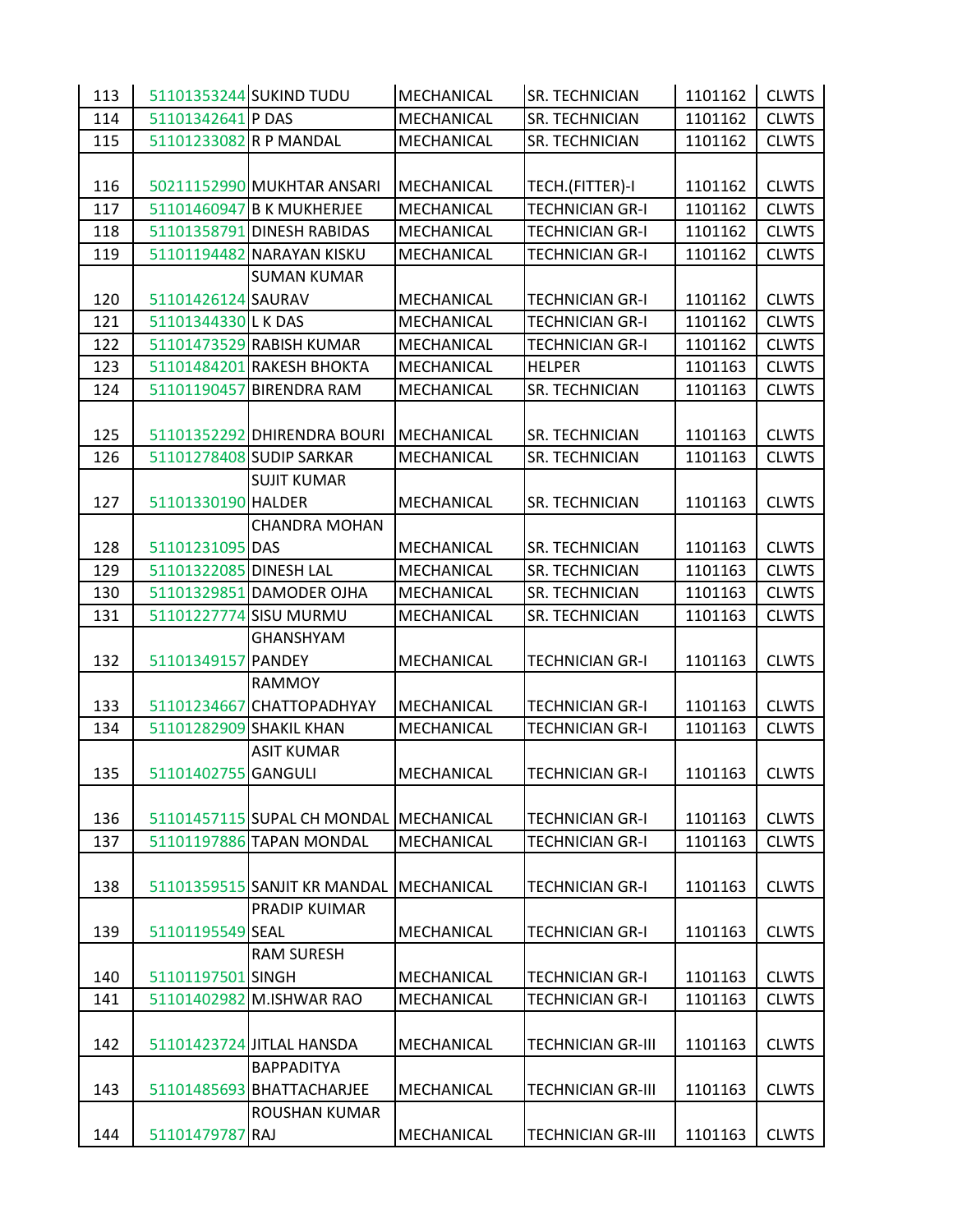| 145        |                        | 51101235811 BABBAN KUMAR                           | <b>MECHANICAL</b>        | <b>TECHNICIAN GR-III</b>                | 1101163            | <b>CLWTS</b>                 |
|------------|------------------------|----------------------------------------------------|--------------------------|-----------------------------------------|--------------------|------------------------------|
|            |                        | <b>KM DEBOSMITA</b>                                |                          |                                         |                    |                              |
| 146        | 51101485917 HALDER     |                                                    | <b>MECHANICAL</b>        | IHELPER                                 | 1101164            | <b>CLWTS</b>                 |
| 147        |                        | 51101481545 SUPLAL HANSDA                          | MECHANICAL               | <b>HFLPFR</b>                           | 1101164            | <b>CLWTS</b>                 |
|            |                        | LAKHINDAR                                          |                          |                                         |                    |                              |
| 148        | 51101355848 HEMBRAM    |                                                    | <b>MECHANICAL</b>        | ISR. TECHNICIAN                         | 1101164            | <b>CLWTS</b>                 |
| 149        | 51101336786 DEEPAK DAS |                                                    | <b>MECHANICAL</b>        | <b>SR. TECHNICIAN</b>                   | 1101164            | <b>CLWTS</b>                 |
| 150        |                        | 51101231853 SURENDRA SINGH                         | MECHANICAL               | <b>SR. TECHNICIAN</b>                   | 1101164            | <b>CLWTS</b>                 |
| 151        |                        | 51101278387 DILIP SINGHA ROY                       | MECHANICAL               | ISR. TECHNICIAN                         | 1101164            | <b>CLWTS</b>                 |
| 152        |                        | <b>MRINAL KANTI</b><br>51101193172 BANDYOPADHYAY   | <b>MFCHANICAL</b>        | TECHNICIAN GR-I                         | 1101164            | <b>CLWTS</b>                 |
| 153        |                        | 51101401470 NUNULAL BHAKTA                         | <b>MECHANICAL</b>        | ITECHNICIAN GR-I                        | 1101164            | <b>CLWTS</b>                 |
| 154        |                        | 51101472075 MISHISWAR BESRA                        | <b>MFCHANICAL</b>        | ITECHNICIAN GR-II                       | 1101164            | <b>CLWTS</b>                 |
| 155        |                        | 51101481561 MRITUNJAY KUMAR MECHANICAL             |                          | <b>TECHNICIAN GR-III</b>                | 1101164            | <b>CLWTS</b>                 |
| 156        | 51101474151 CHOUDHARY  | SHEKHAR KUMAR                                      | <b>MECHANICAL</b>        | <b>TECHNICIAN GR-III</b>                | 1101164            | <b>CLWTS</b>                 |
|            |                        | <b>RAJIV RANJAN</b>                                |                          |                                         |                    |                              |
| 157        | 51101481035 SINHA      |                                                    | MECHANICAL               | TECHNICIAN GR-III                       | 1101164            | <b>CLWTS</b>                 |
| 158        |                        | 51110800623 BABLU MURMU<br>51110800570 BIPIN KUMAR | <b>MECHANICAL</b>        | <b>TRAINEE SKILLED</b>                  | 1101164            | <b>CLWTS</b>                 |
| 159<br>160 |                        | 51101416209 RAJIV PRASAD                           | MECHANICAL<br>MECHANICAL | <b>TRAINEE SKILLED</b><br><b>HELPER</b> | 1101164<br>1101164 | <b>CLWTS</b><br><b>CLWTS</b> |
|            |                        | <b>CHANDAN KUMAR</b>                               |                          |                                         |                    |                              |
| 161        | 51101416444 DAS        |                                                    | <b>MFCHANICAL</b>        | <b>HELPER</b>                           | 1101164            | <b>CLWTS</b>                 |
| 162        |                        | 51101413737 SWAPAN MALLICK                         | <b>MECHANICAL</b>        | <b>TECHNICIAN GR-III</b>                | 1101164            | <b>CLWTS</b>                 |
| 163        | 51101413825 UTPAL ROY  |                                                    | MECHANICAL               | <b>TECHNICIAN GR-III</b>                | 1101164            | <b>CLWTS</b>                 |
| 164        |                        | 51101413649 MANOHAR THAKUR MECHANICAL              |                          | <b>TECHNICIAN GR-III</b>                | 1101164            | <b>CLWTS</b>                 |
| 165        |                        | 51101412363 SUKUMAR SAHA                           | MECHANICAL               | <b>TECHNICIAN GR-III</b>                | 1101164            | <b>CLWTS</b>                 |
| 166        | 502L3001115            | <b>BICKY THAKUR</b>                                | MECHANICAL               | <b>HELPER</b>                           | 1101171            | <b>CLWTS</b>                 |
| 167        |                        | 51101477001 NETAI MONDAL                           | MECHANICAL               | <b>HELPER</b>                           | 1101171            | <b>CLWTS</b>                 |
|            |                        | UTTAM KUMAR                                        |                          |                                         |                    |                              |
| 168        | 51101340937 BHOWMICK   |                                                    | MECHANICAL               | <b>SR. TECHNICIAN</b>                   | 1101171            | <b>CLWTS</b>                 |
| 169        | 51101326924 N N GHOSH  |                                                    | MECHANICAL               | SR. TECHNICIAN                          | 1101171            | <b>CLWTS</b>                 |
| 170        | 51101339590 P C MONDAL |                                                    | MECHANICAL               | Sr.TECH(FITTER)                         | 1101171            | <b>CLWTS</b>                 |
| 171        |                        | 51101345965 AMARESH SAHA                           | MECHANICAL               | Sr.TECH(FITTER)                         | 1101171            | <b>CLWTS</b>                 |
| 172        |                        | 51101336225 RASH BIHARI RAI                        | MECHANICAL               | Sr.TECH(FITTER)                         | 1101171            | <b>CLWTS</b>                 |
| 173        |                        | 51101425607 PAVAN KUMAR                            | MECHANICAL               | TECH.(CRANE<br>DRIVER)-I                | 1101171            | <b>CLWTS</b>                 |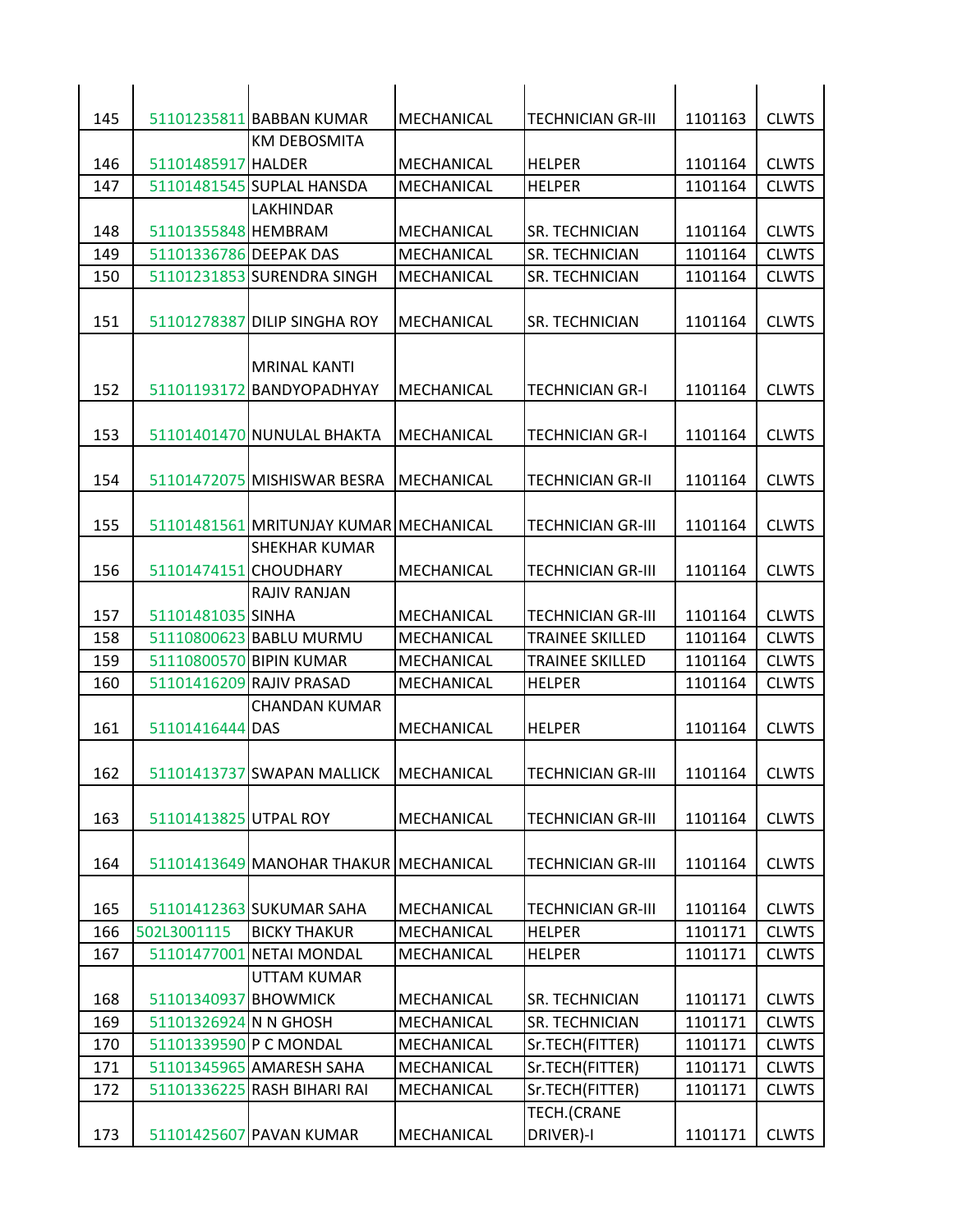|     |                          | <b>SADHAN KUMAR</b>                    |                   |                          |         |              |
|-----|--------------------------|----------------------------------------|-------------------|--------------------------|---------|--------------|
| 174 | 51101476720 BANERJEE     |                                        | MECHANICAL        | TECH.(FITTER)-I          | 1101171 | <b>CLWTS</b> |
|     |                          | <b>MANOJ KUMAR</b>                     |                   |                          |         |              |
| 175 | 51101476121 UPADHYAY     |                                        | MECHANICAL        | TECH.(FITTER)-II         | 1101171 | <b>CLWTS</b> |
| 176 |                          | 51101405489 BHIM CHAND PAL             | MECHANICAL        | TECH.(WELDER)-I          | 1101171 | <b>CLWTS</b> |
| 177 | 51101342570 C S SINGH    |                                        | MECHANICAL        | <b>TECHNICIAN GR-I</b>   | 1101171 | <b>CLWTS</b> |
| 178 | 51101469781 A. K. PRASAD |                                        | MECHANICAL        | <b>TECHNICIAN GR-I</b>   | 1101171 | <b>CLWTS</b> |
| 179 | 51101357296 RAJU TURI    |                                        | MECHANICAL        | <b>TECHNICIAN GR-I</b>   | 1101171 | <b>CLWTS</b> |
|     |                          | LAKHINDAR                              |                   |                          |         |              |
| 180 |                          | 51101454408 CHAKRABORTY                | MECHANICAL        | <b>TECHNICIAN GR-I</b>   | 1101171 | <b>CLWTS</b> |
|     |                          |                                        |                   |                          |         |              |
| 181 |                          | 51101450917 MALAY KUMAR ROY MECHANICAL |                   | <b>TECHNICIAN GR-I</b>   | 1101171 | <b>CLWTS</b> |
| 182 | 51101191142 B ROY        |                                        | MECHANICAL        | <b>TECHNICIAN GR-I</b>   | 1101171 | <b>CLWTS</b> |
| 183 |                          | 51101195784 MANTU MURMU                | MECHANICAL        | <b>TECHNICIAN GR-II</b>  | 1101171 | <b>CLWTS</b> |
|     |                          |                                        |                   |                          |         |              |
| 184 |                          | 51110800753 TAPOSH KUMAR               | MECHANICAL        | <b>TECHNICIAN GR-III</b> | 1101171 | <b>CLWTS</b> |
|     |                          |                                        |                   |                          |         |              |
| 185 |                          | 51101477010 MANTU SOREN                | MECHANICAL        | <b>TECHNICIAN GR-III</b> | 1101171 | <b>CLWTS</b> |
|     |                          |                                        |                   |                          |         |              |
| 186 |                          | 51101481334 SURAJ KUMAR                | MECHANICAL        | <b>TECHNICIAN GR-III</b> | 1101171 | <b>CLWTS</b> |
| 187 |                          | 51101419881 RAJNISH PRASAD             | MECHANICAL        | BEARER                   | 1101171 | <b>CLWTS</b> |
|     |                          | <b>SHILAN CHANDRA</b>                  |                   |                          |         |              |
| 188 | 51101420056 DAS          |                                        | MECHANICAL        | <b>HELPER</b>            | 1101171 | <b>CLWTS</b> |
| 189 |                          | 51101419506 VICKEY TIRKEY              | MECHANICAL        | <b>HELPER</b>            | 1101171 | <b>CLWTS</b> |
| 190 |                          | 51101418386 SUBIR SAMANTA              | MECHANICAL        | TECH-II(ELECT)           | 1101171 | <b>CLWTS</b> |
| 191 | 51101472235 ATISH DAS    |                                        | MECHANICAL        | <b>HELPER</b>            | 1101181 | <b>CLWTS</b> |
|     |                          | RAMESH CHAND                           |                   |                          |         |              |
| 192 | 51110800446 MEENA        |                                        | MECHANICAL        | <b>KHALASI HELPER</b>    | 1101181 | <b>CLWTS</b> |
| 193 | 51101328170 T K ROY      |                                        | MECHANICAL        | Sr.TECH(FITTER)          | 1101181 | <b>CLWTS</b> |
|     |                          | KALICHARAN                             |                   |                          |         |              |
| 194 | 51101406060 MARANDI      |                                        | <b>MECHANICAL</b> | TECH-I(ELECT)            | 1101181 | <b>CLWTS</b> |
|     |                          | <b>SANDIP KR</b>                       |                   |                          |         |              |
| 195 | 51101401154 MONDAL       |                                        | MECHANICAL        | <b>TECHNICIAN GR-I</b>   | 1101181 | <b>CLWTS</b> |
| 196 | 51101455021 R KUMAR      |                                        | MECHANICAL        | <b>TECHNICIAN GR-I</b>   | 1101181 | <b>CLWTS</b> |
| 197 |                          | 51101409113 DURGA MURMU                | <b>MECHANICAL</b> | <b>TECHNICIAN GR-I</b>   | 1101181 | <b>CLWTS</b> |
| 198 |                          | 51101475348 RANJEET KUMAR              | MECHANICAL        | <b>TECHNICIAN GR-I</b>   | 1101181 | <b>CLWTS</b> |
| 199 |                          | 51101400661 RAM DAYAL DAS              | MECHANICAL        | <b>TECHNICIAN GR-I</b>   | 1101181 | <b>CLWTS</b> |
|     |                          | <b>CHHOTELAL</b>                       |                   |                          |         |              |
| 200 | 51101450116 MURMU        |                                        | MECHANICAL        | <b>TECHNICIAN GR-I</b>   | 1101181 | <b>CLWTS</b> |
| 201 | 51101409738 RAM          |                                        | MECHANICAL        | <b>TECHNICIAN GR-II</b>  | 1101181 | <b>CLWTS</b> |
| 202 |                          | 51110800232 PAPPU KUMAR                | MECHANICAL        | <b>TECHNICIAN GR-II</b>  | 1101181 | <b>CLWTS</b> |
|     |                          | <b>SUDHANSU SEKHAR</b>                 |                   |                          |         |              |
| 203 | 51110800568 PRUSTY       |                                        | MECHANICAL        | <b>TECHNICIAN GR-III</b> | 1101181 | <b>CLWTS</b> |
|     |                          |                                        |                   |                          |         |              |
| 204 |                          | 51110800569 SUPRIYO LAYEK              | MECHANICAL        | <b>TECHNICIAN GR-III</b> | 1101181 | <b>CLWTS</b> |
|     |                          |                                        |                   |                          |         |              |
| 205 |                          | 51101235838 SUBIR MURMU                | MECHANICAL        | <b>TECHNICIAN GR-III</b> | 1101181 | <b>CLWTS</b> |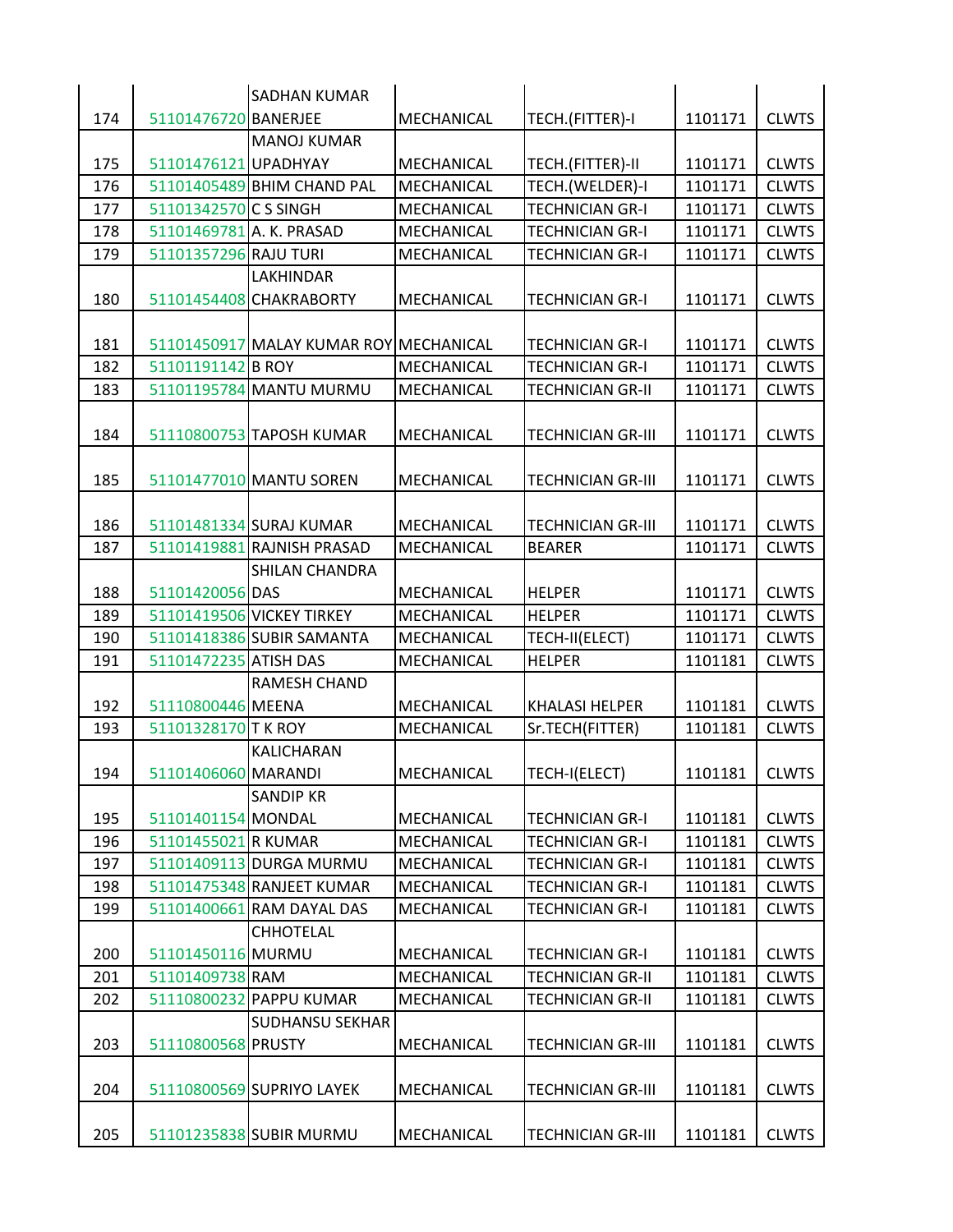| 206<br>51101418183 SHARMA<br>1101181<br><b>CLWTS</b><br>MECHANICAL<br><b>HELPER</b><br><b>SURESH PRASAD</b><br>51101413340 SHAW<br>207<br>MECHANICAL<br><b>TECHNICIAN GR-II</b><br>1101181<br><b>CLWTS</b><br>208<br>51101482249 RAMNATH TEWARY ELECTRICAL<br><b>HELPER</b><br>1101191<br><b>CLWTS</b><br>209<br>51101486178 NARAD SINGH<br><b>ELECTRICAL</b><br><b>HELPER</b><br>1101191<br><b>CLWTS</b><br>LOKRANJAN<br>210<br><b>CLWTS</b><br>51101454336 CHAKRABORTY<br><b>ELECTRICAL</b><br>SR. TECHNICIAN<br>1101191<br><b>BISWANATH</b><br>211<br>51101346036 MONDAL<br>SR. TECHNICIAN<br><b>CLWTS</b><br><b>ELECTRICAL</b><br>1101191<br>212<br>51101345332 MANIK HEMBRAM<br><b>ELECTRICAL</b><br>Sr.TECH(FITTER)<br>1101191<br><b>CLWTS</b><br>213<br>51101403416 LABSON SOREN<br><b>TECHNICIAN GR-I</b><br><b>ELECTRICAL</b><br>1101191<br><b>CLWTS</b><br>214<br>51101357472 GANGA DAS<br><b>ELECTRICAL</b><br><b>TECHNICIAN GR-I</b><br>1101191<br><b>CLWTS</b><br>215<br>51101468421 S K RAM<br><b>ELECTRICAL</b><br><b>TECHNICIAN GR-I</b><br>1101191<br><b>CLWTS</b><br>216<br>51101406393 ARUN KUMAR<br><b>ELECTRICAL</b><br><b>TECHNICIAN GR-I</b><br>1101191<br><b>CLWTS</b><br>217<br>51101425666 SAHIL RAJ<br><b>ELECTRICAL</b><br><b>TECHNICIAN GR-I</b><br>1101191<br><b>CLWTS</b><br>218<br>51101358521 INDRA DEO RAM<br><b>ELECTRICAL</b><br><b>TECHNICIAN GR-I</b><br>1101191<br><b>CLWTS</b><br><b>DINESH CHANDRA</b><br>219<br>51101474927 MAJI<br><b>CLWTS</b><br><b>ELECTRICAL</b><br><b>TECHNICIAN GR-I</b><br>1101191<br>220<br>51101193682 ARUN DAS<br><b>ELECTRICAL</b><br><b>TECHNICIAN GR-I</b><br>1101191<br><b>CLWTS</b><br>51101358248 BISHU DAS<br><b>ELECTRICAL</b><br><b>TECHNICIAN GR-I</b><br>1101191<br><b>CLWTS</b><br>221<br>222<br>51101467647 SAMIR MARANDI<br><b>ELECTRICAL</b><br><b>TECHNICIAN GR-I</b><br>1101191<br><b>CLWTS</b><br>223<br>51101405462 SANJAY MISHRA<br><b>ELECTRICAL</b><br><b>TECHNICIAN GR-I</b><br>1101191<br><b>CLWTS</b><br>224<br>51101405657<br><b>BALDEV TUDU</b><br><b>ELECTRICAL</b><br><b>TECHNICIAN GR-I</b><br>1101191<br><b>CLWTS</b><br>225<br><b>ELECTRICAL</b><br>1101191<br><b>CLWTS</b><br>51101197771 MANILAL MALLAH<br><b>TECHNICIAN GR-II</b><br>226<br>51101470504 SAMHITA PAUL<br><b>ELECTRICAL</b><br><b>TECHNICIAN GR-II</b><br>1101191<br><b>CLWTS</b><br><b>SUJEET KUMAR</b><br>227<br>51110800704 SAWARIYA<br><b>ELECTRICAL</b><br>1101191<br><b>CLWTS</b><br><b>TECHNICIAN GR-III</b><br>228<br>51101479285 SANJAY KUMAR<br>1101191<br><b>CLWTS</b><br><b>ELECTRICAL</b><br><b>TECHNICIAN GR-III</b><br>229<br>51110800578 SHYAM KUMAR<br>1101191<br><b>CLWTS</b><br><b>ELECTRICAL</b><br><b>TECHNICIAN GR-III</b><br><b>CLWTS</b><br>230<br>51101481238 SAROJ NARAYAN<br><b>ELECTRICAL</b><br><b>TECHNICIAN GR-III</b><br>1101191<br>51110800709 ANIL KUMAR<br><b>CLWTS</b><br>231<br><b>ELECTRICAL</b><br><b>TECHNICIAN GR-III</b><br>1101191<br>232<br>51101480201 RAJESH KUMAR<br><b>ELECTRICAL</b><br><b>TECHNICIAN GR-III</b><br>1101191<br><b>CLWTS</b><br>233<br>51110800583 SAKET BIHARI<br><b>TECHNICIAN GR-III</b><br>1101191<br><b>CLWTS</b><br><b>MECHANICAL</b><br>234<br>51110800573 JIALAL MITRA<br><b>TECHNICIAN GR-III</b><br>1101191<br>MECHANICAL<br><b>CLWTS</b><br>51101421198 RAJESH KR. RAI<br>1101191<br>235<br><b>ELECTRICAL</b><br><b>HELPER</b><br><b>CLWTS</b><br>236<br>51101421016 DIPESH LAL<br><b>ELECTRICAL</b><br><b>HELPER</b><br>1101191<br><b>CLWTS</b> |  | <b>ROHIT KUMAR</b> |  |  |
|---------------------------------------------------------------------------------------------------------------------------------------------------------------------------------------------------------------------------------------------------------------------------------------------------------------------------------------------------------------------------------------------------------------------------------------------------------------------------------------------------------------------------------------------------------------------------------------------------------------------------------------------------------------------------------------------------------------------------------------------------------------------------------------------------------------------------------------------------------------------------------------------------------------------------------------------------------------------------------------------------------------------------------------------------------------------------------------------------------------------------------------------------------------------------------------------------------------------------------------------------------------------------------------------------------------------------------------------------------------------------------------------------------------------------------------------------------------------------------------------------------------------------------------------------------------------------------------------------------------------------------------------------------------------------------------------------------------------------------------------------------------------------------------------------------------------------------------------------------------------------------------------------------------------------------------------------------------------------------------------------------------------------------------------------------------------------------------------------------------------------------------------------------------------------------------------------------------------------------------------------------------------------------------------------------------------------------------------------------------------------------------------------------------------------------------------------------------------------------------------------------------------------------------------------------------------------------------------------------------------------------------------------------------------------------------------------------------------------------------------------------------------------------------------------------------------------------------------------------------------------------------------------------------------------------------------------------------------------------------------------------------------------------------------------------------------------------------------------------------------------------------------------------------------------------------------------------------------------------------------------------------------------------------------------------------------------------------------------------------------------------------------------------------------------------------------------------------------------------------------------|--|--------------------|--|--|
|                                                                                                                                                                                                                                                                                                                                                                                                                                                                                                                                                                                                                                                                                                                                                                                                                                                                                                                                                                                                                                                                                                                                                                                                                                                                                                                                                                                                                                                                                                                                                                                                                                                                                                                                                                                                                                                                                                                                                                                                                                                                                                                                                                                                                                                                                                                                                                                                                                                                                                                                                                                                                                                                                                                                                                                                                                                                                                                                                                                                                                                                                                                                                                                                                                                                                                                                                                                                                                                                                                   |  |                    |  |  |
|                                                                                                                                                                                                                                                                                                                                                                                                                                                                                                                                                                                                                                                                                                                                                                                                                                                                                                                                                                                                                                                                                                                                                                                                                                                                                                                                                                                                                                                                                                                                                                                                                                                                                                                                                                                                                                                                                                                                                                                                                                                                                                                                                                                                                                                                                                                                                                                                                                                                                                                                                                                                                                                                                                                                                                                                                                                                                                                                                                                                                                                                                                                                                                                                                                                                                                                                                                                                                                                                                                   |  |                    |  |  |
|                                                                                                                                                                                                                                                                                                                                                                                                                                                                                                                                                                                                                                                                                                                                                                                                                                                                                                                                                                                                                                                                                                                                                                                                                                                                                                                                                                                                                                                                                                                                                                                                                                                                                                                                                                                                                                                                                                                                                                                                                                                                                                                                                                                                                                                                                                                                                                                                                                                                                                                                                                                                                                                                                                                                                                                                                                                                                                                                                                                                                                                                                                                                                                                                                                                                                                                                                                                                                                                                                                   |  |                    |  |  |
|                                                                                                                                                                                                                                                                                                                                                                                                                                                                                                                                                                                                                                                                                                                                                                                                                                                                                                                                                                                                                                                                                                                                                                                                                                                                                                                                                                                                                                                                                                                                                                                                                                                                                                                                                                                                                                                                                                                                                                                                                                                                                                                                                                                                                                                                                                                                                                                                                                                                                                                                                                                                                                                                                                                                                                                                                                                                                                                                                                                                                                                                                                                                                                                                                                                                                                                                                                                                                                                                                                   |  |                    |  |  |
|                                                                                                                                                                                                                                                                                                                                                                                                                                                                                                                                                                                                                                                                                                                                                                                                                                                                                                                                                                                                                                                                                                                                                                                                                                                                                                                                                                                                                                                                                                                                                                                                                                                                                                                                                                                                                                                                                                                                                                                                                                                                                                                                                                                                                                                                                                                                                                                                                                                                                                                                                                                                                                                                                                                                                                                                                                                                                                                                                                                                                                                                                                                                                                                                                                                                                                                                                                                                                                                                                                   |  |                    |  |  |
|                                                                                                                                                                                                                                                                                                                                                                                                                                                                                                                                                                                                                                                                                                                                                                                                                                                                                                                                                                                                                                                                                                                                                                                                                                                                                                                                                                                                                                                                                                                                                                                                                                                                                                                                                                                                                                                                                                                                                                                                                                                                                                                                                                                                                                                                                                                                                                                                                                                                                                                                                                                                                                                                                                                                                                                                                                                                                                                                                                                                                                                                                                                                                                                                                                                                                                                                                                                                                                                                                                   |  |                    |  |  |
|                                                                                                                                                                                                                                                                                                                                                                                                                                                                                                                                                                                                                                                                                                                                                                                                                                                                                                                                                                                                                                                                                                                                                                                                                                                                                                                                                                                                                                                                                                                                                                                                                                                                                                                                                                                                                                                                                                                                                                                                                                                                                                                                                                                                                                                                                                                                                                                                                                                                                                                                                                                                                                                                                                                                                                                                                                                                                                                                                                                                                                                                                                                                                                                                                                                                                                                                                                                                                                                                                                   |  |                    |  |  |
|                                                                                                                                                                                                                                                                                                                                                                                                                                                                                                                                                                                                                                                                                                                                                                                                                                                                                                                                                                                                                                                                                                                                                                                                                                                                                                                                                                                                                                                                                                                                                                                                                                                                                                                                                                                                                                                                                                                                                                                                                                                                                                                                                                                                                                                                                                                                                                                                                                                                                                                                                                                                                                                                                                                                                                                                                                                                                                                                                                                                                                                                                                                                                                                                                                                                                                                                                                                                                                                                                                   |  |                    |  |  |
|                                                                                                                                                                                                                                                                                                                                                                                                                                                                                                                                                                                                                                                                                                                                                                                                                                                                                                                                                                                                                                                                                                                                                                                                                                                                                                                                                                                                                                                                                                                                                                                                                                                                                                                                                                                                                                                                                                                                                                                                                                                                                                                                                                                                                                                                                                                                                                                                                                                                                                                                                                                                                                                                                                                                                                                                                                                                                                                                                                                                                                                                                                                                                                                                                                                                                                                                                                                                                                                                                                   |  |                    |  |  |
|                                                                                                                                                                                                                                                                                                                                                                                                                                                                                                                                                                                                                                                                                                                                                                                                                                                                                                                                                                                                                                                                                                                                                                                                                                                                                                                                                                                                                                                                                                                                                                                                                                                                                                                                                                                                                                                                                                                                                                                                                                                                                                                                                                                                                                                                                                                                                                                                                                                                                                                                                                                                                                                                                                                                                                                                                                                                                                                                                                                                                                                                                                                                                                                                                                                                                                                                                                                                                                                                                                   |  |                    |  |  |
|                                                                                                                                                                                                                                                                                                                                                                                                                                                                                                                                                                                                                                                                                                                                                                                                                                                                                                                                                                                                                                                                                                                                                                                                                                                                                                                                                                                                                                                                                                                                                                                                                                                                                                                                                                                                                                                                                                                                                                                                                                                                                                                                                                                                                                                                                                                                                                                                                                                                                                                                                                                                                                                                                                                                                                                                                                                                                                                                                                                                                                                                                                                                                                                                                                                                                                                                                                                                                                                                                                   |  |                    |  |  |
|                                                                                                                                                                                                                                                                                                                                                                                                                                                                                                                                                                                                                                                                                                                                                                                                                                                                                                                                                                                                                                                                                                                                                                                                                                                                                                                                                                                                                                                                                                                                                                                                                                                                                                                                                                                                                                                                                                                                                                                                                                                                                                                                                                                                                                                                                                                                                                                                                                                                                                                                                                                                                                                                                                                                                                                                                                                                                                                                                                                                                                                                                                                                                                                                                                                                                                                                                                                                                                                                                                   |  |                    |  |  |
|                                                                                                                                                                                                                                                                                                                                                                                                                                                                                                                                                                                                                                                                                                                                                                                                                                                                                                                                                                                                                                                                                                                                                                                                                                                                                                                                                                                                                                                                                                                                                                                                                                                                                                                                                                                                                                                                                                                                                                                                                                                                                                                                                                                                                                                                                                                                                                                                                                                                                                                                                                                                                                                                                                                                                                                                                                                                                                                                                                                                                                                                                                                                                                                                                                                                                                                                                                                                                                                                                                   |  |                    |  |  |
|                                                                                                                                                                                                                                                                                                                                                                                                                                                                                                                                                                                                                                                                                                                                                                                                                                                                                                                                                                                                                                                                                                                                                                                                                                                                                                                                                                                                                                                                                                                                                                                                                                                                                                                                                                                                                                                                                                                                                                                                                                                                                                                                                                                                                                                                                                                                                                                                                                                                                                                                                                                                                                                                                                                                                                                                                                                                                                                                                                                                                                                                                                                                                                                                                                                                                                                                                                                                                                                                                                   |  |                    |  |  |
|                                                                                                                                                                                                                                                                                                                                                                                                                                                                                                                                                                                                                                                                                                                                                                                                                                                                                                                                                                                                                                                                                                                                                                                                                                                                                                                                                                                                                                                                                                                                                                                                                                                                                                                                                                                                                                                                                                                                                                                                                                                                                                                                                                                                                                                                                                                                                                                                                                                                                                                                                                                                                                                                                                                                                                                                                                                                                                                                                                                                                                                                                                                                                                                                                                                                                                                                                                                                                                                                                                   |  |                    |  |  |
|                                                                                                                                                                                                                                                                                                                                                                                                                                                                                                                                                                                                                                                                                                                                                                                                                                                                                                                                                                                                                                                                                                                                                                                                                                                                                                                                                                                                                                                                                                                                                                                                                                                                                                                                                                                                                                                                                                                                                                                                                                                                                                                                                                                                                                                                                                                                                                                                                                                                                                                                                                                                                                                                                                                                                                                                                                                                                                                                                                                                                                                                                                                                                                                                                                                                                                                                                                                                                                                                                                   |  |                    |  |  |
|                                                                                                                                                                                                                                                                                                                                                                                                                                                                                                                                                                                                                                                                                                                                                                                                                                                                                                                                                                                                                                                                                                                                                                                                                                                                                                                                                                                                                                                                                                                                                                                                                                                                                                                                                                                                                                                                                                                                                                                                                                                                                                                                                                                                                                                                                                                                                                                                                                                                                                                                                                                                                                                                                                                                                                                                                                                                                                                                                                                                                                                                                                                                                                                                                                                                                                                                                                                                                                                                                                   |  |                    |  |  |
|                                                                                                                                                                                                                                                                                                                                                                                                                                                                                                                                                                                                                                                                                                                                                                                                                                                                                                                                                                                                                                                                                                                                                                                                                                                                                                                                                                                                                                                                                                                                                                                                                                                                                                                                                                                                                                                                                                                                                                                                                                                                                                                                                                                                                                                                                                                                                                                                                                                                                                                                                                                                                                                                                                                                                                                                                                                                                                                                                                                                                                                                                                                                                                                                                                                                                                                                                                                                                                                                                                   |  |                    |  |  |
|                                                                                                                                                                                                                                                                                                                                                                                                                                                                                                                                                                                                                                                                                                                                                                                                                                                                                                                                                                                                                                                                                                                                                                                                                                                                                                                                                                                                                                                                                                                                                                                                                                                                                                                                                                                                                                                                                                                                                                                                                                                                                                                                                                                                                                                                                                                                                                                                                                                                                                                                                                                                                                                                                                                                                                                                                                                                                                                                                                                                                                                                                                                                                                                                                                                                                                                                                                                                                                                                                                   |  |                    |  |  |
|                                                                                                                                                                                                                                                                                                                                                                                                                                                                                                                                                                                                                                                                                                                                                                                                                                                                                                                                                                                                                                                                                                                                                                                                                                                                                                                                                                                                                                                                                                                                                                                                                                                                                                                                                                                                                                                                                                                                                                                                                                                                                                                                                                                                                                                                                                                                                                                                                                                                                                                                                                                                                                                                                                                                                                                                                                                                                                                                                                                                                                                                                                                                                                                                                                                                                                                                                                                                                                                                                                   |  |                    |  |  |
|                                                                                                                                                                                                                                                                                                                                                                                                                                                                                                                                                                                                                                                                                                                                                                                                                                                                                                                                                                                                                                                                                                                                                                                                                                                                                                                                                                                                                                                                                                                                                                                                                                                                                                                                                                                                                                                                                                                                                                                                                                                                                                                                                                                                                                                                                                                                                                                                                                                                                                                                                                                                                                                                                                                                                                                                                                                                                                                                                                                                                                                                                                                                                                                                                                                                                                                                                                                                                                                                                                   |  |                    |  |  |
|                                                                                                                                                                                                                                                                                                                                                                                                                                                                                                                                                                                                                                                                                                                                                                                                                                                                                                                                                                                                                                                                                                                                                                                                                                                                                                                                                                                                                                                                                                                                                                                                                                                                                                                                                                                                                                                                                                                                                                                                                                                                                                                                                                                                                                                                                                                                                                                                                                                                                                                                                                                                                                                                                                                                                                                                                                                                                                                                                                                                                                                                                                                                                                                                                                                                                                                                                                                                                                                                                                   |  |                    |  |  |
|                                                                                                                                                                                                                                                                                                                                                                                                                                                                                                                                                                                                                                                                                                                                                                                                                                                                                                                                                                                                                                                                                                                                                                                                                                                                                                                                                                                                                                                                                                                                                                                                                                                                                                                                                                                                                                                                                                                                                                                                                                                                                                                                                                                                                                                                                                                                                                                                                                                                                                                                                                                                                                                                                                                                                                                                                                                                                                                                                                                                                                                                                                                                                                                                                                                                                                                                                                                                                                                                                                   |  |                    |  |  |
|                                                                                                                                                                                                                                                                                                                                                                                                                                                                                                                                                                                                                                                                                                                                                                                                                                                                                                                                                                                                                                                                                                                                                                                                                                                                                                                                                                                                                                                                                                                                                                                                                                                                                                                                                                                                                                                                                                                                                                                                                                                                                                                                                                                                                                                                                                                                                                                                                                                                                                                                                                                                                                                                                                                                                                                                                                                                                                                                                                                                                                                                                                                                                                                                                                                                                                                                                                                                                                                                                                   |  |                    |  |  |
|                                                                                                                                                                                                                                                                                                                                                                                                                                                                                                                                                                                                                                                                                                                                                                                                                                                                                                                                                                                                                                                                                                                                                                                                                                                                                                                                                                                                                                                                                                                                                                                                                                                                                                                                                                                                                                                                                                                                                                                                                                                                                                                                                                                                                                                                                                                                                                                                                                                                                                                                                                                                                                                                                                                                                                                                                                                                                                                                                                                                                                                                                                                                                                                                                                                                                                                                                                                                                                                                                                   |  |                    |  |  |
|                                                                                                                                                                                                                                                                                                                                                                                                                                                                                                                                                                                                                                                                                                                                                                                                                                                                                                                                                                                                                                                                                                                                                                                                                                                                                                                                                                                                                                                                                                                                                                                                                                                                                                                                                                                                                                                                                                                                                                                                                                                                                                                                                                                                                                                                                                                                                                                                                                                                                                                                                                                                                                                                                                                                                                                                                                                                                                                                                                                                                                                                                                                                                                                                                                                                                                                                                                                                                                                                                                   |  |                    |  |  |
|                                                                                                                                                                                                                                                                                                                                                                                                                                                                                                                                                                                                                                                                                                                                                                                                                                                                                                                                                                                                                                                                                                                                                                                                                                                                                                                                                                                                                                                                                                                                                                                                                                                                                                                                                                                                                                                                                                                                                                                                                                                                                                                                                                                                                                                                                                                                                                                                                                                                                                                                                                                                                                                                                                                                                                                                                                                                                                                                                                                                                                                                                                                                                                                                                                                                                                                                                                                                                                                                                                   |  |                    |  |  |
|                                                                                                                                                                                                                                                                                                                                                                                                                                                                                                                                                                                                                                                                                                                                                                                                                                                                                                                                                                                                                                                                                                                                                                                                                                                                                                                                                                                                                                                                                                                                                                                                                                                                                                                                                                                                                                                                                                                                                                                                                                                                                                                                                                                                                                                                                                                                                                                                                                                                                                                                                                                                                                                                                                                                                                                                                                                                                                                                                                                                                                                                                                                                                                                                                                                                                                                                                                                                                                                                                                   |  |                    |  |  |
|                                                                                                                                                                                                                                                                                                                                                                                                                                                                                                                                                                                                                                                                                                                                                                                                                                                                                                                                                                                                                                                                                                                                                                                                                                                                                                                                                                                                                                                                                                                                                                                                                                                                                                                                                                                                                                                                                                                                                                                                                                                                                                                                                                                                                                                                                                                                                                                                                                                                                                                                                                                                                                                                                                                                                                                                                                                                                                                                                                                                                                                                                                                                                                                                                                                                                                                                                                                                                                                                                                   |  |                    |  |  |
|                                                                                                                                                                                                                                                                                                                                                                                                                                                                                                                                                                                                                                                                                                                                                                                                                                                                                                                                                                                                                                                                                                                                                                                                                                                                                                                                                                                                                                                                                                                                                                                                                                                                                                                                                                                                                                                                                                                                                                                                                                                                                                                                                                                                                                                                                                                                                                                                                                                                                                                                                                                                                                                                                                                                                                                                                                                                                                                                                                                                                                                                                                                                                                                                                                                                                                                                                                                                                                                                                                   |  |                    |  |  |
|                                                                                                                                                                                                                                                                                                                                                                                                                                                                                                                                                                                                                                                                                                                                                                                                                                                                                                                                                                                                                                                                                                                                                                                                                                                                                                                                                                                                                                                                                                                                                                                                                                                                                                                                                                                                                                                                                                                                                                                                                                                                                                                                                                                                                                                                                                                                                                                                                                                                                                                                                                                                                                                                                                                                                                                                                                                                                                                                                                                                                                                                                                                                                                                                                                                                                                                                                                                                                                                                                                   |  |                    |  |  |
|                                                                                                                                                                                                                                                                                                                                                                                                                                                                                                                                                                                                                                                                                                                                                                                                                                                                                                                                                                                                                                                                                                                                                                                                                                                                                                                                                                                                                                                                                                                                                                                                                                                                                                                                                                                                                                                                                                                                                                                                                                                                                                                                                                                                                                                                                                                                                                                                                                                                                                                                                                                                                                                                                                                                                                                                                                                                                                                                                                                                                                                                                                                                                                                                                                                                                                                                                                                                                                                                                                   |  |                    |  |  |
|                                                                                                                                                                                                                                                                                                                                                                                                                                                                                                                                                                                                                                                                                                                                                                                                                                                                                                                                                                                                                                                                                                                                                                                                                                                                                                                                                                                                                                                                                                                                                                                                                                                                                                                                                                                                                                                                                                                                                                                                                                                                                                                                                                                                                                                                                                                                                                                                                                                                                                                                                                                                                                                                                                                                                                                                                                                                                                                                                                                                                                                                                                                                                                                                                                                                                                                                                                                                                                                                                                   |  |                    |  |  |
|                                                                                                                                                                                                                                                                                                                                                                                                                                                                                                                                                                                                                                                                                                                                                                                                                                                                                                                                                                                                                                                                                                                                                                                                                                                                                                                                                                                                                                                                                                                                                                                                                                                                                                                                                                                                                                                                                                                                                                                                                                                                                                                                                                                                                                                                                                                                                                                                                                                                                                                                                                                                                                                                                                                                                                                                                                                                                                                                                                                                                                                                                                                                                                                                                                                                                                                                                                                                                                                                                                   |  |                    |  |  |
|                                                                                                                                                                                                                                                                                                                                                                                                                                                                                                                                                                                                                                                                                                                                                                                                                                                                                                                                                                                                                                                                                                                                                                                                                                                                                                                                                                                                                                                                                                                                                                                                                                                                                                                                                                                                                                                                                                                                                                                                                                                                                                                                                                                                                                                                                                                                                                                                                                                                                                                                                                                                                                                                                                                                                                                                                                                                                                                                                                                                                                                                                                                                                                                                                                                                                                                                                                                                                                                                                                   |  |                    |  |  |
|                                                                                                                                                                                                                                                                                                                                                                                                                                                                                                                                                                                                                                                                                                                                                                                                                                                                                                                                                                                                                                                                                                                                                                                                                                                                                                                                                                                                                                                                                                                                                                                                                                                                                                                                                                                                                                                                                                                                                                                                                                                                                                                                                                                                                                                                                                                                                                                                                                                                                                                                                                                                                                                                                                                                                                                                                                                                                                                                                                                                                                                                                                                                                                                                                                                                                                                                                                                                                                                                                                   |  |                    |  |  |
|                                                                                                                                                                                                                                                                                                                                                                                                                                                                                                                                                                                                                                                                                                                                                                                                                                                                                                                                                                                                                                                                                                                                                                                                                                                                                                                                                                                                                                                                                                                                                                                                                                                                                                                                                                                                                                                                                                                                                                                                                                                                                                                                                                                                                                                                                                                                                                                                                                                                                                                                                                                                                                                                                                                                                                                                                                                                                                                                                                                                                                                                                                                                                                                                                                                                                                                                                                                                                                                                                                   |  |                    |  |  |
|                                                                                                                                                                                                                                                                                                                                                                                                                                                                                                                                                                                                                                                                                                                                                                                                                                                                                                                                                                                                                                                                                                                                                                                                                                                                                                                                                                                                                                                                                                                                                                                                                                                                                                                                                                                                                                                                                                                                                                                                                                                                                                                                                                                                                                                                                                                                                                                                                                                                                                                                                                                                                                                                                                                                                                                                                                                                                                                                                                                                                                                                                                                                                                                                                                                                                                                                                                                                                                                                                                   |  |                    |  |  |
|                                                                                                                                                                                                                                                                                                                                                                                                                                                                                                                                                                                                                                                                                                                                                                                                                                                                                                                                                                                                                                                                                                                                                                                                                                                                                                                                                                                                                                                                                                                                                                                                                                                                                                                                                                                                                                                                                                                                                                                                                                                                                                                                                                                                                                                                                                                                                                                                                                                                                                                                                                                                                                                                                                                                                                                                                                                                                                                                                                                                                                                                                                                                                                                                                                                                                                                                                                                                                                                                                                   |  |                    |  |  |
|                                                                                                                                                                                                                                                                                                                                                                                                                                                                                                                                                                                                                                                                                                                                                                                                                                                                                                                                                                                                                                                                                                                                                                                                                                                                                                                                                                                                                                                                                                                                                                                                                                                                                                                                                                                                                                                                                                                                                                                                                                                                                                                                                                                                                                                                                                                                                                                                                                                                                                                                                                                                                                                                                                                                                                                                                                                                                                                                                                                                                                                                                                                                                                                                                                                                                                                                                                                                                                                                                                   |  |                    |  |  |
|                                                                                                                                                                                                                                                                                                                                                                                                                                                                                                                                                                                                                                                                                                                                                                                                                                                                                                                                                                                                                                                                                                                                                                                                                                                                                                                                                                                                                                                                                                                                                                                                                                                                                                                                                                                                                                                                                                                                                                                                                                                                                                                                                                                                                                                                                                                                                                                                                                                                                                                                                                                                                                                                                                                                                                                                                                                                                                                                                                                                                                                                                                                                                                                                                                                                                                                                                                                                                                                                                                   |  |                    |  |  |
|                                                                                                                                                                                                                                                                                                                                                                                                                                                                                                                                                                                                                                                                                                                                                                                                                                                                                                                                                                                                                                                                                                                                                                                                                                                                                                                                                                                                                                                                                                                                                                                                                                                                                                                                                                                                                                                                                                                                                                                                                                                                                                                                                                                                                                                                                                                                                                                                                                                                                                                                                                                                                                                                                                                                                                                                                                                                                                                                                                                                                                                                                                                                                                                                                                                                                                                                                                                                                                                                                                   |  |                    |  |  |
|                                                                                                                                                                                                                                                                                                                                                                                                                                                                                                                                                                                                                                                                                                                                                                                                                                                                                                                                                                                                                                                                                                                                                                                                                                                                                                                                                                                                                                                                                                                                                                                                                                                                                                                                                                                                                                                                                                                                                                                                                                                                                                                                                                                                                                                                                                                                                                                                                                                                                                                                                                                                                                                                                                                                                                                                                                                                                                                                                                                                                                                                                                                                                                                                                                                                                                                                                                                                                                                                                                   |  |                    |  |  |
|                                                                                                                                                                                                                                                                                                                                                                                                                                                                                                                                                                                                                                                                                                                                                                                                                                                                                                                                                                                                                                                                                                                                                                                                                                                                                                                                                                                                                                                                                                                                                                                                                                                                                                                                                                                                                                                                                                                                                                                                                                                                                                                                                                                                                                                                                                                                                                                                                                                                                                                                                                                                                                                                                                                                                                                                                                                                                                                                                                                                                                                                                                                                                                                                                                                                                                                                                                                                                                                                                                   |  |                    |  |  |
|                                                                                                                                                                                                                                                                                                                                                                                                                                                                                                                                                                                                                                                                                                                                                                                                                                                                                                                                                                                                                                                                                                                                                                                                                                                                                                                                                                                                                                                                                                                                                                                                                                                                                                                                                                                                                                                                                                                                                                                                                                                                                                                                                                                                                                                                                                                                                                                                                                                                                                                                                                                                                                                                                                                                                                                                                                                                                                                                                                                                                                                                                                                                                                                                                                                                                                                                                                                                                                                                                                   |  |                    |  |  |
|                                                                                                                                                                                                                                                                                                                                                                                                                                                                                                                                                                                                                                                                                                                                                                                                                                                                                                                                                                                                                                                                                                                                                                                                                                                                                                                                                                                                                                                                                                                                                                                                                                                                                                                                                                                                                                                                                                                                                                                                                                                                                                                                                                                                                                                                                                                                                                                                                                                                                                                                                                                                                                                                                                                                                                                                                                                                                                                                                                                                                                                                                                                                                                                                                                                                                                                                                                                                                                                                                                   |  |                    |  |  |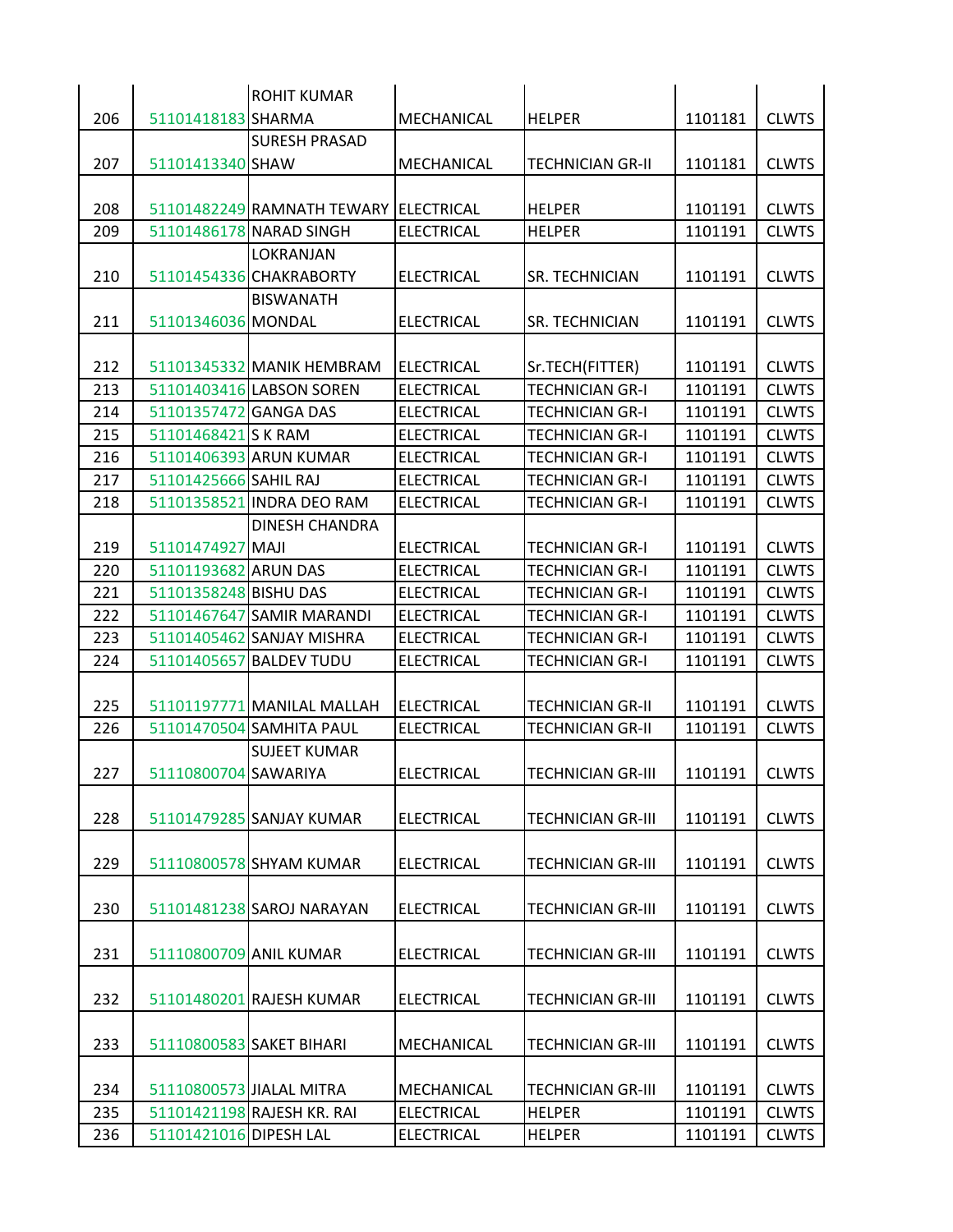| 237 |                        | 51101417172 PANKAJ KUMAR   | <b>ELECTRICAL</b> | <b>TECHNICIAN GR-I</b>   | 1101191 | <b>CLWTS</b> |
|-----|------------------------|----------------------------|-------------------|--------------------------|---------|--------------|
| 238 |                        | 51101414326 DEEPAK KUMAR   | <b>ELECTRICAL</b> | <b>TECHNICIAN GR-I</b>   | 1101191 | <b>CLWTS</b> |
|     |                        | <b>SAROJ KUMAR</b>         |                   |                          |         |              |
| 239 | 51101404822 SINGH      |                            | <b>ELECTRICAL</b> | <b>HELPER</b>            | 1101192 | <b>CLWTS</b> |
| 240 |                        | 51101425121 ARVIND KUMAR   | <b>ELECTRICAL</b> | <b>HELPER</b>            | 1101192 | <b>CLWTS</b> |
|     |                        | <b>RANJIT KUMAR</b>        |                   |                          |         |              |
| 241 | 51110800115 MONDAL     |                            | <b>ELECTRICAL</b> | <b>PEON</b>              | 1101192 | <b>CLWTS</b> |
| 242 | 51101321816 SARKAR     |                            | <b>ELECTRICAL</b> | Sr.TECH(FITTER)          | 1101192 | <b>CLWTS</b> |
| 243 |                        | 51101325657 RAMDEO DAS     | <b>ELECTRICAL</b> | Sr.TECH(FITTER)          | 1101192 | <b>CLWTS</b> |
| 244 |                        | 51101338511 JIT LAL MANJHI | <b>ELECTRICAL</b> | Sr.TECH(FITTER)          | 1101192 | <b>CLWTS</b> |
| 245 | 51101408241 MURMU      | SRI. JAGADISHWAR           | <b>ELECTRICAL</b> | <b>TECHNICIAN GR-I</b>   | 1101192 | <b>CLWTS</b> |
|     |                        | UTTAM KR.                  |                   |                          |         |              |
| 246 | 51101474265 CHOUDHARY  |                            | <b>ELECTRICAL</b> | <b>TECHNICIAN GR-I</b>   | 1101192 | <b>CLWTS</b> |
|     |                        | <b>BACHCHA KUMAR</b>       |                   |                          |         |              |
| 247 | 51101406131 KAMTI      |                            | <b>ELECTRICAL</b> | <b>TECHNICIAN GR-I</b>   | 1101192 | <b>CLWTS</b> |
| 248 |                        | 51101359321 RAJENDRA DAS   | <b>ELECTRICAL</b> | <b>TECHNICIAN GR-I</b>   | 1101192 | <b>CLWTS</b> |
| 249 | 51101411256 RAM SOREN  |                            | <b>ELECTRICAL</b> | <b>TECHNICIAN GR-I</b>   | 1101192 | <b>CLWTS</b> |
| 250 | 51101455822 A K SHARMA |                            | <b>ELECTRICAL</b> | <b>TECHNICIAN GR-I</b>   | 1101192 | <b>CLWTS</b> |
|     |                        | PARITOSH KUMAR             |                   |                          |         |              |
| 251 | 51101480331 LAL        |                            | <b>ELECTRICAL</b> | <b>TECHNICIAN GR-II</b>  | 1101192 | <b>CLWTS</b> |
| 252 |                        | 51101481203 SOHAN MAHATO   | <b>ELECTRICAL</b> | <b>TECHNICIAN GR-III</b> | 1101192 | <b>CLWTS</b> |
| 253 |                        | 50290032196 DINESH KUMAR   | <b>ELECTRICAL</b> | <b>TECHNICIAN GR-III</b> | 1101192 | <b>CLWTS</b> |
|     |                        | UTTAM KUMAR                |                   |                          |         |              |
| 254 | 51101480323 MALLICK    |                            | <b>ELECTRICAL</b> | <b>TECHNICIAN GR-III</b> | 1101192 | <b>CLWTS</b> |
|     |                        |                            |                   |                          |         |              |
| 255 |                        | 51101481166 SANJAY KUMAR   | <b>ELECTRICAL</b> | <b>TECHNICIAN GR-III</b> | 1101192 | <b>CLWTS</b> |
|     |                        |                            |                   |                          |         |              |
| 256 |                        | 51101422078 AVINASH SINGH  | <b>ELECTRICAL</b> | <b>TECHNICIAN GR-III</b> | 1101192 | <b>CLWTS</b> |
|     |                        | <b>SUJEET KUMAR</b>        |                   |                          |         |              |
| 257 | 51101423100 CHOURSIA   |                            | <b>ELECTRICAL</b> | <b>TECHNICIAN GR-III</b> | 1101192 | <b>CLWTS</b> |
|     |                        |                            |                   |                          |         |              |
| 258 |                        | 51110800592 SHUBHAM KUMAR  | <b>ELECTRICAL</b> | <b>TECHNICIAN GR-III</b> | 1101192 | <b>CLWTS</b> |
| 259 |                        | 51101413201 GOLDEO MURMU   | <b>ELECTRICAL</b> | <b>HELPER</b>            | 1101192 | <b>CLWTS</b> |
| 260 | 51101418634 P.C.ROY    |                            | <b>ELECTRICAL</b> | <b>TECHNICIAN GR-II</b>  | 1101192 | <b>CLWTS</b> |
|     |                        | <b>S.ANAND VICTOR</b>      |                   |                          |         |              |
| 261 | 51101418247 RAJ        |                            | <b>ELECTRICAL</b> | <b>TECHNICIAN GR-II</b>  | 1101192 | <b>CLWTS</b> |
| 262 |                        | 50214000027 BARUN GORAI    | <b>ELECTRICAL</b> | <b>HELPER</b>            | 1101193 | <b>CLWTS</b> |
|     |                        | SHIV JANAM                 |                   |                          |         |              |
| 263 | 51101423089 KUMAR      |                            | <b>ELECTRICAL</b> | <b>HELPER</b>            | 1101193 | <b>CLWTS</b> |
| 264 | 51101463582 B.B.TIRKEY |                            | <b>ELECTRICAL</b> | SR. TECHNICIAN           | 1101193 | <b>CLWTS</b> |
| 265 |                        | 51101359451 LAGAN MARANDI  | <b>ELECTRICAL</b> | SR. TECHNICIAN           | 1101193 | <b>CLWTS</b> |
| 266 |                        | 51101352188 BISHU MURMU    | <b>ELECTRICAL</b> | SR. TECHNICIAN           | 1101193 | <b>CLWTS</b> |
|     |                        | <b>GAUTAM KUMAR</b>        |                   |                          |         |              |
| 267 | 51101277579 MULLICK    |                            | <b>ELECTRICAL</b> | SR. TECHNICIAN           | 1101193 | <b>CLWTS</b> |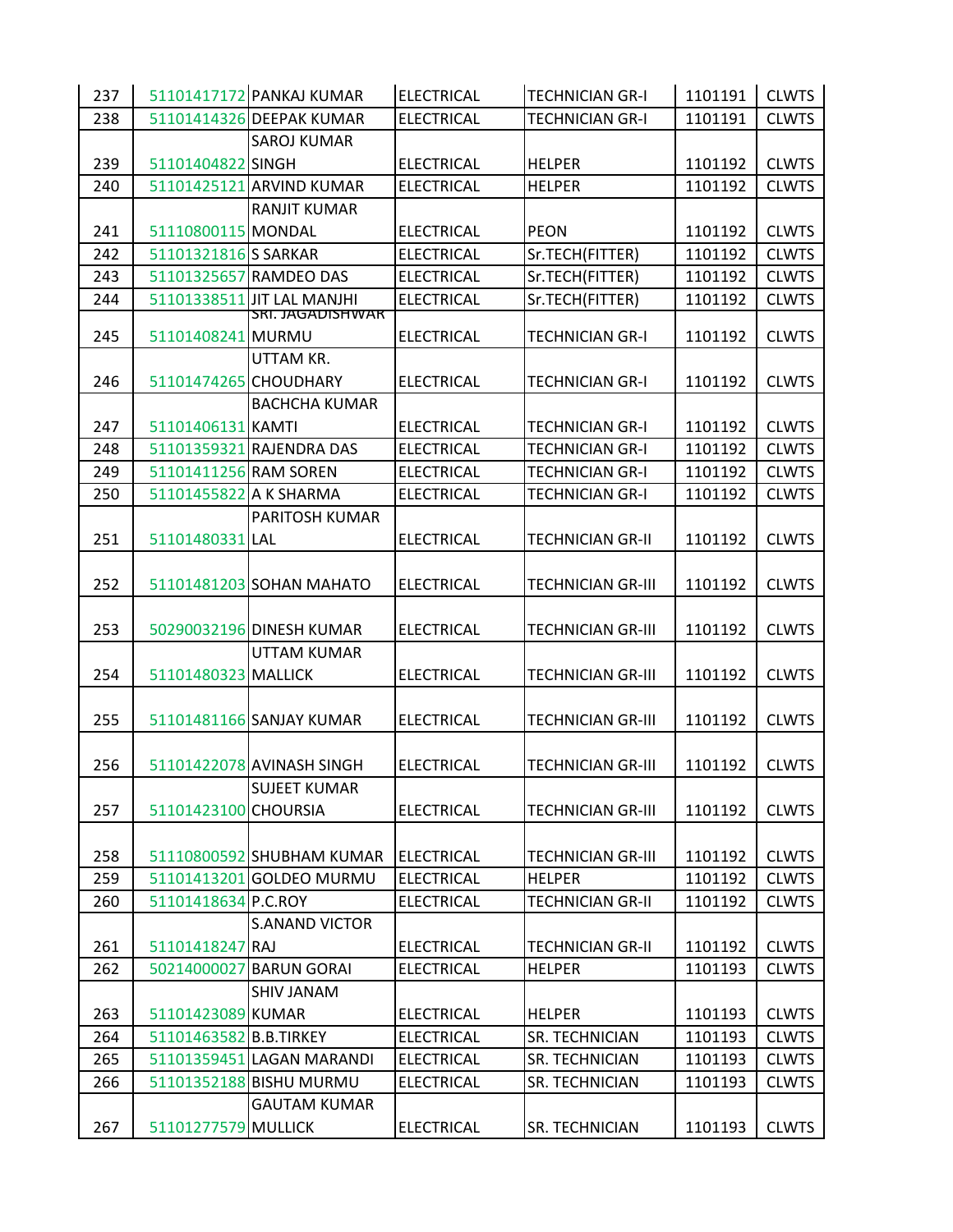|            |                        | <b>RANJIT KUMAR</b>         |                                        |                                                   |         |                              |
|------------|------------------------|-----------------------------|----------------------------------------|---------------------------------------------------|---------|------------------------------|
| 268        | 51101463216 HEMBRAM    |                             | <b>ELECTRICAL</b>                      | <b>SR. TECHNICIAN</b>                             | 1101193 | <b>CLWTS</b>                 |
| 269        |                        | 51101329391 KUNAL GHOSH     | <b>ELECTRICAL</b>                      | Sr.TECH(FITTER)                                   | 1101193 | <b>CLWTS</b>                 |
|            |                        |                             |                                        |                                                   |         |                              |
|            |                        | S                           |                                        |                                                   |         |                              |
| 270        |                        | 51101338052 CHATTOPADHAYAY  | ELECTRICAL                             | Sr.TECH(FITTER)                                   | 1101193 | <b>CLWTS</b>                 |
| 271        | 51101325155 S BALMIKI  |                             | <b>ELECTRICAL</b>                      | Sr.TECH(FITTER)                                   | 1101193 | <b>CLWTS</b>                 |
|            |                        | <b>ABHA RANI</b>            |                                        |                                                   |         |                              |
| 272        | 51101471259 SHARMA     |                             | <b>ELECTRICAL</b>                      | <b>TECHNICIAN GR-I</b>                            | 1101193 | <b>CLWTS</b>                 |
| 273        | 51101190537 A K SINHA  |                             | <b>ELECTRICAL</b>                      | <b>TECHNICIAN GR-I</b>                            | 1101193 | <b>CLWTS</b>                 |
|            |                        | <b>DEBNATH</b>              |                                        |                                                   |         |                              |
| 274        | 51101404718 MARANDI    |                             | <b>ELECTRICAL</b>                      | <b>TECHNICIAN GR-I</b>                            | 1101193 | <b>CLWTS</b>                 |
| 275        | 51101481431 C.D.PASWAN |                             | <b>ELECTRICAL</b>                      | <b>TECHNICIAN GR-II</b>                           | 1101193 | <b>CLWTS</b>                 |
| 276        |                        | 51101476009 ANUP KUMAR      | <b>ELECTRICAL</b>                      | <b>TECHNICIAN GR-II</b>                           | 1101193 | <b>CLWTS</b>                 |
| 277        |                        | 51101382563 BISHNU SINGH    | <b>ELECTRICAL</b>                      | <b>TECHNICIAN GR-II</b>                           | 1101193 | <b>CLWTS</b>                 |
|            |                        | 51101423134 PURANJAY SIKDAR |                                        |                                                   | 1101193 |                              |
| 278<br>279 |                        | 51101411361 JIYARAM MURMU   | <b>ELECTRICAL</b><br><b>ELECTRICAL</b> | <b>TECHNICIAN GR-II</b><br><b>TECHNICIAN GR-I</b> | 1101193 | <b>CLWTS</b><br><b>CLWTS</b> |
| 280        |                        | 51101418298 MAHADEB MAJHI   | <b>ELECTRICAL</b>                      | <b>TECHNICIAN GR-I</b>                            | 1101193 | <b>CLWTS</b>                 |
|            |                        | <b>ASHOK KUMAR</b>          |                                        |                                                   |         |                              |
| 281        | 50882315115 NAYAK      |                             | <b>ELECTRICAL</b>                      | <b>HELPER</b>                                     | 1101194 | <b>CLWTS</b>                 |
| 282        | 39414AD0023            | <b>BINOD RAJAK</b>          | <b>ELECTRICAL</b>                      | <b>HELPER</b>                                     | 1101194 | <b>CLWTS</b>                 |
| 283        | 18729801788            | <b>VIKASH KUMAR</b>         | <b>ELECTRICAL</b>                      | <b>HELPER</b>                                     | 1101194 | <b>CLWTS</b>                 |
|            |                        |                             |                                        | KHALASI(MULTI                                     |         |                              |
| 284        |                        | 50882315116 DINESH KUMAR    | <b>ELECTRICAL</b>                      | PURPOSE)                                          | 1101194 | <b>CLWTS</b>                 |
|            |                        | <b>AJAI KUMAR</b>           |                                        |                                                   |         |                              |
| 285        |                        | 51101342553 VISHWAKARMA     | <b>ELECTRICAL</b>                      | <b>SR. TECHNICIAN</b>                             | 1101194 | <b>CLWTS</b>                 |
| 286        | 51101337720 P K DUTTA  |                             | <b>ELECTRICAL</b>                      | SR. TECHNICIAN                                    | 1101194 | <b>CLWTS</b>                 |
| 287        | 51101460728 P. LAKRA   |                             | <b>ELECTRICAL</b>                      | <b>SR. TECHNICIAN</b>                             | 1101194 | <b>CLWTS</b>                 |
| 288        |                        | 51101192671 BABUJAN TUDU    | <b>ELECTRICAL</b>                      | SR. TECHNICIAN                                    | 1101194 | <b>CLWTS</b>                 |
|            |                        | <b>BIDYUT KUMAR</b>         |                                        |                                                   |         |                              |
| 289        | 51101453253 MAJI       |                             | <b>ELECTRICAL</b>                      | <b>SR. TECHNICIAN</b>                             | 1101194 | <b>CLWTS</b>                 |
| 290        |                        | 51101461317 KUMAR HEERA     | <b>ELECTRICAL</b>                      | <b>SR. TECHNICIAN</b>                             | 1101194 | <b>CLWTS</b>                 |
| 291        | 51101356015 P MARANDI  |                             | <b>ELECTRICAL</b>                      | SR. TECHNICIAN                                    | 1101194 | <b>CLWTS</b>                 |
| 292        | 51101454301 M L KISKU  |                             | <b>ELECTRICAL</b>                      | SR. TECHNICIAN                                    | 1101194 | <b>CLWTS</b>                 |
|            |                        |                             |                                        |                                                   |         |                              |
| 293        |                        | 51101405358 CHANDAN KUMAR   | ELECTRICAL                             | <b>TECHNICIAN GR-I</b>                            | 1101194 | <b>CLWTS</b>                 |
| 294        |                        | 51101351986 BAIDYA BAURI    | <b>ELECTRICAL</b>                      | <b>TECHNICIAN GR-I</b>                            | 1101194 | <b>CLWTS</b>                 |
| 295        |                        | 51101282781 DEBSWAR MAJHI   | <b>ELECTRICAL</b>                      | <b>TECHNICIAN GR-I</b>                            | 1101194 | <b>CLWTS</b>                 |
| 296        |                        | 51101358192 RAJ DEO HARI    | <b>ELECTRICAL</b>                      | <b>TECHNICIAN GR-I</b>                            | 1101194 | <b>CLWTS</b>                 |
| 297        |                        | 51101474249 SHRISH CHANDRA  | <b>ELECTRICAL</b>                      | <b>TECHNICIAN GR-I</b>                            | 1101194 | <b>CLWTS</b>                 |
| 298        |                        | 51101404873 SIMANTA CHAR    | <b>ELECTRICAL</b>                      | <b>TECHNICIAN GR-I</b>                            | 1101194 | <b>CLWTS</b>                 |
|            |                        | <b>TAMADA</b>               |                                        |                                                   |         |                              |
| 299        | 51101405382 ANKATESU   |                             | <b>ELECTRICAL</b>                      | <b>TECHNICIAN GR-I</b>                            | 1101194 | <b>CLWTS</b>                 |
|            |                        | <b>RABINDRA</b>             |                                        |                                                   |         |                              |
| 300        | 51101476308 HEMBRAM    |                             | <b>ELECTRICAL</b>                      | <b>TECHNICIAN GR-I</b>                            | 1101194 | <b>CLWTS</b>                 |
| 301        | 51101464471 D K MAJI   |                             | <b>ELECTRICAL</b>                      | <b>TECHNICIAN GR-I</b>                            | 1101194 | <b>CLWTS</b>                 |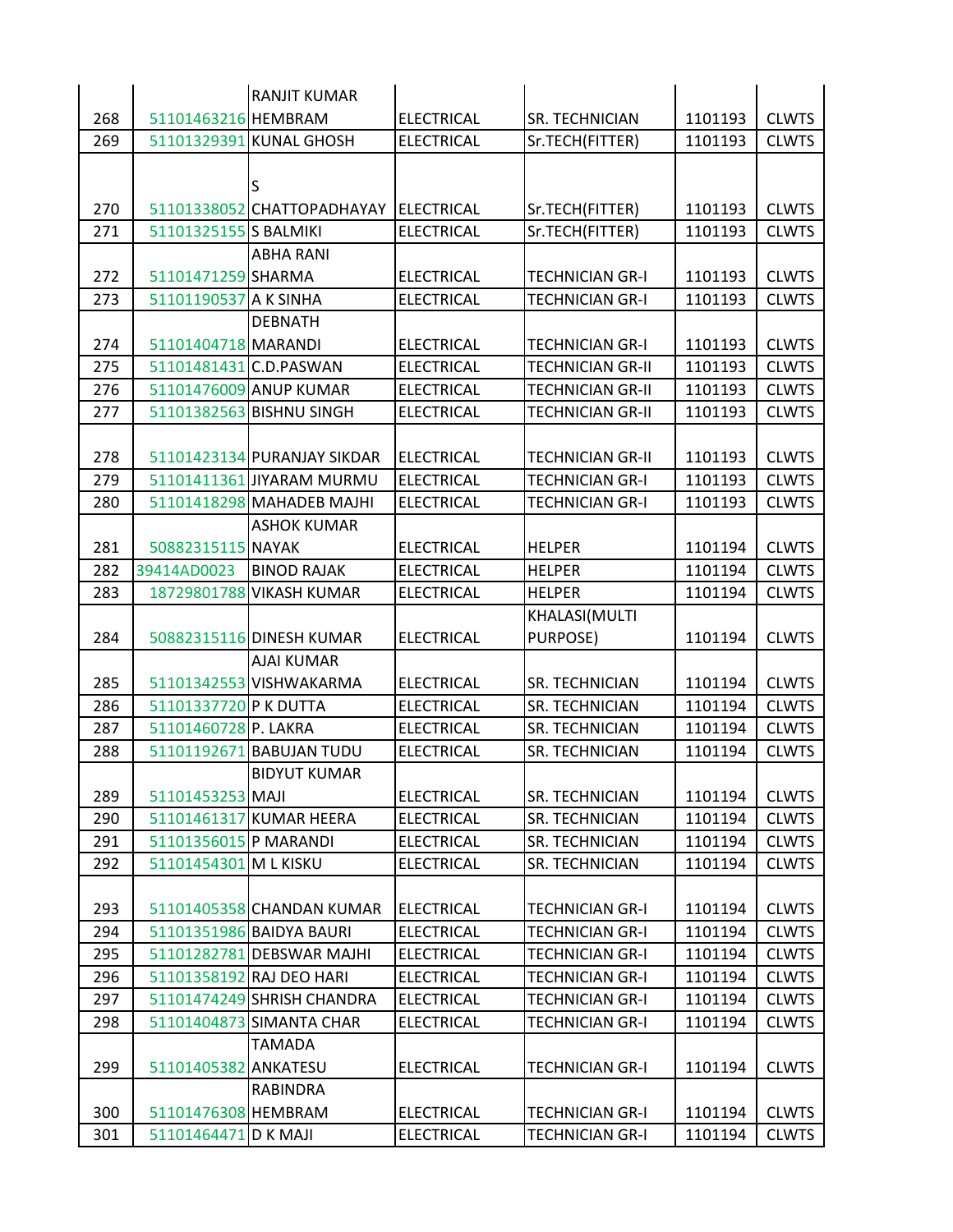| 302                                                                   | <b>CLWTS</b>                                       |
|-----------------------------------------------------------------------|----------------------------------------------------|
| 51101357392 DILIP DOME                                                | <b>TECHNICIAN GR-I</b>                             |
| <b>ELECTRICAL</b>                                                     | 1101194                                            |
| 303                                                                   | <b>CLWTS</b>                                       |
| 51101464032 VIJAY SHANKAR                                             | <b>TECHNICIAN GR-I</b>                             |
| <b>ELECTRICAL</b>                                                     | 1101194                                            |
|                                                                       |                                                    |
| 304                                                                   | 1101194                                            |
| 51101480032 SARVESHWAR RAI                                            | <b>CLWTS</b>                                       |
| <b>ELECTRICAL</b>                                                     | <b>TECHNICIAN GR-III</b>                           |
| 305                                                                   | 1101194                                            |
| 51101415636 NAND LAL RAM                                              | <b>CLWTS</b>                                       |
| <b>ELECTRICAL</b>                                                     | <b>TECHNICIAN GR-I</b>                             |
| 51101411264 GOUTAM BOURI<br><b>ELECTRICAL</b><br><b>HELPER</b><br>306 | <b>CLWTS</b><br>1101201                            |
|                                                                       | TECH(MACHINIST)-                                   |
| 307<br>51101319273 F C MONDAL<br><b>ELECTRICAL</b><br>Ш               | 1101201<br><b>CLWTS</b>                            |
|                                                                       |                                                    |
| 308                                                                   | <b>TECHNICIAN GR-III</b>                           |
| 51101479023 SANJIT SEN                                                | 1101201                                            |
| MECHANICAL                                                            | <b>CLWTS</b>                                       |
| <b>SHIV SHANKAR</b>                                                   |                                                    |
| 309<br>51101424823 MAHATO<br><b>ELECTRICAL</b><br><b>HELPER</b>       | <b>CLWTS</b><br>1101211                            |
| PARAMESWAR                                                            |                                                    |
| 310                                                                   | SR. TECHNICIAN                                     |
| 51101356162 BESRA                                                     | 1101211                                            |
| <b>ELECTRICAL</b>                                                     | <b>CLWTS</b>                                       |
| 51101457713 SURENDRA TUDU                                             | SR. TECHNICIAN                                     |
| 311                                                                   | 1101211                                            |
| <b>ELECTRICAL</b>                                                     | <b>CLWTS</b>                                       |
| 312                                                                   | 1101211                                            |
| 51101230421 B S DAS                                                   | <b>CLWTS</b>                                       |
| <b>ELECTRICAL</b>                                                     | SR. TECHNICIAN                                     |
| 313                                                                   | 1101211                                            |
| 51101344217 UMESH LAL RAM                                             | <b>CLWTS</b>                                       |
| <b>ELECTRICAL</b>                                                     | SR. TECHNICIAN                                     |
| 51101341489 S K TEWARI                                                | <b>SR. TECHNICIAN</b>                              |
| <b>ELECTRICAL</b>                                                     | 1101211                                            |
| 314                                                                   | <b>CLWTS</b>                                       |
| 315                                                                   | <b>CLWTS</b>                                       |
| 51101341219 S K BISWAS                                                | <b>SR. TECHNICIAN</b>                              |
| <b>ELECTRICAL</b>                                                     | 1101211                                            |
| 316                                                                   | <b>TECHNICIAN GR-I</b>                             |
| 51101358272 SATISH CHAND                                              | 1101211                                            |
| <b>ELECTRICAL</b>                                                     | <b>CLWTS</b>                                       |
|                                                                       |                                                    |
| 317                                                                   | 1101211                                            |
| <b>ELECTRICAL</b>                                                     | <b>CLWTS</b>                                       |
| 51101344356 GANESH MONDAL                                             | <b>TECHNICIAN GR-I</b>                             |
| 318                                                                   | <b>TECHNICIAN GR-I</b>                             |
| 51101410624 GOPAL BAURI                                               | 1101211                                            |
| <b>ELECTRICAL</b>                                                     | <b>CLWTS</b>                                       |
| <b>BAL MUKUND</b>                                                     |                                                    |
| 319                                                                   | <b>CLWTS</b>                                       |
| 51101410683 PANDEY                                                    | <b>TECHNICIAN GR-II</b>                            |
| <b>ELECTRICAL</b>                                                     | 1101211                                            |
| 320                                                                   | 1101211                                            |
| 51101477159 GOPAL KAMTI                                               | <b>CLWTS</b>                                       |
| <b>ELECTRICAL</b>                                                     | <b>TECHNICIAN GR-II</b>                            |
|                                                                       |                                                    |
| 321<br>51101410747 SURPATI BABU RAO ELECTRICAL                        | <b>TECHNICIAN GR-II</b><br>1101211<br><b>CLWTS</b> |
|                                                                       |                                                    |
| 322                                                                   | <b>CLWTS</b>                                       |
| 51101424655 MYCAL BISWAS                                              | <b>TECHNICIAN GR-III</b>                           |
| <b>ELECTRICAL</b>                                                     | 1101211                                            |
|                                                                       |                                                    |
| 323                                                                   | 1101211                                            |
| 51101423783 NAWAL KISHORE                                             | <b>CLWTS</b>                                       |
| <b>ELECTRICAL</b>                                                     | <b>TECHNICIAN GR-III</b>                           |
|                                                                       |                                                    |
| 324                                                                   | <b>CLWTS</b>                                       |
| 51101528366 ASHIS SINGHA                                              | <b>TECHNICIAN GR-III</b>                           |
| <b>ELECTRICAL</b>                                                     | 1101211                                            |
|                                                                       |                                                    |
| 325                                                                   | <b>TECHNICIAN GR-I</b>                             |
| 51101413198 KANHAIYA MAHTO                                            | 1101211                                            |
| <b>ELECTRICAL</b>                                                     | <b>CLWTS</b>                                       |
| MD. USMAN                                                             |                                                    |
| 326                                                                   | <b>CLWTS</b>                                       |
| 51101418301 ANSARI                                                    | <b>TECHNICIAN GR-II</b>                            |
| <b>ELECTRICAL</b>                                                     | 1101211                                            |
|                                                                       |                                                    |
| 327                                                                   | <b>CLWTS</b>                                       |
| 51101409261 BINAY KUMAR DAS                                           | <b>TECHNICIAN GR-I</b>                             |
| ELECTRICAL                                                            | 1101211                                            |
|                                                                       |                                                    |
| 328                                                                   | 1101231                                            |
| 51101338642 SHANKARACHARYA                                            | <b>CLWTS</b>                                       |
| ELECTRICAL                                                            | SR. TECHNICIAN                                     |
| 329                                                                   | <b>CLWTS</b>                                       |
| 51101411061 ELINA SOREN                                               | TECHNICIAN GR-I                                    |
| <b>ELECTRICAL</b>                                                     | 1101231                                            |
|                                                                       |                                                    |
|                                                                       |                                                    |
| 330                                                                   | <b>CLWTS</b>                                       |
| 51101279734 BIPLAB KANTI DAS                                          | <b>TECHNICIAN GR-I</b>                             |
| <b>ELECTRICAL</b>                                                     | 1101231                                            |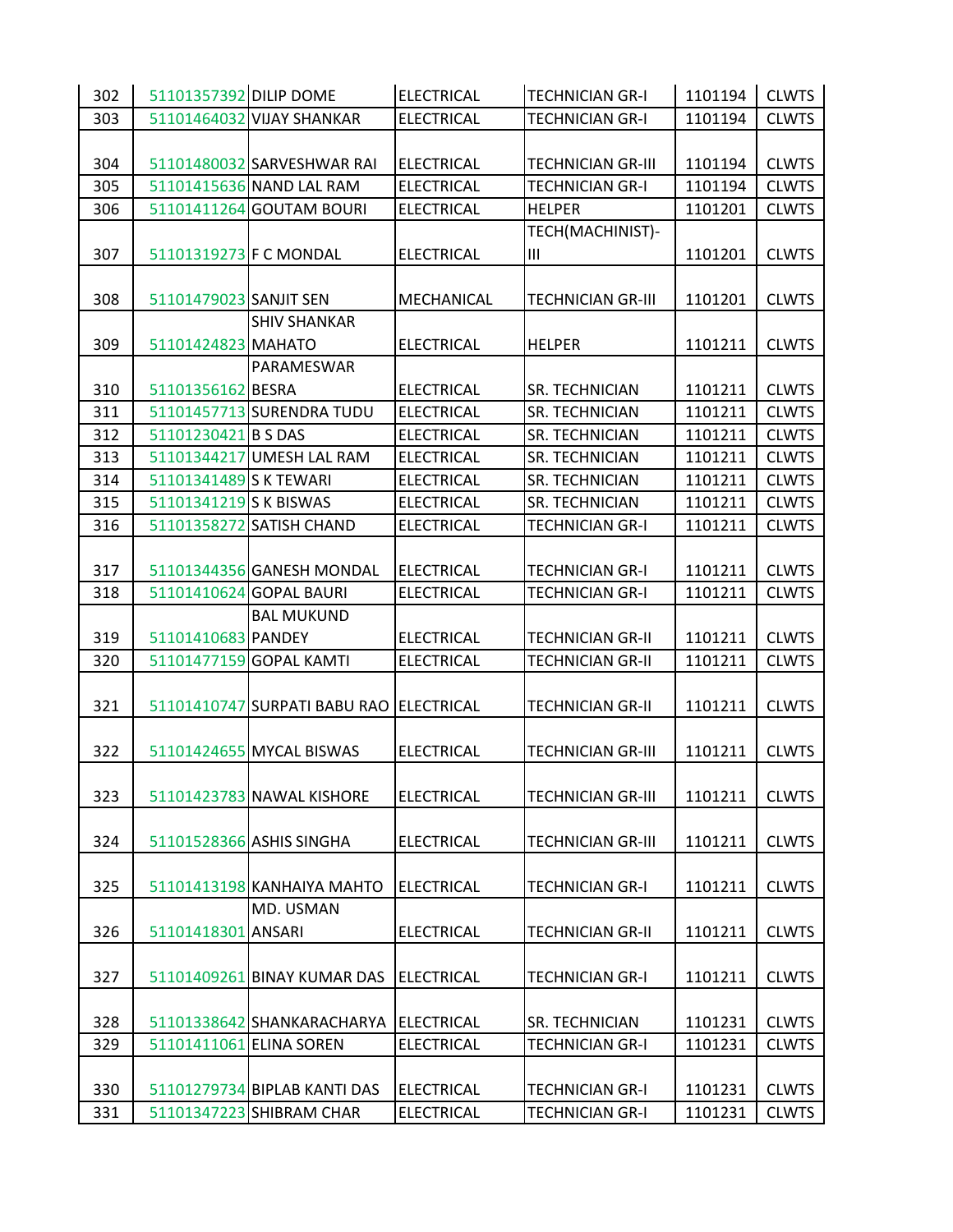|     |                        | <b>SUMAN KUMAR</b>                     |                   |                          |         |              |
|-----|------------------------|----------------------------------------|-------------------|--------------------------|---------|--------------|
| 332 | 51101463902 PARIA      |                                        | <b>ELECTRICAL</b> | <b>TECHNICIAN GR-I</b>   | 1101231 | <b>CLWTS</b> |
| 333 | 51101194095 GOPAL AZAD |                                        | <b>ELECTRICAL</b> | TECHNICIAN GR-I          | 1101231 | <b>CLWTS</b> |
|     |                        | <b>SASHI KANTA</b>                     |                   |                          |         |              |
| 334 | 51101411070 SANTRA     |                                        | <b>ELECTRICAL</b> | <b>TECHNICIAN GR-I</b>   | 1101231 | <b>CLWTS</b> |
| 335 |                        | 51101461149 RENUBALA SINGH             | <b>ELECTRICAL</b> | <b>TECHNICIAN GR-I</b>   | 1101231 | <b>CLWTS</b> |
| 336 |                        | 51101471427 ARUNJAY KUMAR              | <b>ELECTRICAL</b> | <b>TECHNICIAN GR-I</b>   | 1101231 | <b>CLWTS</b> |
|     |                        |                                        |                   |                          |         |              |
| 337 |                        | 51101411205 RAM AKBAL YADAV            | <b>ELECTRICAL</b> | <b>TECHNICIAN GR-II</b>  | 1101231 | <b>CLWTS</b> |
|     |                        |                                        |                   |                          |         |              |
| 338 | 51110800615 ROSHAN LAL |                                        | <b>ELECTRICAL</b> | <b>TECHNICIAN GR-III</b> | 1101231 | <b>CLWTS</b> |
|     |                        | SARASWATI                              |                   |                          |         |              |
| 339 | 51101474142 MAJUMDER   |                                        | MECHANICAL        | <b>TECHNICIAN GR-III</b> | 1101231 | <b>CLWTS</b> |
|     |                        | ASHOK KUMAR                            |                   |                          |         |              |
| 340 | 51101461296 SINGH      |                                        | <b>ELECTRICAL</b> | <b>SR. TECHNICIAN</b>    | 1101232 | <b>CLWTS</b> |
|     |                        |                                        |                   |                          |         |              |
| 341 |                        | 51101352372 BASUDEV MAITRA             | <b>ELECTRICAL</b> | <b>TECHNICIAN GR-I</b>   | 1101232 | <b>CLWTS</b> |
|     |                        |                                        |                   |                          |         |              |
| 342 |                        | 51101456307 ALOK CHATTERJEE            | <b>ELECTRICAL</b> | <b>TECHNICIAN GR-I</b>   | 1101232 | <b>CLWTS</b> |
|     |                        | <b>SAHADEV</b>                         |                   |                          |         |              |
| 343 | 51101422713 HEMBROM    |                                        | <b>ELECTRICAL</b> | <b>TECHNICIAN GR-I</b>   | 1101232 | <b>CLWTS</b> |
|     |                        |                                        |                   |                          |         |              |
| 344 |                        | 51110800574 MANISH KUMAR               | MECHANICAL        | <b>TECHNICIAN GR-III</b> | 1101232 | <b>CLWTS</b> |
|     |                        |                                        |                   |                          |         |              |
| 345 |                        | 51110800575 RAKESH KUMAR               |                   | <b>TECHNICIAN GR-III</b> | 1101232 | <b>CLWTS</b> |
|     |                        |                                        | MECHANICAL        |                          |         |              |
| 346 |                        | 51101418503 RAJESH KR.JHA              | <b>ELECTRICAL</b> | <b>TECHNICIAN GR-I</b>   | 1101232 | <b>CLWTS</b> |
|     |                        | <b>DEBAJIT</b>                         |                   |                          |         |              |
| 347 |                        | 51101348605 CHOWDHURY                  | MECHANICAL        | <b>SR. TECHNICIAN</b>    | 1101251 | <b>CLWTS</b> |
| 348 |                        | 51101459364 SANTOSH KUJUR              | MECHANICAL        | SR. TECHNICIAN           | 1101251 | <b>CLWTS</b> |
|     |                        |                                        |                   |                          |         |              |
| 349 |                        | 51101459866 TAPAS KUMAR DAS MECHANICAL |                   | TECH.(FITTER)-I          | 1101251 | <b>CLWTS</b> |
|     |                        | <b>SWAPAN KUMAR</b>                    |                   |                          |         |              |
| 350 | 51101402173 ROY        |                                        | MECHANICAL        | <b>TECHNICIAN GR-I</b>   | 1101251 | <b>CLWTS</b> |
| 351 |                        | 51101467006 GANESH TUDU                | MECHANICAL        | <b>TECHNICIAN GR-I</b>   | 1101251 | <b>CLWTS</b> |
|     |                        |                                        |                   |                          |         |              |
| 352 |                        | 51101235686 SUBHASHIS SOREN            | MECHANICAL        | <b>TECHNICIAN GR-III</b> | 1101251 | <b>CLWTS</b> |
| 353 |                        | 51101418749 NATHANIEL DAS              | MECHANICAL        | <b>HELPER</b>            | 1101251 | <b>CLWTS</b> |
|     |                        |                                        |                   |                          |         |              |
| 354 |                        | 51101455224 TARUN KUMAR DAS MECHANICAL |                   | <b>SR. TECHNICIAN</b>    | 1101261 | <b>CLWTS</b> |
|     |                        | <b>RATHIN</b>                          |                   |                          |         |              |
| 355 |                        | 51101465174 CHAKRABORTY                | MECHANICAL        | <b>TECHNICIAN GR-I</b>   | 1101261 | <b>CLWTS</b> |
| 356 |                        | 51101471638 ALOKE SINGHA               | MECHANICAL        | <b>TECHNICIAN GR-I</b>   | 1101261 | <b>CLWTS</b> |
|     |                        | <b>ASHOK KR</b>                        |                   |                          |         |              |
| 357 | 51110800686 CHOUHAN    |                                        | MECHANICAL        | <b>TECHNICIAN GR-III</b> | 1101261 | <b>CLWTS</b> |
| 358 |                        | 51101327951 KARAN KUMAR                | MECHANICAL        | Sr.TECH(FITTER)          | 1101262 | <b>CLWTS</b> |
|     |                        |                                        |                   | TECH.(CRANE              |         |              |
| 359 |                        | 51101281113 SADHU MAHATO               | MECHANICAL        | DRIVER)-I                | 1101262 | <b>CLWTS</b> |
|     |                        |                                        |                   |                          |         |              |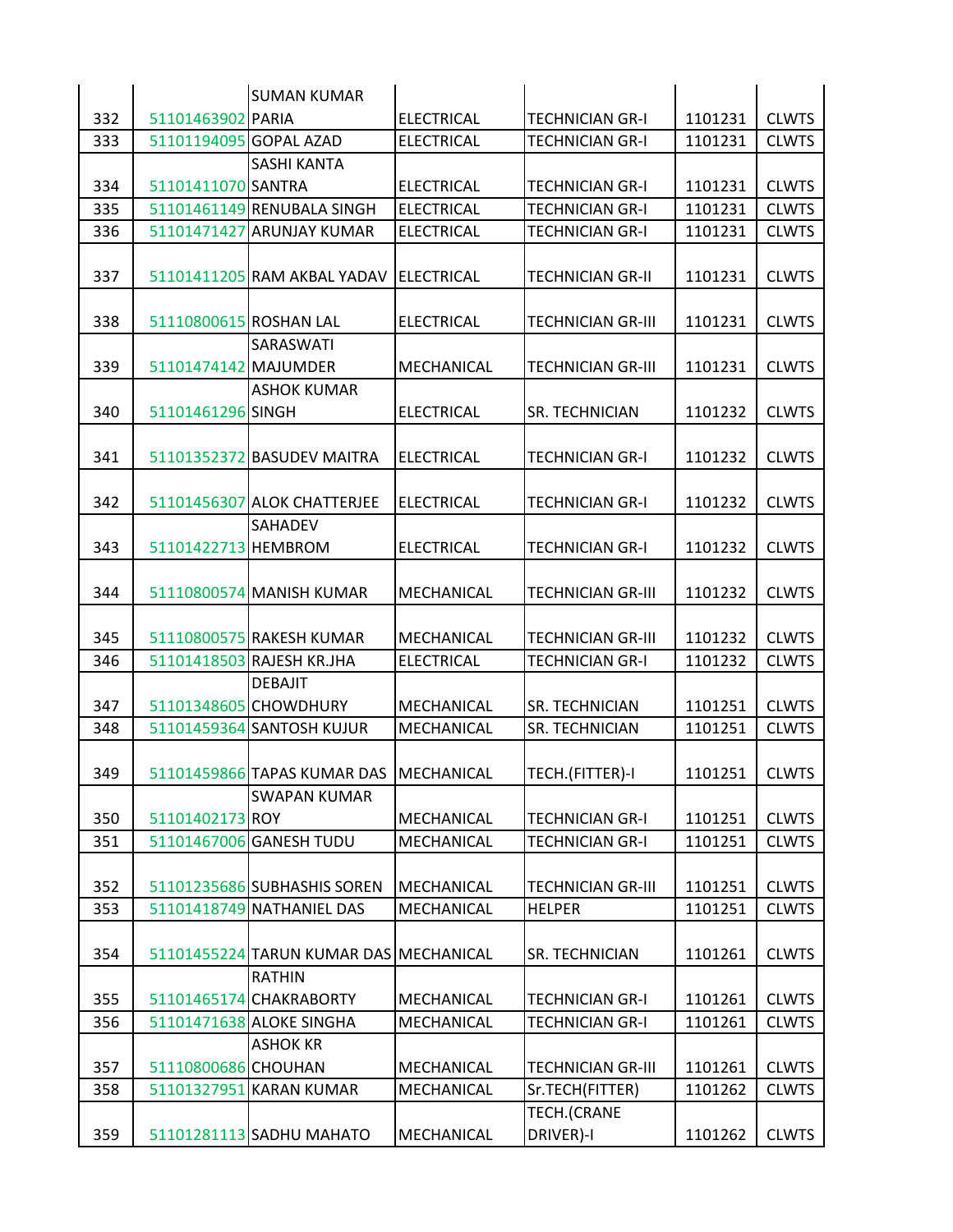| 360 |                       | 51101400119 BIHARI LAL BALMIKI MECHANICAL |                   | TECH.(WELDER)-I           | 1101262 | <b>CLWTS</b> |
|-----|-----------------------|-------------------------------------------|-------------------|---------------------------|---------|--------------|
|     |                       |                                           |                   |                           |         |              |
| 361 |                       | 51101400012 TAPAN KR MONDAL MECHANICAL    |                   | <b>TECHNICIAN GR-I</b>    | 1101262 | <b>CLWTS</b> |
| 362 |                       | 51101191679 DASBARAN KISKU                | MECHANICAL        | <b>TECHNICIAN GR-I</b>    | 1101262 | <b>CLWTS</b> |
|     |                       | <b>MD MANIRUDDIN</b>                      |                   |                           |         |              |
| 363 | 51101400776 ANSARI    |                                           | MECHANICAL        | <b>TECHNICIAN GR-I</b>    | 1101262 | <b>CLWTS</b> |
|     |                       |                                           |                   |                           |         |              |
| 364 |                       | 51101462740 JUTTU CHIRANJEEVI             | <b>MECHANICAL</b> | <b>TECHNICIAN GR-I</b>    | 1101262 | <b>CLWTS</b> |
| 365 |                       | 51101234763 HIRA LAL PRASAD               | MECHANICAL        | <b>TECHNICIAN GR-I</b>    | 1101262 | <b>CLWTS</b> |
|     |                       | LAKSHMI KANT                              |                   |                           |         |              |
| 366 | 51101485301 MAHTO     |                                           | MECHANICAL        | <b>TECHNICIAN GR-II</b>   | 1101262 | <b>CLWTS</b> |
| 367 |                       | 51101196365 DUDULAL KISKU                 | MECHANICAL        | <b>TECHNICIAN GR-II</b>   | 1101262 | <b>CLWTS</b> |
|     |                       |                                           |                   |                           |         |              |
| 368 |                       | 51101485327 SANJEEV KUMAR                 | MECHANICAL        | <b>TECHNICIAN GR-III</b>  | 1101262 | <b>CLWTS</b> |
|     |                       | <b>DIPANKAR</b>                           |                   |                           |         |              |
| 369 | 53109548180 MAHAPATRA |                                           | MECHANICAL        | <b>TECHNICIAN GR-I</b>    | 1101274 | <b>CLWTS</b> |
|     |                       |                                           |                   | CHEMICAL n                |         |              |
|     |                       | <b>DHARM RAJ</b>                          |                   | METALLURGICAL             |         |              |
| 370 | 51110800696 KUMAR     |                                           | MECHANICAL        | ASST.                     | 1101301 | <b>CLWTS</b> |
|     |                       |                                           |                   |                           |         |              |
| 371 |                       | 51101471291 DINESH KR DAS                 | MECHANICAL        | TECH.(MOULDER)-II         | 1101321 | <b>CLWTS</b> |
|     |                       | SANJAY KUMAR                              |                   |                           |         |              |
| 372 | 51101472163 GUPTA     |                                           | MECHANICAL        | TECH.(MOULDER)-III        | 1101321 | <b>CLWTS</b> |
|     |                       | <b>CHANDRA PRAKASH</b>                    |                   |                           |         |              |
| 373 | 51101230447 DUBEY     |                                           | MECHANICAL        | SR. TECHNICIAN            | 1101341 | <b>CLWTS</b> |
|     |                       | SANJAY KUMAR                              |                   |                           |         |              |
| 374 | 51101426052 MURMU     |                                           | MECHANICAL        | <b>HELPER</b>             | 1101351 | <b>CLWTS</b> |
|     |                       |                                           |                   |                           |         |              |
| 375 |                       | 51101349106 AWADHESH SINHA                | MECHANICAL        | <b>TECHNICIAN GR-I</b>    | 1101351 | <b>CLWTS</b> |
|     |                       | PRATAP NARAYAN                            |                   |                           |         |              |
| 376 | 51101197456 SINGH     |                                           | MECHANICAL        | <b>TECHNICIAN GR-I</b>    | 1101351 | <b>CLWTS</b> |
|     |                       | <b>SUKUMAR</b>                            |                   |                           |         |              |
| 377 | 51101408161 MONDAL    |                                           | MECHANICAL        | <b>TECHNICIAN GR-II</b>   | 1101351 | <b>CLWTS</b> |
|     |                       |                                           |                   | <b>JUNIOR</b>             |         |              |
| 378 |                       | 51110800654 JITENDRA SINGH                | <b>ELECTRICAL</b> | ENGINEER(DRAWIN<br>G-ELE) | 1101491 | <b>CLWTS</b> |
|     |                       |                                           |                   | <b>JUNIOR</b>             |         |              |
|     |                       |                                           |                   | ENGINEER(DRAWIN           |         |              |
| 379 | 51110800669 ARNAB DE  |                                           | <b>ELECTRICAL</b> | G-ELE)                    | 1101491 | <b>CLWTS</b> |
|     |                       |                                           |                   | <b>JUNIOR</b>             |         |              |
|     |                       |                                           |                   | ENGINEER(DRAWIN           |         |              |
| 380 |                       | 51110800672 ANUPAM KISHORE                | <b>ELECTRICAL</b> | $G$ -ELE)                 | 1101491 | <b>CLWTS</b> |
|     |                       |                                           |                   | <b>JUNIOR</b>             |         |              |
|     |                       | <b>VIDYA PRASAD</b>                       |                   | ENGINEER(DRAWIN           |         |              |
| 381 | 51110800664 PANDIT    |                                           | <b>ELECTRICAL</b> | $G$ -ELE)                 | 1101491 | <b>CLWTS</b> |
|     |                       |                                           |                   |                           |         |              |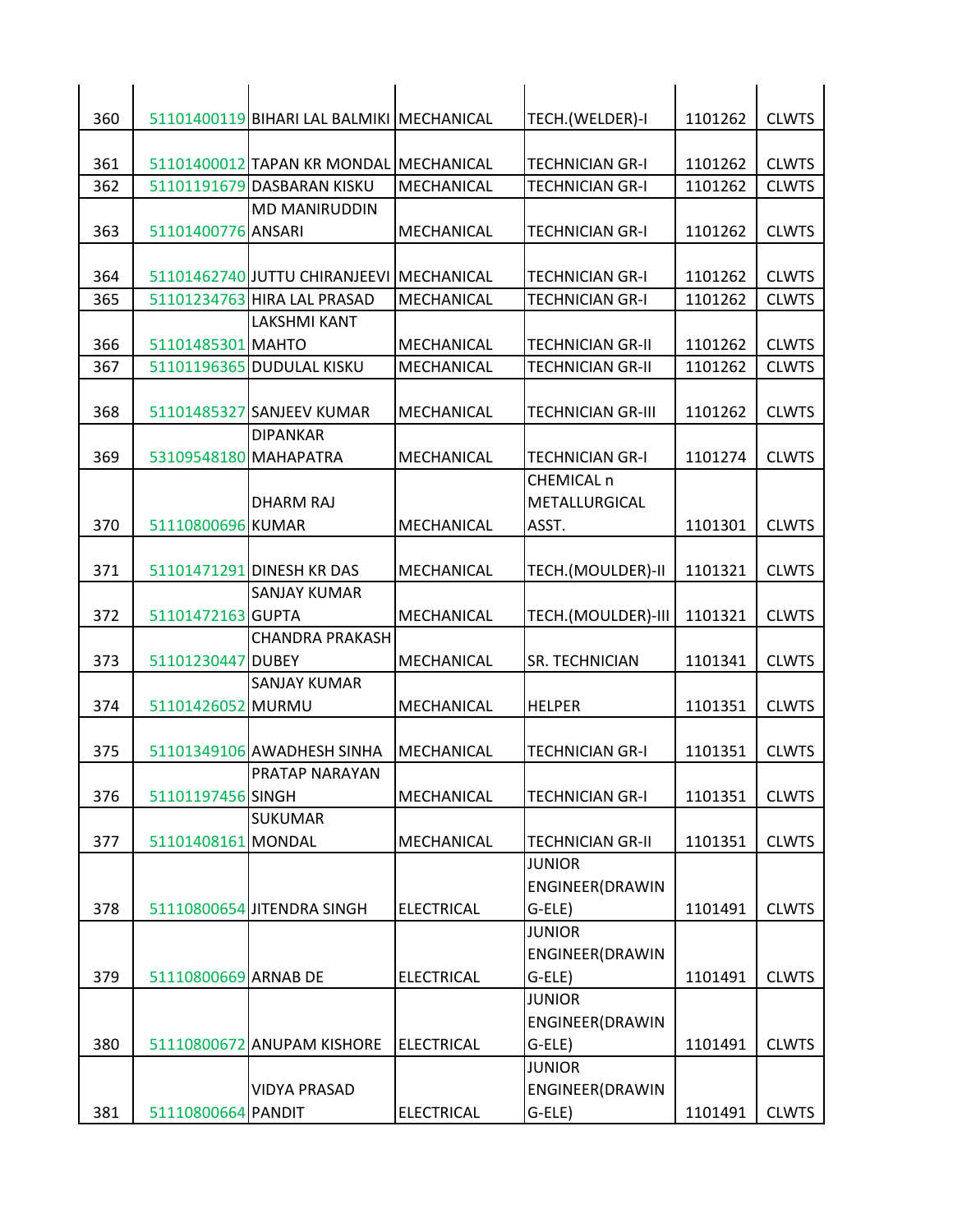|     |                        |                                        |                   | <b>JUNIOR</b>            |         |              |
|-----|------------------------|----------------------------------------|-------------------|--------------------------|---------|--------------|
| 382 |                        | 51110800673 RAVINDRA KUMAR             | ELECTRICAL        | ENGINEER(ELEC)           | 1101491 | <b>CLWTS</b> |
|     |                        |                                        |                   | <b>JUNIOR</b>            |         |              |
| 383 |                        | 51110800666 GAURAV KUMAR               | <b>ELECTRICAL</b> | ENGINEER(ELEC)           | 1101491 | <b>CLWTS</b> |
|     |                        | <b>SUNIL KUMAR</b>                     |                   | <b>JUNIOR</b>            |         |              |
| 384 | 51110800675 PARJAPATI  |                                        | <b>ELECTRICAL</b> | ENGINEER(ELEC)           | 1101491 | <b>CLWTS</b> |
| 385 | 51110800791 MUNNA DAS  |                                        | MECHANICAL        | <b>PEON</b>              | 1101491 | <b>CLWTS</b> |
| 386 |                        | 51101191071 KISHOR RAJAK               | <b>ELECTRICAL</b> | <b>TECHNICIAN GR-I</b>   | 1101531 | <b>CLWTS</b> |
|     |                        | RAMKRISHNA                             |                   |                          |         |              |
| 387 | 51101346132 MURMU      |                                        | <b>ELECTRICAL</b> | <b>TECHNICIAN GR-I</b>   | 1101531 | <b>CLWTS</b> |
| 388 |                        | 22177722930 VIKASH KUMAR               | <b>MECHANICAL</b> | <b>HELPER</b>            | 1101531 | <b>CLWTS</b> |
|     |                        |                                        |                   |                          |         |              |
| 389 |                        | 51101411272 SUNILAL HEMBRAM ELECTRICAL |                   | <b>TECHNICIAN GR-I</b>   | 1101531 | <b>CLWTS</b> |
| 390 |                        | 51101350385 DINESH PRAKASH             | <b>MECHANICAL</b> | <b>SR. TECHNICIAN</b>    | 1101541 | <b>CLWTS</b> |
|     |                        | <b>SHASHI KANT</b>                     |                   |                          |         |              |
| 391 | 51101483137 KUMAR      |                                        | <b>MECHANICAL</b> | <b>HELPER</b>            | 1101561 | <b>CLWTS</b> |
|     |                        | <b>RAJKISHOR</b>                       |                   |                          |         |              |
| 392 | 51101196082 HEMBROM    |                                        | <b>MECHANICAL</b> | <b>SR. TECHNICIAN</b>    | 1101561 | <b>CLWTS</b> |
| 393 | 51101341690 N HAR      |                                        | MECHANICAL        | SR. TECHNICIAN           | 1101561 | <b>CLWTS</b> |
| 394 | 51101233921 P C SINGH  |                                        | MECHANICAL        | Sr.TECH(FITTER)          | 1101561 | <b>CLWTS</b> |
| 395 | 51101322528 S TUDU     |                                        | MECHANICAL        | Sr.TECH(FITTER)          | 1101561 | <b>CLWTS</b> |
|     |                        |                                        |                   |                          |         |              |
| 396 |                        | 51101355944 BAHADUR MURMU              | MECHANICAL        | Sr.TECH(FITTER)          | 1101561 | <b>CLWTS</b> |
| 397 |                        | 51101353228 RAMESH MALLICK             | MECHANICAL        | Sr.TECH(FITTER)          | 1101561 | <b>CLWTS</b> |
|     |                        | <b>GANESH CHANDRA</b>                  |                   |                          |         |              |
| 398 | 51101422810 RAY        |                                        | <b>MECHANICAL</b> | TECH.(FITTER)-I          | 1101561 | <b>CLWTS</b> |
| 399 |                        | 51101410026 DHARMA RAJ                 | MECHANICAL        | TECH.(FITTER)-I          | 1101561 | <b>CLWTS</b> |
|     |                        | <b>JAYENDRA</b>                        |                   |                          |         |              |
| 400 | 51101409720 HEMBRAM    |                                        | MECHANICAL        | <b>TECHNICIAN GR-I</b>   | 1101561 | <b>CLWTS</b> |
|     |                        |                                        |                   |                          |         |              |
| 401 |                        | 51101470791 MD USMAN ANSARI MECHANICAL |                   | <b>TECHNICIAN GR-I</b>   | 1101561 | <b>CLWTS</b> |
| 402 |                        | 51101478354 SUMAN KUMAR                | <b>MECHANICAL</b> | <b>TECHNICIAN GR-II</b>  | 1101561 | <b>CLWTS</b> |
|     |                        |                                        |                   |                          |         |              |
| 403 |                        | 51101423302 MITHILESH KUMAR            | MECHANICAL        | <b>TECHNICIAN GR-III</b> | 1101561 | <b>CLWTS</b> |
|     |                        | <b>BHARAT BHUSHAN</b>                  |                   |                          |         |              |
| 404 | 51101479824 SINGH      |                                        | <b>MECHANICAL</b> | <b>TECHNICIAN GR-III</b> | 1101561 | <b>CLWTS</b> |
|     |                        | <b>MAHENDRA</b>                        |                   |                          |         |              |
| 405 | 51101420689 RAVIDAS    |                                        | MECHANICAL        | TECH.(FITTER)-I          | 1101561 | <b>CLWTS</b> |
| 406 |                        | 51101355071 NISAPATI TUDU              | <b>MECHANICAL</b> | <b>SR. TECHNICIAN</b>    | 1101571 | <b>CLWTS</b> |
|     |                        | NANDALAL                               |                   |                          |         |              |
| 407 | 51101455865 MURMU      |                                        | MECHANICAL        | Sr.TECH(FITTER)          | 1101571 | <b>CLWTS</b> |
| 408 |                        | 51101325323 GARIBAN RAM                | MECHANICAL        | TECH(PAINTER)-II         | 1101571 | <b>CLWTS</b> |
| 409 | 51101351492 J N MONDAL |                                        | MECHANICAL        | <b>TECHNICIAN GR-I</b>   | 1101571 | <b>CLWTS</b> |
|     |                        |                                        |                   |                          |         |              |
|     |                        | RAJESH KUMAR                           |                   |                          |         |              |
| 410 | 51101424049 SINHA      |                                        | <b>ELECTRICAL</b> | <b>TECHNICIAN GR-III</b> | 1101572 | <b>CLWTS</b> |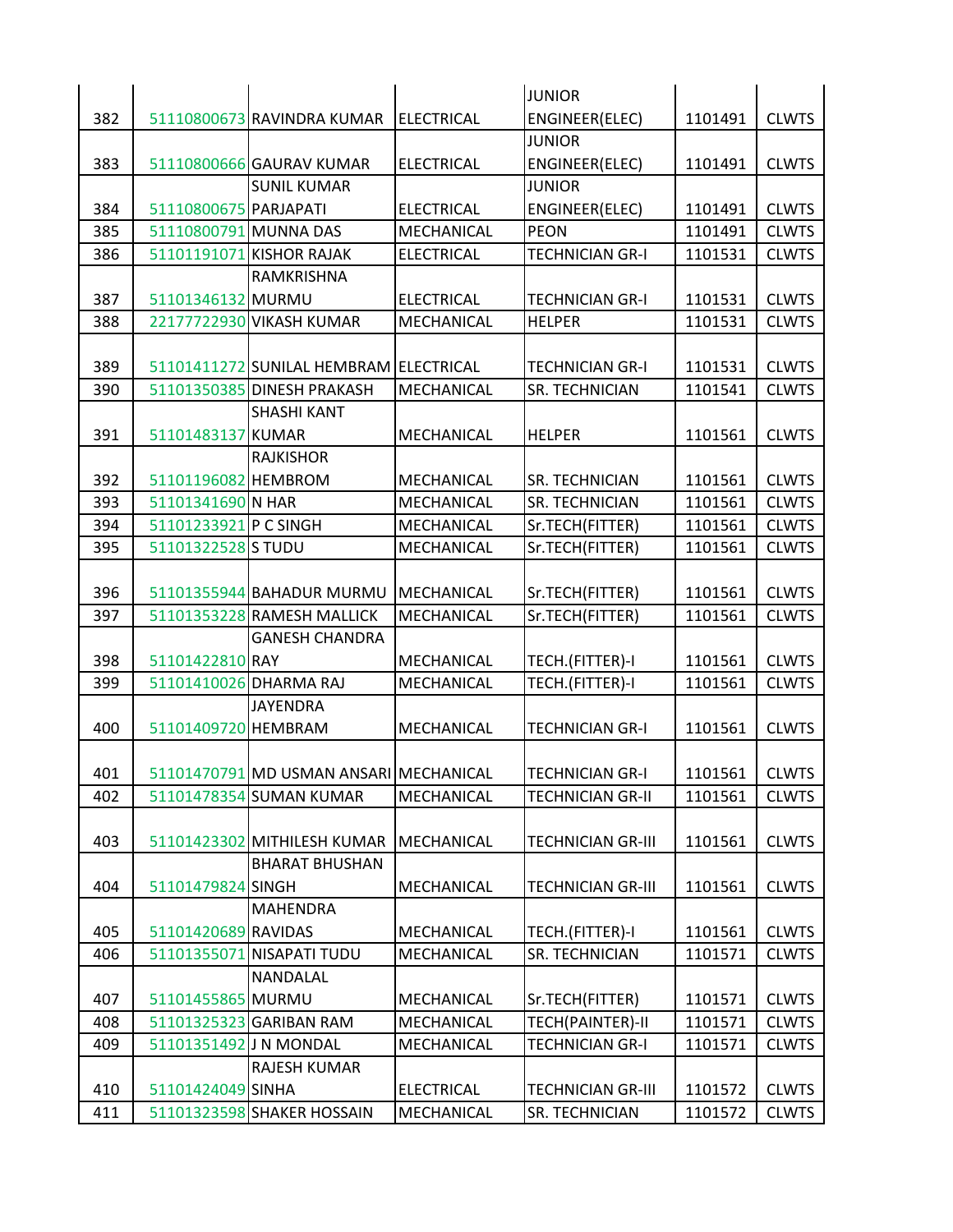|     |                        |                                                |                                        | TECH.(MOTOR                              |         |              |
|-----|------------------------|------------------------------------------------|----------------------------------------|------------------------------------------|---------|--------------|
| 412 | 51101411993 RAM ASHISH |                                                | MECHANICAL                             | <b>VEHICLE DRIVER)-I</b>                 | 1101572 | <b>CLWTS</b> |
|     |                        |                                                |                                        | <b>CHEMICAL n</b>                        |         |              |
|     |                        |                                                |                                        | METALLURGICAL                            |         |              |
| 413 |                        | 51110800723 PRASEN HANSDA                      | MECHANICAL                             | ASST.                                    | 1101581 | <b>CLWTS</b> |
|     |                        |                                                |                                        | <b>CHEMICAL n</b>                        |         |              |
|     |                        |                                                |                                        | METALLURGICAL                            |         |              |
| 414 |                        | 51101472374 PINAKI MONDAL                      | MECHANICAL                             | SUPDT.                                   | 1101581 | <b>CLWTS</b> |
|     |                        |                                                |                                        | <b>CHEMICAL n</b>                        |         |              |
|     |                        |                                                |                                        | METALLURGICAL                            |         |              |
| 415 |                        | 51101485212 MOJESH MUNJET                      | MECHANICAL                             | SUPDT.                                   | 1101581 | <b>CLWTS</b> |
|     |                        |                                                |                                        | CHEMICAL n                               |         |              |
|     |                        |                                                |                                        | METALLURGICAL                            |         |              |
| 416 |                        | 51101481887 RANVEER SINGH                      | MECHANICAL                             | SUPDT.                                   | 1101581 | <b>CLWTS</b> |
|     |                        |                                                |                                        | <b>CHEMICAL n</b>                        |         |              |
|     |                        | <b>AJAY KUMAR</b>                              |                                        | METALLURGICAL                            |         |              |
| 417 | 51101481879 BASKEY     |                                                | MECHANICAL                             | SUPDT.                                   | 1101581 | <b>CLWTS</b> |
| 418 |                        | 51110800064 AKHILESH KUMAR                     | MECHANICAL                             | <b>HELPER</b>                            | 1101581 | <b>CLWTS</b> |
| 419 |                        | 50213003379 NIRBHAY KUMAR                      | MECHANICAL                             | <b>HELPER</b>                            | 1101582 | <b>CLWTS</b> |
|     |                        |                                                |                                        | <b>JUNIOR</b>                            |         |              |
| 420 |                        | 51110800685 SUNIL KUMAR                        | <b>ELECTRICAL</b>                      | ENGINEER(ELEC)                           | 1101591 | <b>CLWTS</b> |
|     |                        |                                                |                                        | <b>SR SEC</b>                            |         |              |
| 421 |                        | 51101451434 UMAPADA MAJI                       | <b>ELECTRICAL</b>                      | <b>ENGINEER(MECH)</b>                    | 1101591 | <b>CLWTS</b> |
| 422 |                        | 51101425113 MANU KUMAR                         | <b>ELECTRICAL</b>                      | <b>HELPER</b>                            | 1101593 | <b>CLWTS</b> |
| 423 |                        | 51101453181 A K MADHUKAR                       | <b>ELECTRICAL</b>                      | <b>SR. TECHNICIAN</b>                    | 1101593 | <b>CLWTS</b> |
| 424 | 51101330341 D KISKU    |                                                | <b>ELECTRICAL</b>                      | Sr.TECH(FITTER)                          | 1101593 | <b>CLWTS</b> |
|     |                        | <b>MANOJ KUMAR</b>                             |                                        |                                          |         |              |
| 425 | 51101406641 DAS        |                                                | <b>ELECTRICAL</b>                      | <b>TECHNICIAN GR-I</b>                   | 1101593 | <b>CLWTS</b> |
|     |                        | MANARANJAN                                     |                                        |                                          |         |              |
| 426 | 51101410632 MARANDI    |                                                | <b>ELECTRICAL</b>                      | <b>TECHNICIAN GR-I</b>                   | 1101593 | <b>CLWTS</b> |
|     |                        | <b>MOHAN KUMAR</b>                             |                                        |                                          |         |              |
| 427 | 51101280823 MAHATO     |                                                | <b>ELECTRICAL</b>                      | <b>TECHNICIAN GR-I</b>                   | 1101593 | <b>CLWTS</b> |
| 428 |                        | 50343514302 KISHOR DHALI                       | <b>ELECTRICAL</b>                      | <b>TECHNICIAN GR-I</b>                   | 1101593 | <b>CLWTS</b> |
| 429 |                        | 51101411141 SONATAN SOREN                      | <b>ELECTRICAL</b>                      | <b>TECHNICIAN GR-I</b>                   | 1101593 | <b>CLWTS</b> |
| 430 |                        | 51101403563 SURJIT MAJHI<br><b>MADAN GOPAL</b> | <b>ELECTRICAL</b>                      | <b>TECHNICIAN GR-I</b>                   | 1101593 | <b>CLWTS</b> |
|     |                        |                                                | <b>ELECTRICAL</b>                      |                                          | 1101593 | <b>CLWTS</b> |
| 431 | 51101407599 PANDIT     |                                                |                                        | <b>TECHNICIAN GR-I</b>                   |         |              |
|     |                        | <b>SUJATA BARAI</b>                            |                                        |                                          |         |              |
| 432 | 51101424807 SARKAR     |                                                | <b>ELECTRICAL</b>                      | <b>TECHNICIAN GR-II</b>                  | 1101593 | <b>CLWTS</b> |
|     |                        | <b>RAMKISHOR</b>                               |                                        |                                          |         |              |
| 433 | 51110800566 MANDAL     |                                                | <b>ELECTRICAL</b>                      | <b>TECHNICIAN GR-III</b>                 | 1101593 | <b>CLWTS</b> |
|     |                        |                                                |                                        |                                          |         |              |
| 434 |                        | 51110800565 SHYAM KUMAR<br><b>MAHESH KUMAR</b> | MECHANICAL                             | <b>TECHNICIAN GR-III</b>                 | 1101593 | <b>CLWTS</b> |
| 435 | 51101415521 PASWAN     |                                                |                                        |                                          |         |              |
|     | 51101451725 S K SINGH  |                                                | <b>ELECTRICAL</b><br><b>ELECTRICAL</b> | <b>TECHNICIAN GR-I</b><br>SR. TECHNICIAN | 1101593 | <b>CLWTS</b> |
| 436 |                        |                                                |                                        |                                          | 1101601 | <b>CLWTS</b> |
| 437 |                        | 51101323512 RANBIR SINGH                       | MECHANICAL                             | SR. TECHNICIAN                           | 1101601 | <b>CLWTS</b> |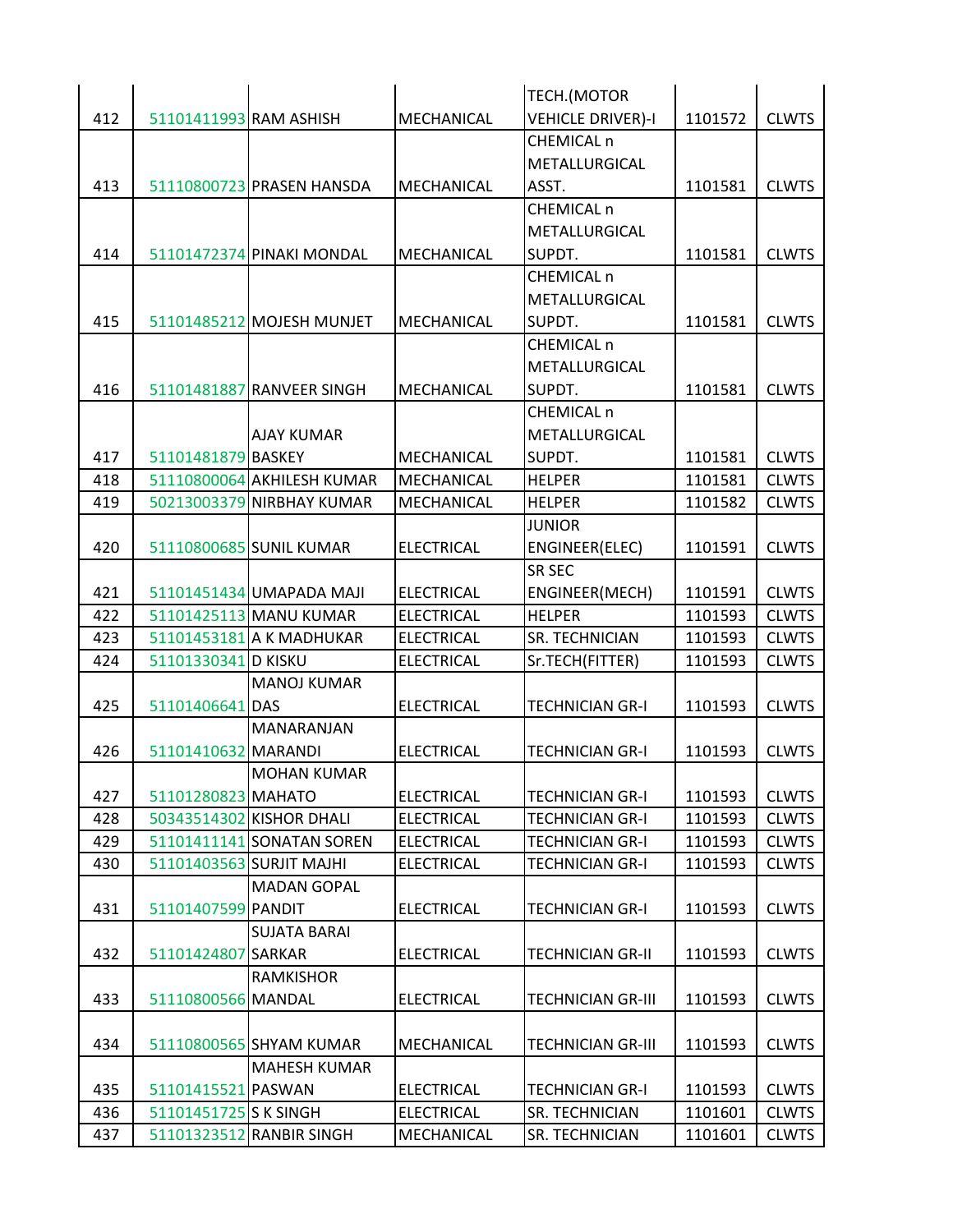| 438 |                        | 51110800426 UTTAM MONDAL                | MECHANICAL        | <b>HELPER</b>                   | 1101621 | <b>CLWTS</b> |
|-----|------------------------|-----------------------------------------|-------------------|---------------------------------|---------|--------------|
|     |                        | <b>DEEPAK KUMAR</b>                     |                   |                                 |         |              |
| 439 | 51110800562 GUPTA      |                                         | <b>ELECTRICAL</b> | <b>ELECTRIC FITTER</b>          | 1101641 | <b>CLWTS</b> |
|     |                        |                                         |                   |                                 |         |              |
| 440 |                        | 51200018729 PINTU THAKUR                | <b>ELECTRICAL</b> | HELPER ELECTRICAL               | 1101641 | <b>CLWTS</b> |
|     |                        |                                         |                   | <b>JUNIOR</b>                   |         |              |
| 441 |                        | 51110800693 CHAITAN MAHALI              | <b>ELECTRICAL</b> | ENGINEER(ELEC)                  | 1101642 | <b>CLWTS</b> |
|     |                        |                                         |                   | Dy. CH.                         |         |              |
|     |                        |                                         |                   | <b>MECHANICAL</b>               |         |              |
| 442 |                        | 51101456841 BIKASH CH GHOSH             | <b>MECHANICAL</b> | <b>ENGINEER-SG</b>              | 1101710 | <b>CLWTS</b> |
|     |                        |                                         |                   |                                 |         |              |
|     |                        | <b>KRISHNA</b>                          |                   | <b>OFFICE</b>                   |         |              |
| 443 |                        | 51101461173 BANERJEE(MUNSHI) MECHANICAL |                   | <b>SUPERINTENDENT</b>           | 1101711 | <b>CLWTS</b> |
|     |                        |                                         |                   | <b>OFFICE</b>                   |         |              |
| 444 | 51101348550 KEYA NAG   |                                         | <b>ELECTRICAL</b> | <b>SUPERINTENDENT</b>           | 1101711 | <b>CLWTS</b> |
|     |                        |                                         |                   | Ch. OFFICE                      |         |              |
| 445 |                        | 51101451645 FAGUWA ORAON                | <b>MECHANICAL</b> | SUPERINTENDENT                  | 1101711 | <b>CLWTS</b> |
|     |                        |                                         |                   | Ch. OFFICE                      |         |              |
| 446 | 51101359241 DHIMAN RAY |                                         | MECHANICAL        | SUPERINTENDENT                  | 1101711 | <b>CLWTS</b> |
|     |                        |                                         |                   | Ch. OFFICE                      |         |              |
| 447 | 51101337009 A K BISWAS |                                         | MECHANICAL        | <b>SUPERINTENDENT</b>           | 1101711 | <b>CLWTS</b> |
|     |                        |                                         |                   | Ch. OFFICE                      |         |              |
| 448 |                        | 51101321656 ABHIJIT PAUL                | <b>MECHANICAL</b> | SUPERINTENDENT                  | 1101711 | <b>CLWTS</b> |
|     |                        |                                         |                   | Ch. OFFICE                      |         |              |
| 449 |                        | 51101458855 SUJIT KUMAR                 | MECHANICAL        | <b>SUPERINTENDENT</b>           | 1101711 | <b>CLWTS</b> |
|     |                        |                                         |                   | Ch. OFFICE                      |         |              |
| 450 |                        | 51101324961 MALAY GHOSH                 | MECHANICAL        | SUPERINTENDENT                  | 1101711 | <b>CLWTS</b> |
| 451 |                        | 51101235918 DOLLY SINGH                 | MECHANICAL        | <b>JR CLERK</b>                 | 1101711 | <b>CLWTS</b> |
|     |                        |                                         |                   |                                 |         |              |
| 452 |                        | 51101486291 BALARAM MONDAL MECHANICAL   |                   | <b>JR CLERK</b>                 | 1101711 | <b>CLWTS</b> |
|     |                        |                                         |                   | <b>OFFICE</b>                   |         |              |
| 453 |                        | 51101451611 NIRANJAN EKKA               | MECHANICAL        | <b>SUPERINTENDENT</b>           | 1101711 | <b>CLWTS</b> |
|     |                        |                                         |                   | <b>OFFICE</b>                   |         |              |
| 454 | 51101476084 KUNAL DAS  |                                         | MECHANICAL        | <b>SUPERINTENDENT</b>           | 1101711 | <b>CLWTS</b> |
|     |                        |                                         |                   | <b>OFFICE</b>                   |         |              |
| 455 |                        | 51101472278 DEBASISH GHOSAL             | <b>MECHANICAL</b> | SUPERINTENDENT<br><b>OFFICE</b> | 1101711 | <b>CLWTS</b> |
| 456 |                        | 51101455718 KAPPA MEENA SAH             | MECHANICAL        | <b>SUPERINTENDENT</b>           | 1101711 | <b>CLWTS</b> |
|     |                        | MISS GEETA                              |                   | <b>OFFICE</b>                   |         |              |
| 457 | 51101472180 KUMARI     |                                         | MECHANICAL        | <b>SUPERINTENDENT</b>           | 1101711 | <b>CLWTS</b> |
|     |                        |                                         |                   | <b>OFFICE</b>                   |         |              |
| 458 |                        | 51101471072 INDRAJIT SINGH              | <b>MECHANICAL</b> | <b>SUPERINTENDENT</b>           | 1101711 | <b>CLWTS</b> |
|     |                        | <b>MRINAL KANTI</b>                     |                   | <b>OFFICE</b>                   |         |              |
| 459 | 51101454782 CHANDRA    |                                         | MECHANICAL        | SUPERINTENDENT                  | 1101711 | <b>CLWTS</b> |
|     |                        |                                         |                   | <b>OFFICE</b>                   |         |              |
| 460 |                        | 51101471339 SHRIYA BANERJEE             | MECHANICAL        | <b>SUPERINTENDENT</b>           | 1101711 | <b>CLWTS</b> |
|     |                        |                                         |                   |                                 |         |              |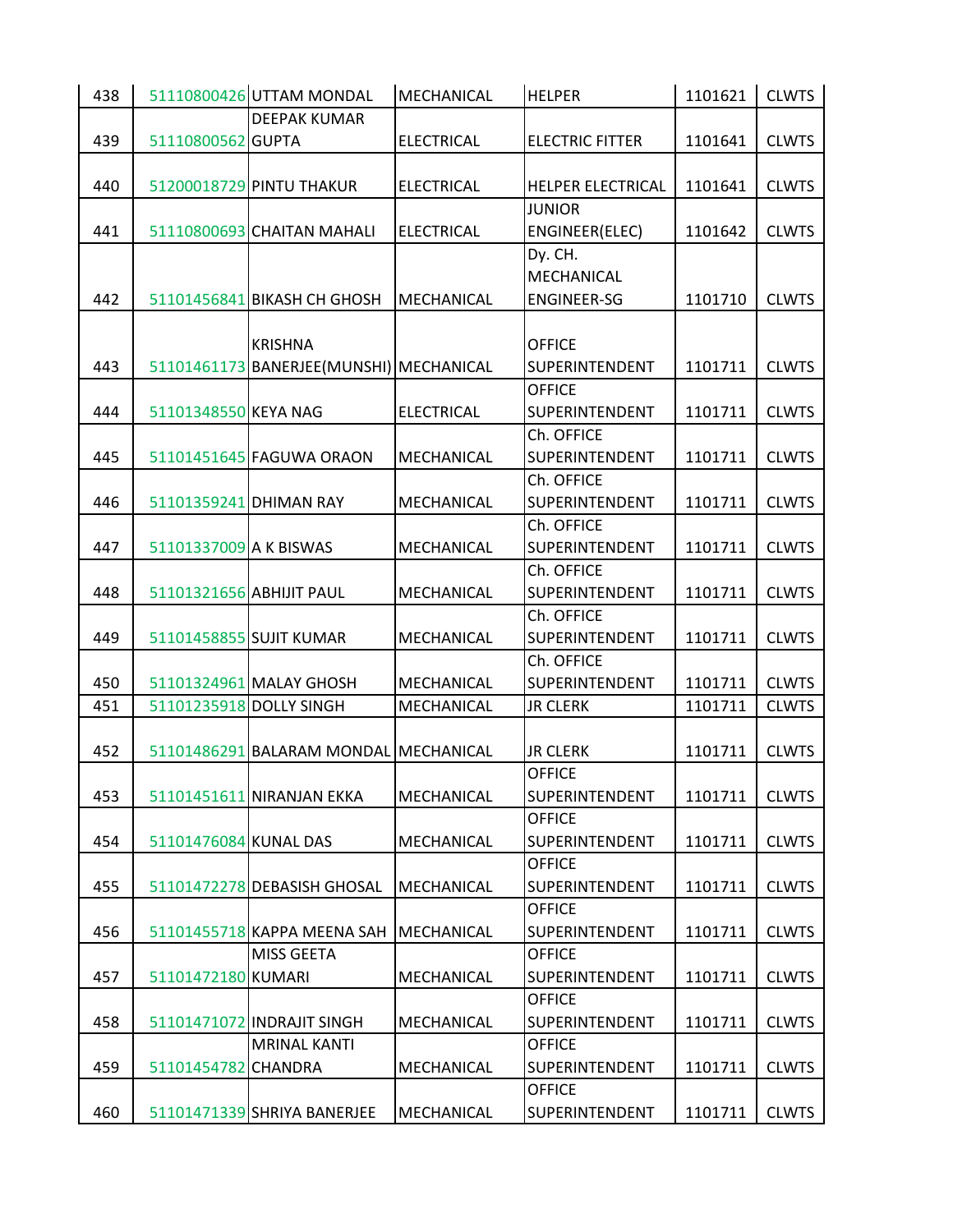|     |                        |                                        |                   | <b>OFFICE</b>           |         |              |
|-----|------------------------|----------------------------------------|-------------------|-------------------------|---------|--------------|
| 461 |                        | 51101476025 SAMIRAN DEY                | MECHANICAL        | <b>SUPERINTENDENT</b>   | 1101711 | <b>CLWTS</b> |
|     |                        | <b>MONIKA</b>                          |                   | <b>OFFICE</b>           |         |              |
| 462 |                        | 51101331011 BHATTACHARYYA              | MECHANICAL        | SUPERINTENDENT          | 1101711 | <b>CLWTS</b> |
|     |                        |                                        |                   | <b>OFFICE</b>           |         |              |
| 463 |                        | 51101420806 HARMINDAR SINGH MECHANICAL |                   | SUPERINTENDENT          | 1101711 | <b>CLWTS</b> |
|     |                        | CHANDANA                               |                   | <b>OFFICE</b>           |         |              |
| 464 | 51101472032 MOITRA     |                                        | MECHANICAL        | <b>SUPERINTENDENT</b>   | 1101711 | <b>CLWTS</b> |
|     |                        | <b>ANAND</b>                           |                   |                         |         |              |
| 465 | 51101428681 SRIVASTAVA |                                        | MECHANICAL        | Sr. CLERK               | 1101711 | <b>CLWTS</b> |
|     |                        |                                        |                   | <b>JUNIOR</b>           |         |              |
|     |                        |                                        |                   | <b>ENGINEER(DRAWIN</b>  |         |              |
| 466 |                        | 51110800715 ARNAB MONDAL               | <b>MECHANICAL</b> | G)MECH                  | 1101712 | <b>CLWTS</b> |
|     |                        |                                        |                   | <b>JUNIOR</b>           |         |              |
|     |                        | <b>KISHOR KUMAR</b>                    |                   | ENGINEER(DRAWIN         |         |              |
| 467 | 51110800665 MURMU      |                                        | MECHANICAL        | G)MECH                  | 1101712 | <b>CLWTS</b> |
|     |                        |                                        |                   | <b>JUNIOR</b>           |         |              |
|     |                        |                                        |                   | <b>ENGINEER(DRAWIN</b>  |         |              |
| 468 |                        | 51110800750 SHUSHANT KUMAR             | MECHANICAL        | G)MECH                  | 1101712 | <b>CLWTS</b> |
|     |                        |                                        |                   | <b>JUNIOR</b>           |         |              |
|     |                        |                                        |                   | <b>ENGINEER(DRAWIN</b>  |         |              |
| 469 | 51110800649 RAVI ANAND |                                        | MECHANICAL        | G)MECH                  | 1101712 | <b>CLWTS</b> |
|     |                        |                                        |                   | <b>JUNIOR</b>           |         |              |
|     |                        |                                        |                   | <b>ENGINEER(DRAWIN</b>  |         |              |
| 470 |                        | 51110800756 SUVADIP PANDA              | MECHANICAL        | G)MECH                  | 1101712 | <b>CLWTS</b> |
|     |                        |                                        |                   | <b>JUNIOR</b>           |         |              |
|     |                        |                                        |                   | ENGINEER(DRAWIN         |         |              |
| 471 |                        | 51110800644 VISHAL KUMAR               | MECHANICAL        | G)MECH                  | 1101712 | <b>CLWTS</b> |
|     |                        |                                        |                   | <b>JUNIOR</b>           |         |              |
|     |                        | <b>RAM RATAN</b>                       |                   | ENGINEER(DRAWIN         |         |              |
| 472 | 51110800648 MEENA      |                                        | MECHANICAL        | G)MECH                  | 1101712 | <b>CLWTS</b> |
|     |                        |                                        |                   |                         |         |              |
|     |                        | <b>ARUN KUMAR</b>                      |                   | <b>SAFETY INSPECTOR</b> |         |              |
| 473 | 51101349270 SARKHEL    |                                        | MECHANICAL        | <b>WORKSHOP</b>         | 1101712 | <b>CLWTS</b> |
|     |                        |                                        |                   | <b>SECTION</b>          |         |              |
|     |                        |                                        |                   | <b>ENGINEER(DRAWIN</b>  |         |              |
| 474 |                        | 51110800005 KINSHUK DAS                | MECHANICAL        | G-MECH)                 | 1101712 | <b>CLWTS</b> |
|     |                        |                                        |                   | Sr.SECTION              |         |              |
|     |                        | <b>ANIL KUMAR</b>                      |                   | <b>ENGINEER(DRAWIN</b>  |         |              |
| 475 | 52500466586 MANDAL     |                                        | MECHANICAL        | G-MECH)                 | 1101712 | <b>CLWTS</b> |
|     |                        |                                        |                   |                         |         |              |
|     |                        | PRADEEP KUMAR                          |                   |                         |         |              |
| 476 | 51110800596 SEN        |                                        | <b>MECHANICAL</b> | <b>TADK</b>             | 1101712 | <b>MMCT</b>  |
|     |                        |                                        |                   | SR SEC                  |         |              |
| 477 |                        | 51101421374 MITHLESH KUMAR             | <b>MECHANICAL</b> | ENGINEER(MECH)          | 1101712 | <b>CLWTS</b> |
|     |                        |                                        |                   | <b>JUNIOR</b>           |         |              |
|     |                        |                                        |                   | <b>ENGINEER(DRAWIN</b>  |         |              |
| 478 |                        | 51110800636 ROHIT KUMAR                | <b>ELECTRICAL</b> | $G$ -ELE)               | 1101713 | <b>CLWTS</b> |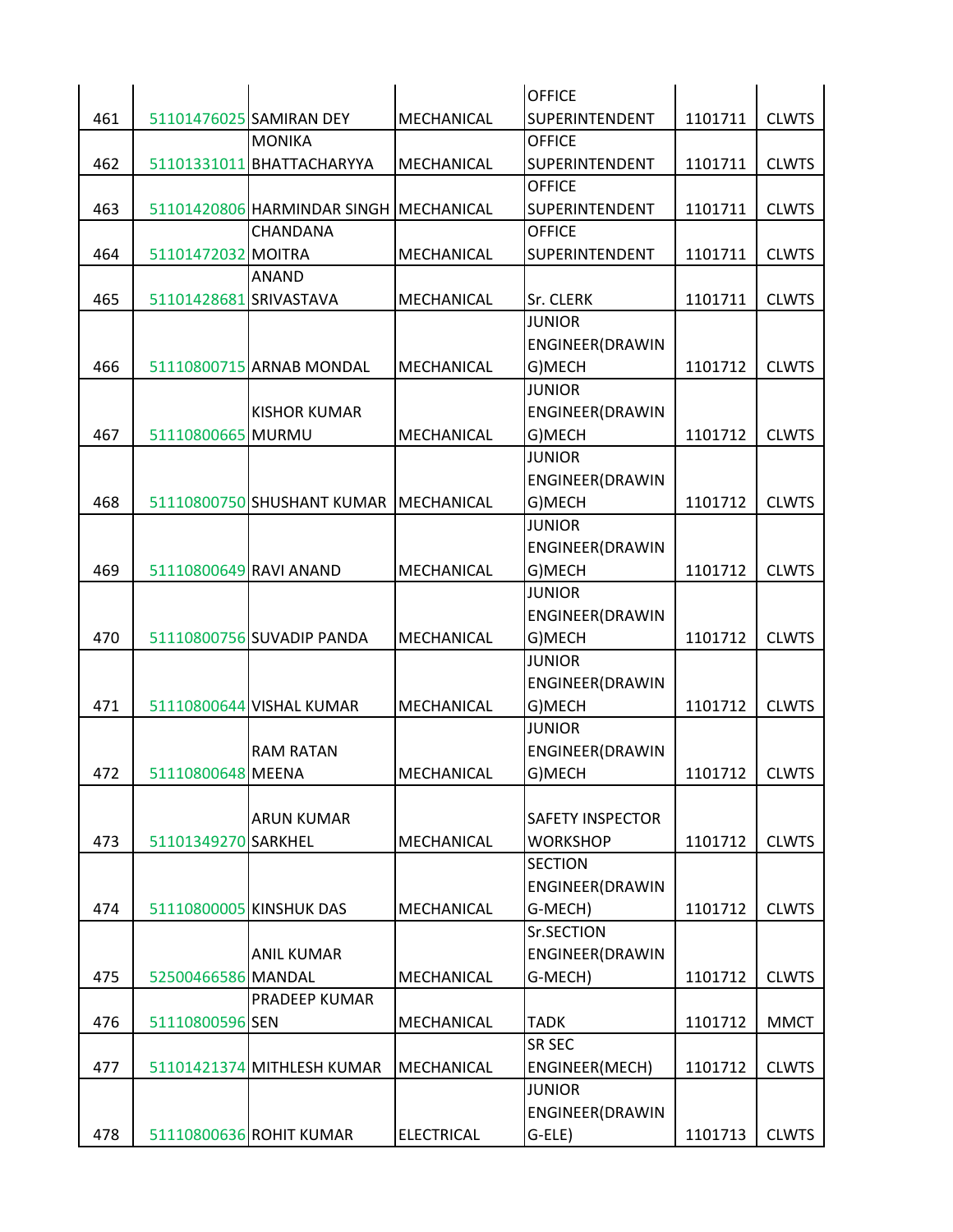|     |                         |                                          |                   | <b>JUNIOR</b>           |         |              |
|-----|-------------------------|------------------------------------------|-------------------|-------------------------|---------|--------------|
|     |                         | <b>ABHISHEK NITESH</b>                   |                   | ENGINEER(DRAWIN         |         |              |
| 479 | 51110800619 BARWA       |                                          | <b>ELECTRICAL</b> | G-ELE)                  | 1101713 | <b>CLWTS</b> |
|     |                         |                                          |                   | <b>JUNIOR</b>           |         |              |
|     |                         | <b>SUMER SINGH</b>                       |                   | ENGINEER(DRAWIN         |         |              |
| 480 | 51110800624 MEENA       |                                          | <b>ELECTRICAL</b> | G-ELE)                  | 1101713 | <b>CLWTS</b> |
|     |                         |                                          |                   | <b>JUNIOR</b>           |         |              |
|     |                         |                                          |                   | ENGINEER(DRAWIN         |         |              |
| 481 | 51110800632 SUMIT RAJ   |                                          | <b>ELECTRICAL</b> | G-ELE)                  | 1101713 | <b>CLWTS</b> |
|     |                         |                                          |                   | <b>JUNIOR</b>           |         |              |
|     |                         |                                          |                   | ENGINEER(DRAWIN         |         |              |
| 482 |                         | 51110800621 KAJAL MONDAL                 | <b>ELECTRICAL</b> | G-ELE)                  | 1101713 | <b>CLWTS</b> |
| 483 |                         | 51110800798 DIPAM GHOSH                  | GEN. ADMN.        | <b>PEON</b>             | 1101713 | <b>CLWTS</b> |
|     |                         |                                          |                   | <b>JUNIOR</b>           |         |              |
|     |                         |                                          |                   | ENGINEER(DRAWIN         |         |              |
| 484 |                         | 51110800006 ASHISH SHARMA                | <b>MECHANICAL</b> | G)MECH                  | 1101713 | <b>CLWTS</b> |
|     |                         |                                          |                   | <b>JUNIOR</b>           |         |              |
|     |                         |                                          |                   | ENGINEER(DRAWIN         |         |              |
| 485 | 51110800653 NITESH DAS  |                                          | MECHANICAL        | G)MECH                  | 1101713 | <b>CLWTS</b> |
|     |                         |                                          |                   | <b>OFFICE</b>           |         |              |
| 486 |                         | 51101476498 MANISH KUMAR                 | MECHANICAL        | SUPERINTENDENT          | 1101713 | <b>CLWTS</b> |
|     |                         | PARIMAL CHANDRA                          |                   |                         |         |              |
| 487 | 51101484543 DUTTA       |                                          | MECHANICAL        | <b>PEON</b>             | 1101713 | <b>CLWTS</b> |
| 488 |                         | 51101450634 MINATI SARKAR                | MECHANICAL        | <b>TECHNICIAN GR-II</b> | 1101713 | <b>CLWTS</b> |
|     |                         | <b>SOURAJIT</b>                          |                   | <b>JUNIOR ENGINEER</b>  |         |              |
| 489 | 51101346706 MUKHERJEE   |                                          | <b>ELECTRICAL</b> | <b>WORKSHOP</b>         | 1101715 | <b>CLWTS</b> |
|     |                         | RAMKRISHNA                               |                   | <b>JUNIOR</b>           |         |              |
| 490 | 51110800712 GHOSH       |                                          | <b>ELECTRICAL</b> | ENGINEER(ELEC)          | 1101715 | <b>CLWTS</b> |
|     |                         |                                          |                   | <b>JUNIOR</b>           |         |              |
| 491 |                         | 51110800678 RAJKUMAR GOPE                | <b>ELECTRICAL</b> | ENGINEER(ELEC)          | 1101715 | <b>CLWTS</b> |
|     |                         |                                          |                   | <b>JUNIOR</b>           |         |              |
| 492 |                         | 51110800725 ABHISHEK KUMAR               | <b>ELECTRICAL</b> | ENGINEER(ELEC)          | 1101715 | <b>CLWTS</b> |
|     |                         |                                          |                   | <b>JUNIOR</b>           |         |              |
| 493 |                         | 51110800692 SUBHANGI GUPTA               | <b>ELECTRICAL</b> | <b>ENGINEER(ELEC)</b>   | 1101715 | <b>CLWTS</b> |
|     |                         |                                          |                   | <b>JUNIOR</b>           |         |              |
| 494 |                         | 51110800667 SUDIPTA SAHA                 | <b>ELECTRICAL</b> | ENGINEER(ELEC)          | 1101715 | <b>CLWTS</b> |
|     |                         |                                          |                   | <b>JUNIOR</b>           |         |              |
| 495 |                         | 51110800668 NARESH SHAW                  | <b>ELECTRICAL</b> | ENGINEER(ELEC)          | 1101715 | <b>CLWTS</b> |
|     |                         |                                          |                   | SR SEC                  |         |              |
| 496 |                         | 51101330384 BIMAL KANTI MAJHI MECHANICAL |                   | ENGINEER(MECH)          | 1101715 | <b>CLWTS</b> |
|     |                         |                                          |                   | SR SEC                  |         |              |
|     |                         |                                          |                   |                         |         |              |
| 497 |                         | 51101415425 PRAVIN KUMAR                 | <b>ELECTRICAL</b> | ENGINEER(MECH)          | 1101715 | <b>CLWTS</b> |
|     |                         | RAJENDRA KUMAR                           |                   | <b>SR SEC</b>           |         |              |
| 498 | 51101486143 PARIDA      |                                          | MECHANICAL        | ENGINEER(MECH)          | 1101716 | <b>SBC</b>   |
|     |                         |                                          |                   | PORTER(TRANSPOR         |         |              |
| 499 | 51101400768 BIJOY BOURI |                                          | MECHANICAL        | TATION)                 | 1101717 | <b>CLWTS</b> |
| 500 | 51101419178 SATISH NAIR |                                          | MECHANICAL        | <b>TRAINS CLERK</b>     | 1101717 | <b>CLWTS</b> |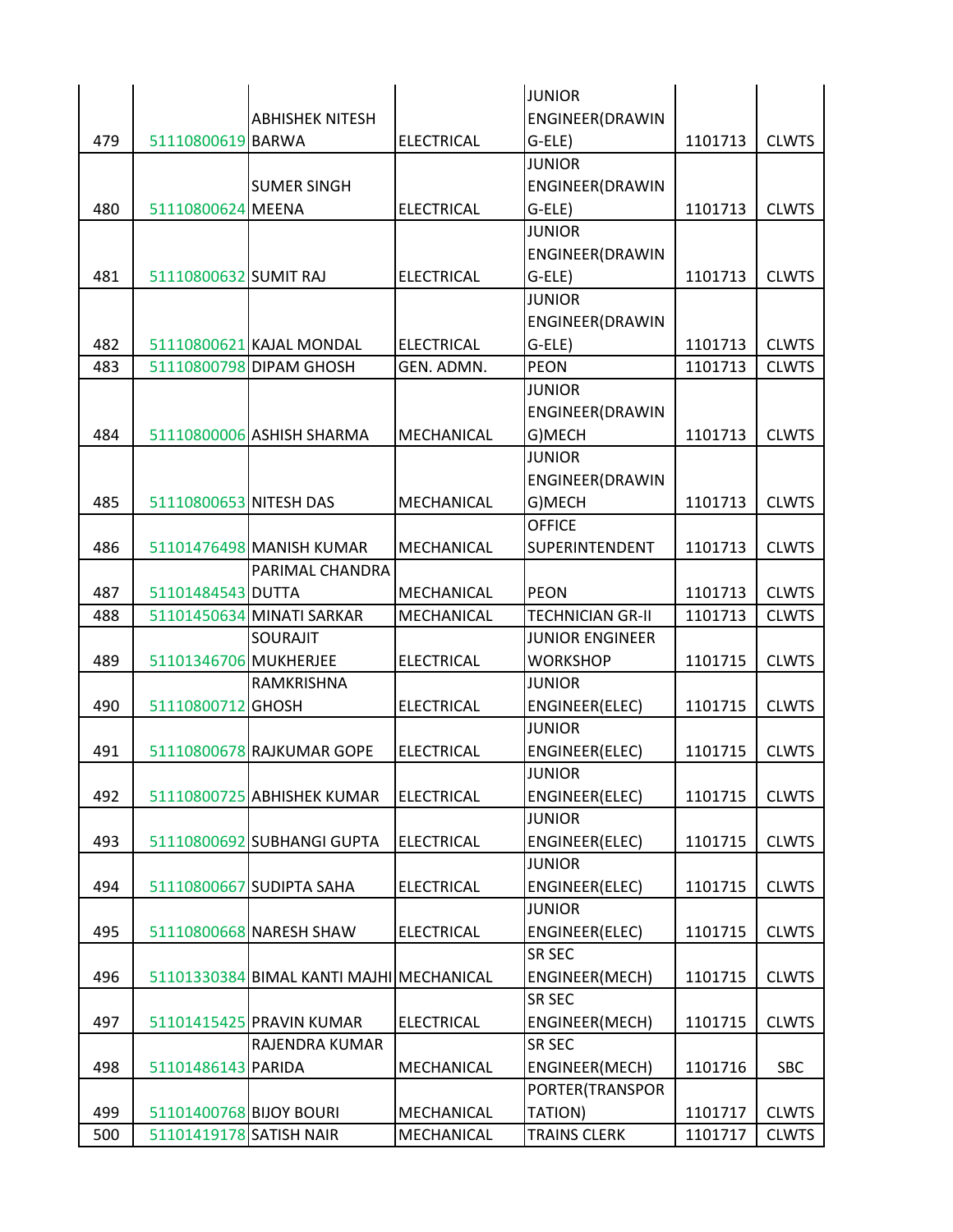| 501 | 51101358424 KAILU DAS |                                   | MECHANICAL    | <b>JAMADAR</b>        | 1101719 | <b>CLWTS</b> |
|-----|-----------------------|-----------------------------------|---------------|-----------------------|---------|--------------|
| 502 | 51101358985 DILIP DAS |                                   | MECHANICAL    | <b>JAMADAR</b>        | 1101719 | <b>CLWTS</b> |
| 503 | 51101359312 RAKESH    |                                   | MECHANICAL    | SAFAIWALA             | 1101719 | <b>CLWTS</b> |
| 504 |                       | 51101358838 NAGESHWAR DAS         | MECHANICAL    | SAFAIWALA             | 1101719 | <b>CLWTS</b> |
|     |                       |                                   |               | <b>ASST. MATERIAL</b> |         |              |
| 505 | 22729804625 VINITA    |                                   | <b>STORES</b> | MANAGER-A             | 1101721 | <b>CLWTS</b> |
|     |                       |                                   |               | Dy.CH. MATERIAL       |         |              |
| 506 |                       | 50200502431 MD. SAIFUDDIN         | <b>STORES</b> | MANAGER-JAG           | 1101721 | <b>CLWTS</b> |
| 507 |                       | 51101280794 BRAJESH KUMAR         | GEN. ADMN.    | <b>JAMADAR PEON</b>   | 1101722 | <b>CLWTS</b> |
| 508 |                       | 51101280727 BISWANATH DAS         | <b>STORES</b> | <b>HELPER STORE</b>   | 1101722 | KOAA         |
| 509 |                       | 51101410878 MANOTOSH RAY          | <b>STORES</b> | <b>PEON</b>           | 1101722 | <b>CLWTS</b> |
|     |                       | <b>PRABIR KUMAR</b>               |               | <b>PURCHASE</b>       |         |              |
| 510 | 51101403985 DUTTA     |                                   | <b>STORES</b> | SUPERINTENDENT        | 1101722 | <b>CLWTS</b> |
|     |                       |                                   |               | <b>PURCHASE</b>       |         |              |
| 511 |                       | 51101450546 SANTOSH BISWAS        | <b>STORES</b> | SUPERINTENDENT        | 1101722 | <b>CLWTS</b> |
|     |                       |                                   |               | CH. DEPOT             |         |              |
|     |                       |                                   |               | <b>MATERIAL</b>       |         |              |
| 512 |                       | 51101408823 SAMIR MAJUMDER STORES |               | <b>SUPERINTENDENT</b> | 1101723 | <b>CLWTS</b> |
|     |                       |                                   |               | CH. DEPOT             |         |              |
|     |                       | <b>BAIJ NATH</b>                  |               | <b>MATERIAL</b>       |         |              |
| 513 | 51101278635 CHOUDHERY |                                   | <b>STORES</b> | SUPERINTENDENT        | 1101723 | <b>CLWTS</b> |
|     |                       |                                   |               | CH. DEPOT             |         |              |
|     |                       | <b>JAI PRAKASH</b>                |               | MATERIAL              |         |              |
| 514 | 51101322835 TIWARI    |                                   | <b>STORES</b> | <b>SUPERINTENDENT</b> | 1101723 | <b>CLWTS</b> |
|     |                       |                                   |               | CH. DEPOT             |         |              |
|     |                       | <b>SHYAMAL KUMAR</b>              |               | <b>MATERIAL</b>       |         |              |
| 515 | 51101406001 SOREN     |                                   | <b>STORES</b> | SUPERINTENDENT        | 1101723 | <b>CLWTS</b> |
|     |                       |                                   |               | CH. DEPOT             |         |              |
|     |                       |                                   |               | <b>MATERIAL</b>       |         |              |
| 516 | 51101322827 A K ROY   |                                   | <b>STORES</b> | SUPERINTENDENT        | 1101723 | <b>CLWTS</b> |
|     |                       |                                   |               | CH. DEPOT             |         |              |
|     |                       | SPANDAN                           |               | <b>MATERIAL</b>       |         |              |
| 517 | 51101281412 GANGULY   |                                   | <b>STORES</b> | SUPERINTENDENT        | 1101723 | <b>CLWTS</b> |
|     |                       |                                   |               | Ch. OFFICE            |         |              |
| 518 |                       | 51101279486 TIJAN BHAGAT          | <b>STORES</b> | SUPERINTENDENT        | 1101723 | <b>CLWTS</b> |
|     |                       | <b>BRATIN KUMAR</b>               |               | Ch. OFFICE            |         |              |
| 519 | 51101282520 MANDAL    |                                   | <b>STORES</b> | <b>SUPERINTENDENT</b> | 1101723 | <b>CLWTS</b> |
|     |                       |                                   |               | Ch. OFFICE            |         |              |
| 520 |                       | 51101278871 CHUNKU MURMU          | <b>STORES</b> | <b>SUPERINTENDENT</b> | 1101723 | <b>CLWTS</b> |
|     |                       | <b>UTTAL</b>                      |               | Ch. OFFICE            |         |              |
| 521 |                       | 51101453026 ROYCHOUDHURY          | <b>STORES</b> | SUPERINTENDENT        | 1101723 | <b>CLWTS</b> |
|     |                       | <b>NIKASH KUMAR</b>               |               |                       |         |              |
| 522 | 51101277114 DHAR      |                                   | <b>STORES</b> | <b>CHIEF TYPIST</b>   | 1101723 | <b>CLWTS</b> |
|     |                       |                                   |               | <b>DEPOT MATERIAL</b> |         |              |
| 523 |                       | 51110800730 NITISH KUMAR          | <b>STORES</b> | SUPERINTENDENT        | 1101723 | <b>CLWTS</b> |
|     |                       |                                   |               | <b>DEPOT MATERIAL</b> |         |              |
| 524 |                       | 51101422932 SUJOY MAJUMDER        | <b>STORES</b> | <b>SUPERINTENDENT</b> | 1101723 | <b>CLWTS</b> |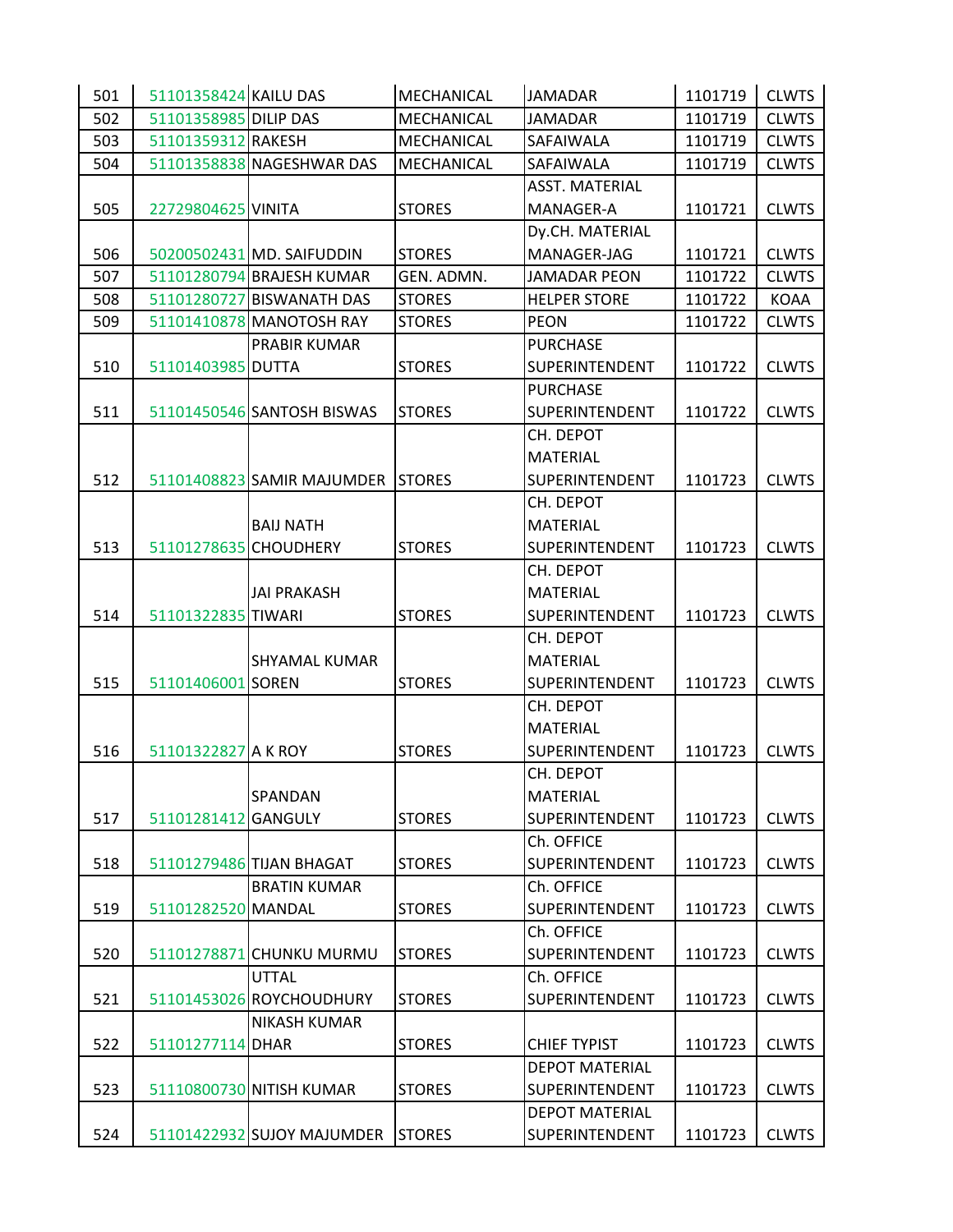|     |                         | <b>SOURYENDRA</b>           |               | <b>DEPOT MATERIAL</b>    |         |              |
|-----|-------------------------|-----------------------------|---------------|--------------------------|---------|--------------|
| 525 | 51110800758 KUMAR       |                             | <b>STORES</b> | <b>SUPERINTENDENT</b>    | 1101723 | <b>CLWTS</b> |
|     |                         | <b>RIKESH KUMAR</b>         |               | <b>DEPOT MATERIAL</b>    |         |              |
| 526 | 51110800734 SAXSENA     |                             | <b>STORES</b> | <b>SUPERINTENDENT</b>    | 1101723 | <b>CLWTS</b> |
|     |                         | <b>SACHIN KUMAR</b>         |               | <b>DEPOT MATERIAL</b>    |         |              |
| 527 | 51110800729 YADAV       |                             | <b>STORES</b> | <b>SUPERINTENDENT</b>    | 1101723 | <b>CLWTS</b> |
|     |                         |                             |               | <b>DEPOT MATERIAL</b>    |         |              |
| 528 |                         | 51110800733 PUSHPENDU SINGH | <b>STORES</b> | <b>SUPERINTENDENT</b>    | 1101723 | <b>CLWTS</b> |
|     |                         | <b>SUBHADIP</b>             |               | <b>DEPOT MATERIAL</b>    |         |              |
| 529 | 51110800777 CHATTERJEE  |                             | <b>STORES</b> | <b>SUPERINTENDENT</b>    | 1101723 | <b>CLWTS</b> |
|     |                         |                             |               | <b>DEPOT MATERIAL</b>    |         |              |
| 530 |                         | 51110800735 ANIKET KUMAR    | <b>STORES</b> | SUPERINTENDENT           | 1101723 | <b>CLWTS</b> |
|     |                         | <b>RAJ KUMAR</b>            |               |                          |         |              |
| 531 | 33729800346 PRASAD      |                             | <b>STORES</b> | <b>MATERIAL CLERK</b>    | 1101723 | <b>CLWTS</b> |
|     |                         | <b>MUKUL DAS</b>            |               |                          |         |              |
| 532 | 51101409105 PODDER      |                             | <b>STORES</b> | <b>MATERIAL CLERK</b>    | 1101723 | <b>CLWTS</b> |
|     |                         | <b>MD SHAKEEL</b>           |               |                          |         |              |
| 533 | 50353309182 AHMAD       |                             | <b>STORES</b> | <b>MATERIAL CLERK</b>    | 1101723 | <b>CLWTS</b> |
|     |                         |                             |               | <b>OFFICE</b>            |         |              |
| 534 |                         | 51101283055 ASHOK KUMAR     | <b>STORES</b> | <b>SUPERINTENDENT</b>    | 1101723 | <b>CLWTS</b> |
|     |                         |                             |               | <b>OFFICE</b>            |         |              |
| 535 |                         | 52000251413 AVINASH KUMAR   | <b>STORES</b> | <b>SUPERINTENDENT</b>    | 1101723 | <b>CLWTS</b> |
|     |                         | <b>BABULAL</b>              |               | <b>OFFICE</b>            |         |              |
| 536 | 51101460621 HEMBRAM     |                             | <b>STORES</b> | <b>SUPERINTENDENT</b>    | 1101723 | <b>CLWTS</b> |
|     |                         | <b>ANIRBAN GHOSE</b>        |               | <b>OFFICE</b>            |         |              |
| 537 | 51101281754 DASTIDER    |                             | <b>STORES</b> | <b>SUPERINTENDENT</b>    | 1101723 | <b>CLWTS</b> |
|     |                         | <b>KRISHANU</b>             |               | <b>OFFICE</b>            |         |              |
| 538 |                         | 51101282896 BHATTACHERJEE   | <b>STORES</b> | <b>SUPERINTENDENT</b>    | 1101723 | <b>CLWTS</b> |
| 539 | 51101409316 NEBULAL     |                             | <b>STORES</b> | Sr. CLERK                | 1101723 | <b>CLWTS</b> |
| 540 |                         | 51101426706 MD. ABU SAMAD   | <b>STORES</b> | Sr. CLERK                | 1101723 | <b>CLWTS</b> |
|     |                         |                             |               | CH. DEPOT                |         |              |
|     |                         |                             |               | <b>MATERIAL</b>          |         |              |
| 541 |                         | 51101412531 SANDEEP TOPNO   | <b>STORES</b> | <b>SUPERINTENDENT</b>    | 1101723 | <b>CLWTS</b> |
|     |                         |                             |               | <b>OFFICE</b>            |         |              |
| 542 |                         | 51101416735 RAJESH PRASAD   | <b>STORES</b> | <b>SUPERINTENDENT</b>    | 1101723 | <b>CLWTS</b> |
|     |                         |                             |               | <b>OFFICE</b>            |         |              |
| 543 |                         | 51101418159 ARBIND KUMAR    | <b>STORES</b> | <b>SUPERINTENDENT</b>    | 1101723 | <b>CLWTS</b> |
|     |                         |                             |               | <b>OFFICE</b>            |         |              |
| 544 | 51101420398 KRISHNA KOL |                             | <b>STORES</b> | <b>SUPERINTENDENT</b>    | 1101723 | <b>CLWTS</b> |
| 545 |                         | 51110800850 RAVI BHUSHAN    | <b>STORES</b> | <b>PEON</b>              | 1101726 | <b>CLWTS</b> |
| 546 | 51110800820 BIR PAL     |                             | <b>STORES</b> | <b>PEON</b>              | 1101726 | <b>CLWTS</b> |
|     |                         |                             |               |                          |         |              |
| 547 |                         | 18429802491 DHURJATI GHOR0I | GEN. ADMN.    | <b>KHALASI HELPER</b>    | 1101727 | <b>CLWTS</b> |
|     |                         | <b>RAVINDRA KUMAR</b>       |               | KHALASI(MULTI            |         |              |
|     |                         |                             | GEN. ADMN.    | PURPOSE)                 | 1101727 | <b>CLWTS</b> |
| 548 | 50320141921 SAH         |                             |               |                          |         |              |
|     |                         | PHOOL CHAND                 |               | <b>FITTER CUM DRIVER</b> |         |              |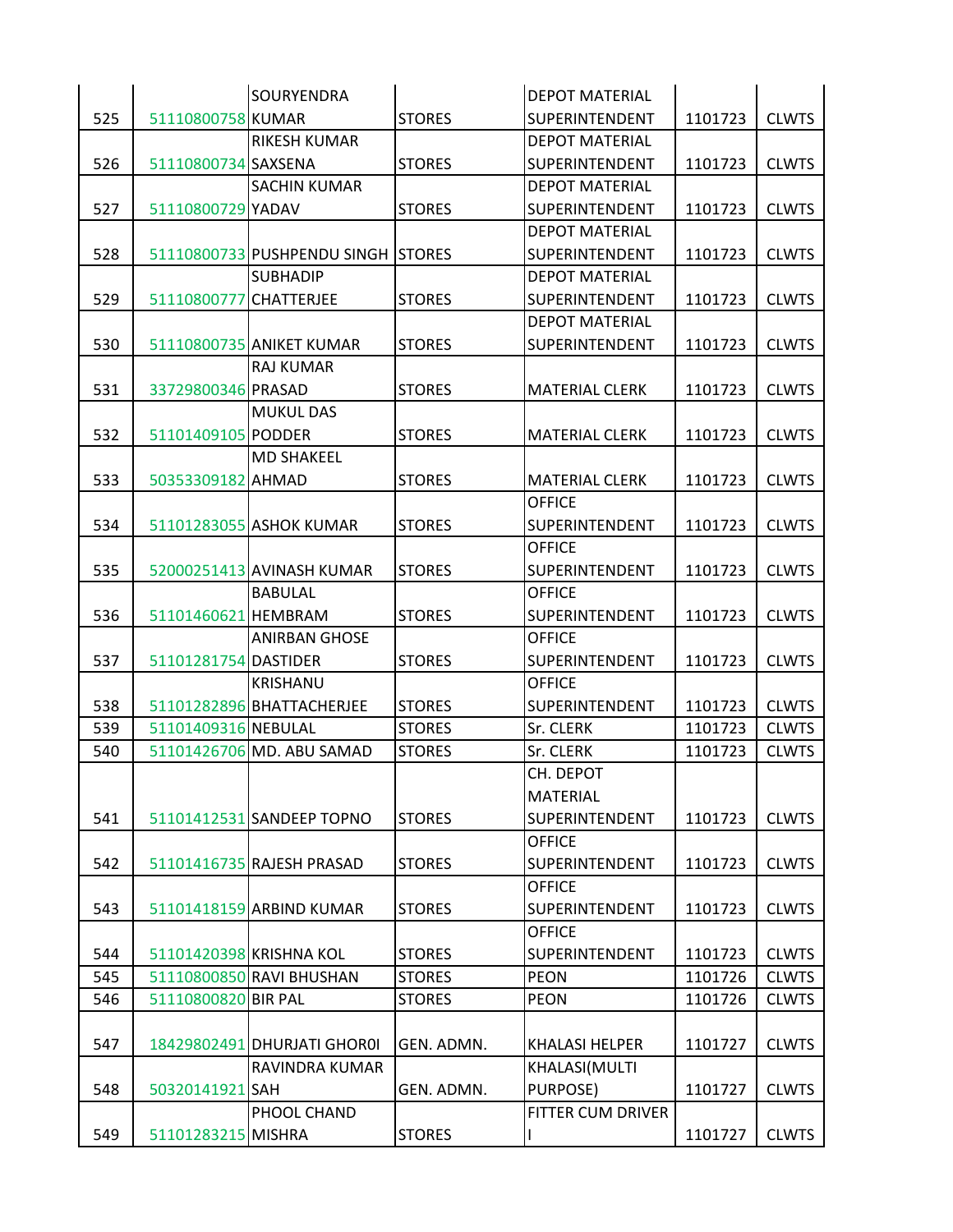| 550 |                        | 51101403977 KAMPANI MURMU           | <b>STORES</b> | <b>HELPER</b>            | 1101727 | <b>CLWTS</b> |
|-----|------------------------|-------------------------------------|---------------|--------------------------|---------|--------------|
|     |                        |                                     |               |                          |         |              |
| 551 |                        | 51101403707 V JAGANNATH RAO         | <b>STORES</b> | <b>HELPER</b>            | 1101727 | <b>CLWTS</b> |
| 552 | 51101411096 RAJ BIHARI |                                     | <b>STORES</b> | <b>HELPER</b>            | 1101727 | <b>CLWTS</b> |
| 553 |                        | 51101194044 NUNU LAL KOL            | <b>STORES</b> | <b>HELPER</b>            | 1101727 | <b>CLWTS</b> |
| 554 |                        | 51101196111 SURESH KUMAR            | <b>STORES</b> | <b>HELPER</b>            | 1101727 | <b>CLWTS</b> |
|     |                        | <b>RAM KEWAL</b>                    |               |                          |         |              |
| 555 | 51101197894 KEWAT      |                                     | <b>STORES</b> | <b>HELPER</b>            | 1101727 | <b>CLWTS</b> |
| 556 |                        | 51101196242 PRAMOD SINGH            | <b>STORES</b> | <b>HELPER</b>            | 1101727 | <b>CLWTS</b> |
| 557 |                        | 51101194116 RAM PRABESH             | <b>STORES</b> | <b>HELPER</b>            | 1101727 | <b>CLWTS</b> |
| 558 |                        | 51101426571 MD.ALI ASHRAF           | <b>STORES</b> | <b>HELPER</b>            | 1101727 | <b>CLWTS</b> |
|     |                        | DAYANANDA                           |               |                          |         |              |
| 559 | 51101410528 MONDAL     |                                     | <b>STORES</b> | <b>HELPER</b>            | 1101727 | <b>CLWTS</b> |
| 560 | 51101455970 P C MONDAL |                                     | <b>STORES</b> | <b>HELPER</b>            | 1101727 | <b>CLWTS</b> |
| 561 |                        | 51101194052 RUP LAL HANSDA          | <b>STORES</b> | <b>HELPER</b>            | 1101727 | <b>CLWTS</b> |
| 562 |                        | 51101409501 MINAKSHI DEVI           | <b>STORES</b> | <b>HELPER</b>            | 1101727 | <b>CLWTS</b> |
|     |                        |                                     |               | KHALASI(MULTI            |         |              |
| 563 | 51101279814 A K SHARMA |                                     | <b>STORES</b> | <b>PURPOSE)</b>          | 1101727 | <b>CLWTS</b> |
|     |                        |                                     |               | Sr.TECH.(CRANE           |         |              |
| 564 |                        | 51101279849 PRITHAVI NATH           | <b>STORES</b> | DRIVER)                  | 1101727 | <b>CLWTS</b> |
|     |                        | <b>BANAMALI</b>                     |               | Sr.TECH.(GEN.MECH        |         |              |
| 565 | 51101278109 MONDAL     |                                     | <b>STORES</b> |                          | 1101727 | <b>CLWTS</b> |
|     |                        |                                     |               | Sr.TECH.(LORRY           |         |              |
| 566 | 51101343126 KALLU RAM  |                                     | <b>STORES</b> | DRIVER)                  | 1101727 | <b>CLWTS</b> |
|     |                        |                                     |               | <b>Sr.TECH(FORK LIFT</b> |         |              |
| 567 |                        | 51101281181 DIBAKAR MONDAL          | <b>STORES</b> | DVR)                     | 1101727 | <b>CLWTS</b> |
|     |                        |                                     |               | TECH.(CRANE              |         |              |
| 568 |                        | 51101279996 RAJESH KUMAR            | <b>STORES</b> | DRIVER)-I                | 1101727 | <b>CLWTS</b> |
|     |                        |                                     |               | <b>TECH(FORK LIFT</b>    |         |              |
| 569 |                        | 51101344866 SADANAND PATEL          | <b>STORES</b> | DVR)-I                   | 1101727 | <b>CLWTS</b> |
|     |                        |                                     |               | <b>TECH(FORK LIFT</b>    |         |              |
| 570 |                        | 51101408575 YOGENDRA DAS            | <b>STORES</b> | DVR)-III                 | 1101727 | <b>CLWTS</b> |
|     |                        |                                     |               | <b>TECH(FORK LIFT</b>    |         |              |
| 571 |                        | 51101404013 PRASANTA GORAI          | <b>STORES</b> | DVR)-III                 | 1101727 | <b>CLWTS</b> |
|     |                        |                                     |               | <b>TECH(FORK LIFT</b>    |         |              |
| 572 |                        | 51101452736 BIRENDRA BHAGAT         | <b>STORES</b> | DVR)-III                 | 1101727 | <b>CLWTS</b> |
| 573 | 51101417295 MALA DEVI  |                                     | <b>STORES</b> | <b>HELPER</b>            | 1101727 | <b>CLWTS</b> |
|     |                        |                                     |               |                          |         |              |
| 574 |                        | 51101419311 RAJESH KUMAR LAL STORES |               | <b>HELPER</b>            | 1101727 | <b>CLWTS</b> |
| 575 |                        | 51101420814 ANIMESH DAS             | <b>STORES</b> | <b>HELPER</b>            | 1101727 | <b>CLWTS</b> |
|     |                        |                                     |               | <b>TECH(FORK LIFT</b>    |         |              |
|     |                        |                                     |               |                          |         | <b>CLWTS</b> |
| 576 |                        | 51101412144 SUBRATA MONDAL          | <b>STORES</b> | DVR)-III                 | 1101727 |              |
|     |                        | KANHAIYA                            |               |                          |         |              |
| 577 | 51101417498 KR.KHAW    |                                     | <b>STORES</b> | <b>TECHNICIAN GR-III</b> | 1101728 | <b>CLWTS</b> |
|     |                        |                                     |               | <b>JUNIOR</b>            |         |              |
| 578 |                        | 51101430289 PANKAJ KUMAR            | MECHANICAL    | ENGINEER(MECH)           | 1101732 | DLI          |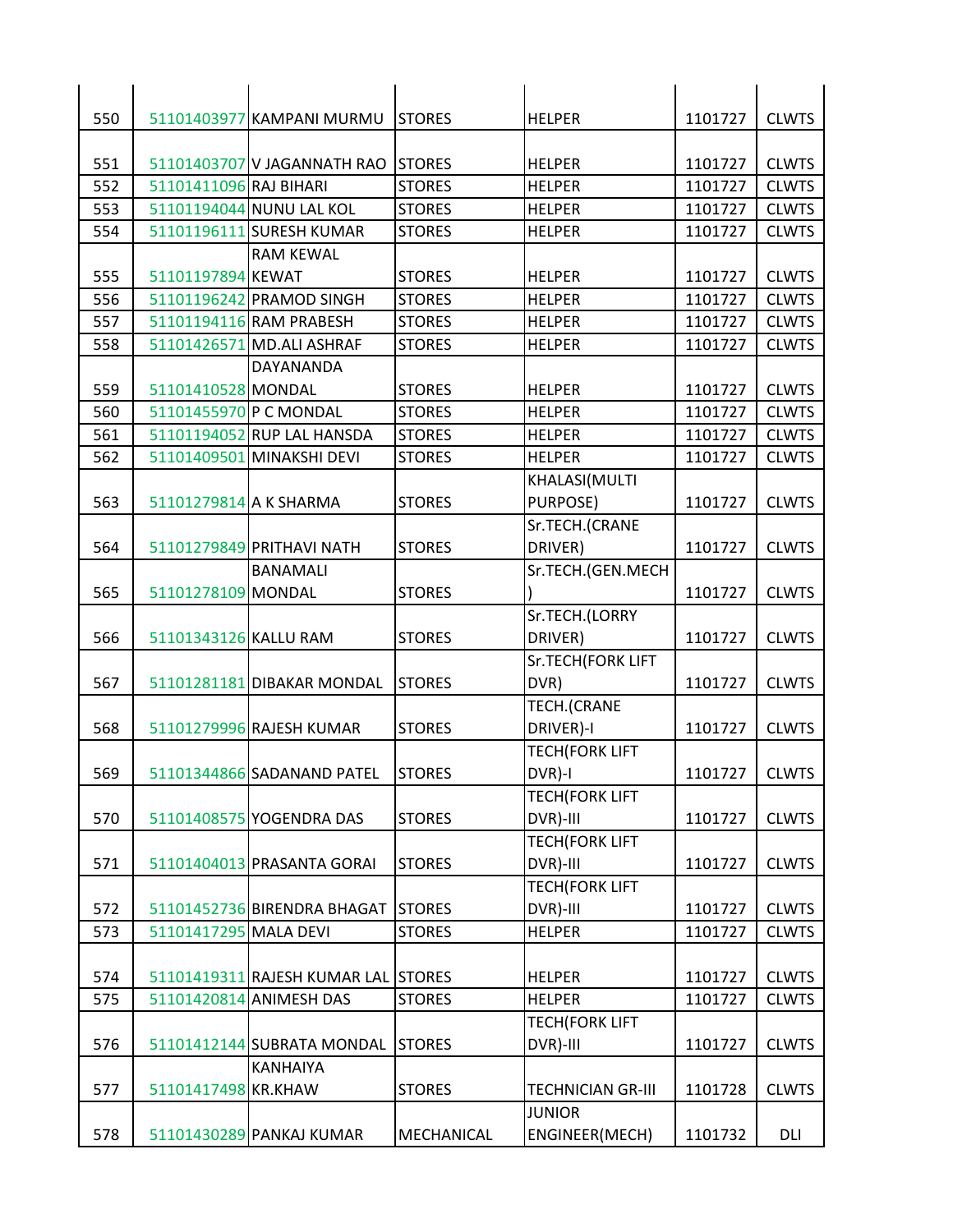| 579 |                         | 51110800868 KUMAR PURNODAY GEN. ADMN.          |                   | <b>CHOWKIDAR</b>         | 1101741 | <b>CLWTS</b> |
|-----|-------------------------|------------------------------------------------|-------------------|--------------------------|---------|--------------|
|     |                         | <b>SIKANDAR</b>                                |                   |                          |         |              |
| 580 | 51110800869 HEMBRAM     |                                                | GEN. ADMN.        | <b>CHOWKIDAR</b>         | 1101741 | <b>CLWTS</b> |
| 581 | 51110800874 VIJAY KISKU |                                                | GEN. ADMN.        | <b>CHOWKIDAR</b>         | 1101741 | <b>CRJ</b>   |
|     |                         | <b>DEBAJYOTI</b>                               |                   | <b>OFFICE</b>            |         |              |
| 582 |                         | 51101419493 CHAKRABORTY                        | <b>STORES</b>     | <b>SUPERINTENDENT</b>    | 1101741 | <b>CLWTS</b> |
|     |                         |                                                |                   |                          |         |              |
| 583 |                         | 18429802395 ABHISHEK KUMAR                     | <b>ELECTRICAL</b> | ASSISTANT (C/W)          | 1101762 | <b>CLWTS</b> |
|     |                         | <b>BIDYASAGAR</b>                              |                   |                          |         |              |
| 584 | 51101191492 HEMBRAM     |                                                | <b>ELECTRICAL</b> | <b>SR. TECHNICIAN</b>    | 1101762 | <b>CLWTS</b> |
|     |                         | <b>GAYA PRASAD</b>                             |                   |                          |         |              |
| 585 | 51101196955 ROUT        |                                                | <b>ELECTRICAL</b> | <b>TECHNICIAN GR-I</b>   | 1101762 | <b>CLWTS</b> |
| 586 |                         |                                                |                   |                          |         |              |
|     |                         | 51101486274 PRONAY MONDAL<br><b>BISHVANATH</b> | MECHANICAL        | <b>PEON</b>              | 1101762 | <b>CLWTS</b> |
| 587 | 51101415919 PASWAN      |                                                | <b>ELECTRICAL</b> | <b>SR. TECHNICIAN</b>    | 1101762 | <b>CLWTS</b> |
|     |                         |                                                |                   | Dy.CHIEF                 |         |              |
|     |                         | <b>SUBRATA KUMAR</b>                           |                   | PERSONNEL                |         |              |
| 588 | 55207834111 MAITY       |                                                | GEN. ADMN.        | OFFICER-JAG              | 1101810 | <b>CLWTS</b> |
|     |                         | <b>CHITRASENA</b>                              |                   | <b>PUBLIC RELATION</b>   |         |              |
| 589 | 51101409623 MANDALA     |                                                | GEN. ADMN.        | OFFICER-B-JR             | 1101810 | <b>CLWTS</b> |
|     |                         | <b>SHARMISTHA</b>                              |                   | Ch. OFFICE               |         |              |
| 590 | 51101350220 LAHIRI      |                                                | GEN. ADMN.        | <b>SUPERINTENDENT</b>    | 1101811 | <b>CLWTS</b> |
| 591 | 51101344444 SUNITA DEVI |                                                | GEN. ADMN.        | <b>JAMADAR PEON</b>      | 1101811 | <b>CLWTS</b> |
|     |                         | <b>KALYAN</b>                                  |                   |                          |         |              |
| 592 | 51110800611 MUKHERJEE   |                                                | GEN. ADMN.        | <b>JR CLERK</b>          | 1101811 | <b>CLWTS</b> |
| 593 |                         | 51110800778 AMAN KUMAR                         | GEN. ADMN.        | <b>PEON</b>              | 1101811 | <b>CLWTS</b> |
| 594 |                         | 51110800789 ASANTA SOREN                       | GEN. ADMN.        | <b>PEON</b>              | 1101811 | <b>CLWTS</b> |
| 595 |                         | 51110800878 GOBIND KOLE                        | GEN. ADMN.        | <b>PEON</b>              | 1101811 | <b>CLWTS</b> |
| 596 | 51110800779 DINESH DAS  |                                                | GEN. ADMN.        | <b>PEON</b>              | 1101811 | <b>CLWTS</b> |
| 597 |                         | 51110800788 BIPUL KUMAR RAY                    | GEN. ADMN.        | <b>PEON</b>              | 1101811 | <b>CLWTS</b> |
| 598 |                         | 51110800832 SUNIL KUMAR                        | GEN. ADMN.        | <b>PEON</b>              | 1101811 | <b>CLWTS</b> |
|     |                         | PRADIP KUMAR                                   |                   | <b>PROTOCOL</b>          |         |              |
| 599 | 51101346870 ROY         |                                                | GEN. ADMN.        | <b>INSPECTOR</b>         | 1101811 | <b>KOAA</b>  |
|     |                         | <b>MISHINDO</b>                                |                   | <b>OFFICE</b>            |         |              |
| 600 | 51110800831 HEMBRAM     |                                                | PERSONNEL         | ASSISTANT(PER)           | 1101811 | <b>CLWTS</b> |
|     |                         | <b>KIRAN KOSHTI</b>                            |                   | <b>OFFICE</b>            |         |              |
| 601 | 51101456796 SINGH       |                                                | PERSONNEL         | SUPERINTENDENT           | 1101811 | <b>CLWTS</b> |
|     |                         |                                                |                   |                          |         |              |
|     |                         | PRADIPTA KUMAR                                 |                   | PRINCIPAL                |         |              |
| 602 | 50712207627             | <b>DAS</b>                                     | <b>ACCOUNTS</b>   | <b>FINANCIAL ADVISOR</b> | 1101820 | <b>CLWTS</b> |
|     |                         | <b>SUSHMITA</b>                                |                   | <b>OFFICE</b>            |         |              |
| 603 | 51110800867 SENGUPTA    |                                                | <b>ACCOUNTS</b>   | ASSISTANT(ACS)           | 1101821 | <b>CLWTS</b> |
|     |                         |                                                |                   | <b>OFFICE</b>            |         |              |
| 604 |                         | 51110800885 SADDAM HUSSAIN                     | <b>ACCOUNTS</b>   | ASSISTANT(ACS)           | 1101821 | <b>CLWTS</b> |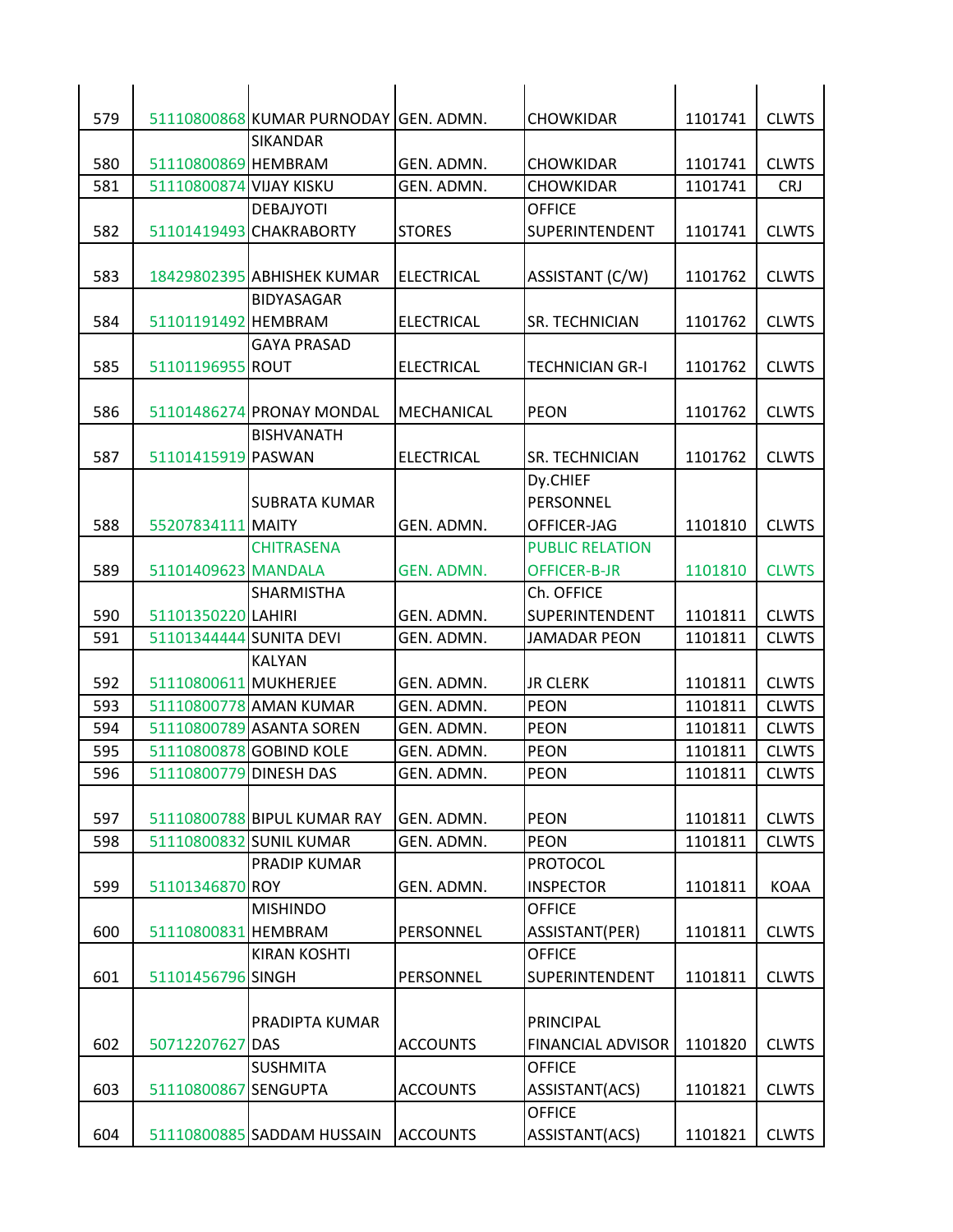|     |                         |                                        |                 | <b>OFFICE</b>             |         |              |
|-----|-------------------------|----------------------------------------|-----------------|---------------------------|---------|--------------|
| 605 |                         | 51110800816 SHRISTI KUMARI             | <b>ACCOUNTS</b> | ASSISTANT(ACS)            | 1101821 | <b>CLWTS</b> |
|     |                         | <b>SANJAY KUMAR</b>                    |                 | <b>OFFICE</b>             |         |              |
| 606 |                         | 51110800873 CHOWDHURY                  | <b>ACCOUNTS</b> | ASSISTANT(ACS)            | 1101821 | <b>CLWTS</b> |
|     |                         |                                        |                 | <b>OFFICE</b>             |         |              |
| 607 |                         | 51110800857 MANCI KUMARI               | <b>ACCOUNTS</b> | ASSISTANT(ACS)            | 1101821 | <b>CLWTS</b> |
| 608 |                         | 45122003964 SUDHIR KUMAR               | <b>ACCOUNTS</b> | FAnCAO-SAG                | 1101826 | <b>CLWTS</b> |
|     |                         |                                        |                 |                           |         |              |
| 609 |                         | 51101428736 ABHISHEK MONDAL GEN. ADMN. |                 | <b>JR CLERK</b>           | 1101831 | <b>CLWTS</b> |
|     |                         |                                        |                 | <b>ADDL CHIEF</b>         |         |              |
|     |                         | DR RAJKUMAR                            |                 | <b>MEDICAL DIRECTOR-</b>  |         |              |
| 610 | 50705883910 MUKHERJEE   |                                        | <b>MEDICAL</b>  | SAG                       | 1101840 | <b>CLWTS</b> |
|     |                         |                                        |                 |                           |         |              |
|     |                         |                                        |                 | ASST. DIVL.MEDICAL        |         |              |
| 611 |                         | 22729805358 TANMOY BISWAS              | <b>MEDICAL</b>  | <b>OFFICER</b>            | 1101840 | <b>CLWTS</b> |
|     |                         |                                        |                 |                           |         |              |
|     |                         | DR.BHASKAR                             |                 | <b>ASST. DIVL.MEDICAL</b> |         |              |
| 612 | 51101504938 GANGULY     |                                        | <b>MEDICAL</b>  | <b>OFFICER</b>            | 1101840 | <b>CLWTS</b> |
|     |                         |                                        |                 | Ch. OFFICE                |         |              |
| 613 |                         | 51101525712 KAJAL GHOSH                | GEN. ADMN.      | <b>SUPERINTENDENT</b>     | 1101841 | <b>CLWTS</b> |
|     |                         | <b>MANASI RANI</b>                     |                 | <b>NURSING</b>            |         |              |
| 614 | 51110800764 PANDA       |                                        | <b>MEDICAL</b>  | <b>SUPERINTENDENT</b>     | 1101841 | <b>CLWTS</b> |
|     |                         |                                        |                 |                           |         |              |
|     |                         |                                        |                 | <b>NURSING</b>            |         |              |
| 615 | 51110800763 VISHNU K.V  |                                        | <b>MEDICAL</b>  | <b>SUPERINTENDENT</b>     | 1101841 | <b>CLWTS</b> |
|     |                         |                                        |                 |                           |         |              |
| 616 |                         | 50818207741 AJIT KUMAR NANDI MEDICAL   |                 | Sr.PHARMACIST             | 1101841 | <b>CLWTS</b> |
|     |                         | SANDEEP                                |                 |                           |         |              |
| 617 | 51101426909 MAZUMDER    |                                        | <b>MEDICAL</b>  | <b>CHOWKIDAR</b>          | 1101842 | <b>CLWTS</b> |
|     |                         |                                        |                 | <b>HOSPITAL</b>           |         |              |
| 618 |                         | 51110800805 TUMPA MANDAL               | <b>MEDICAL</b>  | <b>ASSISTANT</b>          | 1101842 | <b>CLWTS</b> |
|     |                         |                                        |                 | <b>HOSPITAL</b>           |         |              |
| 619 | 51110800810 RAJU ROY    |                                        | <b>MEDICAL</b>  | <b>ASSISTANT</b>          | 1101842 | <b>CLWTS</b> |
|     |                         | <b>SURENDRA KUMAR</b>                  |                 | <b>HOSPITAL</b>           |         |              |
| 620 | 51110800808 MAHATO      |                                        | <b>MEDICAL</b>  | <b>ASSISTANT</b>          | 1101842 | <b>CLWTS</b> |
|     |                         |                                        |                 | <b>HOSPITAL</b>           |         |              |
| 621 |                         | 51110800806 JHUMA JYOTI                | <b>MEDICAL</b>  | <b>ASSISTANT</b>          | 1101842 | <b>CLWTS</b> |
|     |                         |                                        |                 | <b>HOSPITAL</b>           |         |              |
| 622 |                         | 51110800809 NILMUNI MURMU              | <b>MEDICAL</b>  | <b>ASSISTANT</b>          | 1101842 | <b>CLWTS</b> |
|     |                         | <b>GITESHWAR</b>                       |                 |                           |         |              |
| 623 | 51110800783 KUMAR       |                                        | <b>MEDICAL</b>  | <b>HOSPITAL CLEANER</b>   | 1101842 | <b>CLWTS</b> |
|     |                         |                                        |                 |                           |         |              |
| 624 | 51110800775 DEBI BAURI  |                                        | <b>MEDICAL</b>  | <b>HOSPITAL CLEANER</b>   | 1101842 | <b>CLWTS</b> |
| 625 |                         | 51101356883 BASANT DOME                | <b>MEDICAL</b>  | <b>JAMADAR</b>            | 1101842 | <b>CLWTS</b> |
| 626 |                         | 51101411563 MEENA BALMIKI              | <b>MEDICAL</b>  | SAFAIWALA                 | 1101842 | <b>CLWTS</b> |
|     |                         |                                        |                 |                           |         |              |
| 627 |                         | 51101400565 SHIBDHAN MURMU MEDICAL     |                 | <b>JAMADAR</b>            | 1101843 | <b>CLWTS</b> |
| 628 | 51101401795 BIPAN BAURI |                                        | <b>MEDICAL</b>  | <b>JAMADAR</b>            | 1101843 | <b>CLWTS</b> |
|     |                         |                                        |                 |                           |         |              |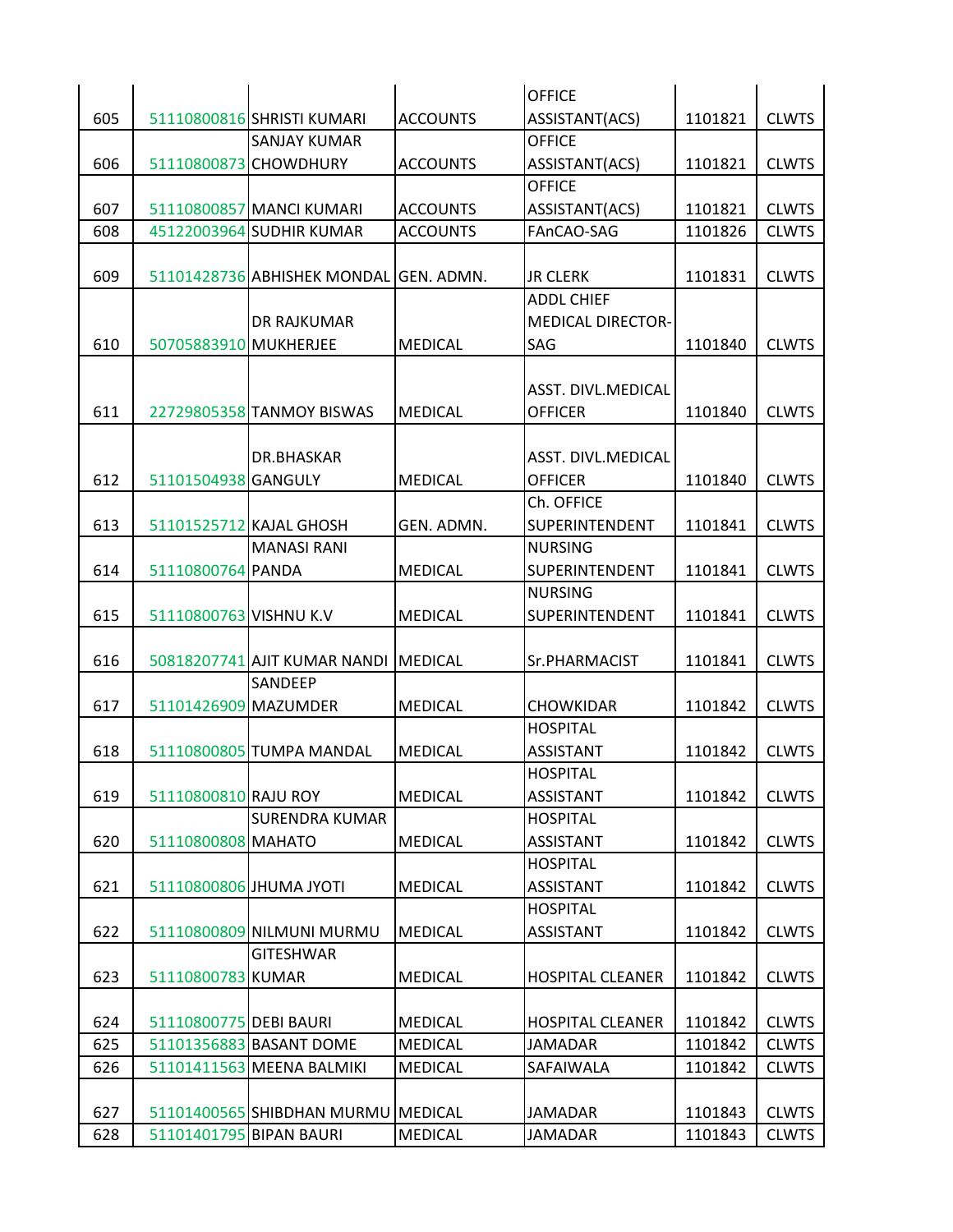| 629 |                         | 51101402667 BINOD MARANDI              | <b>MEDICAL</b>  | <b>JAMADAR</b>   | 1101843 | <b>CLWTS</b> |
|-----|-------------------------|----------------------------------------|-----------------|------------------|---------|--------------|
| 630 |                         | 51101400987 ABILAL TUDU                | <b>MEDICAL</b>  | <b>JAMADAR</b>   | 1101843 | <b>CLWTS</b> |
| 631 |                         | 51101406035 CHANDAN SINGH              | <b>MEDICAL</b>  | <b>JAMADAR</b>   | 1101843 | <b>CLWTS</b> |
| 632 |                         | 51101406553 SUBHAS BAURI               | <b>MEDICAL</b>  | <b>JAMADAR</b>   | 1101843 | <b>CLWTS</b> |
| 633 |                         | 51101401031 SUNIL MURMU                | <b>MEDICAL</b>  | <b>JAMADAR</b>   | 1101843 | <b>CLWTS</b> |
| 634 | 51101460939 M RAJAK     |                                        | <b>MEDICAL</b>  | <b>JAMADAR</b>   | 1101843 | <b>CLWTS</b> |
|     |                         | <b>SONA MUNI</b>                       |                 |                  |         |              |
| 635 | 51101403539 MARANDI     |                                        | <b>MEDICAL</b>  | <b>JAMADAR</b>   | 1101843 | <b>CLWTS</b> |
| 636 |                         | 51101405631 BIMAL MAHALI               | <b>MEDICAL</b>  | <b>JAMADAR</b>   | 1101843 | <b>CLWTS</b> |
| 637 | 51101405454 LACHMI DEVI |                                        | <b>MEDICAL</b>  | <b>JAMADAR</b>   | 1101843 | <b>CLWTS</b> |
| 638 |                         | 51101401656 MAMATA HARI                | <b>MEDICAL</b>  | <b>JAMADAR</b>   | 1101843 | <b>CLWTS</b> |
| 639 |                         | 51101401816 SHANKAR LAL                | <b>MEDICAL</b>  | <b>JAMADAR</b>   | 1101843 | <b>CLWTS</b> |
| 640 |                         | 51101409703 NIMOTI KISKU               | <b>MEDICAL</b>  | Sr.MV CLEANER    | 1101843 | <b>CLWTS</b> |
| 641 |                         | 51101410704 ACHINTA PAUL               | <b>MEDICAL</b>  | Sr.MV CLEANER    | 1101843 | <b>CLWTS</b> |
|     |                         |                                        |                 |                  |         |              |
|     |                         | SANJAY NARAYAN                         |                 | Ch. OFFICE       |         |              |
| 642 | 51101349931 PRASAD      |                                        | GEN. ADMN.      | SUPERINTENDENT   | 1101851 | <b>CLWTS</b> |
|     |                         |                                        |                 | INSPECTOR(RPF)   |         |              |
| 643 |                         | 50208360182 RAJNI KANT YADAV           | <b>SECURITY</b> | (Two time)       | 1101852 | <b>CLWTS</b> |
|     |                         |                                        |                 | ASST. SUB        |         |              |
| 644 | 50208321292 RANJIT EKKA |                                        | <b>SECURITY</b> | INSPECTOR(RPF)   | 1101852 | <b>CLWTS</b> |
| 645 | 50208365842 RAJ KUMAR   |                                        | <b>SECURITY</b> | INSPECTOR(RPF)   | 1101852 | <b>CLWTS</b> |
|     |                         | <b>BIVASH</b>                          |                 |                  |         |              |
| 646 |                         | 50208368077 CHOWDHURY                  | <b>SECURITY</b> | INSPECTOR(RPF)   | 1101852 | <b>CLWTS</b> |
| 647 |                         | 50208300732 SUKHDEO SINGH              | GEN. ADMN.      | Hd.CONSTABLE     | 1101852 | <b>CLWTS</b> |
|     |                         |                                        |                 | <b>SUB</b>       |         |              |
| 648 |                         | 50205608014 PREETI BHARTI              | <b>SECURITY</b> | INSPECTOR(RPF)   | 1101852 | <b>CLWTS</b> |
|     |                         |                                        |                 |                  |         |              |
|     |                         | <b>JAGADISH</b>                        |                 |                  |         |              |
| 649 |                         | 22108339582 CHANDRA NASKAR             | <b>SECURITY</b> | Hd.CONSTABLE     | 1101854 | <b>CLWTS</b> |
| 650 |                         | 50208366068 NARAYAN PATRA              | <b>SECURITY</b> | Hd.CONSTABLE     | 1101854 | <b>CLWTS</b> |
| 651 |                         | 50208354728 UPENDRA ROY                | <b>SECURITY</b> | Hd.CONSTABLE     | 1101854 | <b>CLWTS</b> |
| 652 |                         | 50208339533 ANIMESH MUDI               | <b>SECURITY</b> | Hd.CONSTABLE     | 1101854 | <b>CLWTS</b> |
|     |                         | MD. ABUL KAISH                         |                 |                  |         |              |
| 653 | 50208320354 KHAN        |                                        | <b>SECURITY</b> | Hd.CONSTABLE     | 1101854 | <b>CLWTS</b> |
|     |                         | <b>GANGA RAM</b>                       |                 |                  |         |              |
| 654 |                         | 50208328444 BHATTACHARYYA              | <b>SECURITY</b> | Hd.CONSTABLE     | 1101854 | <b>CLWTS</b> |
| 655 |                         | 50208366019 SUBHAS SAHA                | <b>SECURITY</b> | <b>CONSTABLE</b> | 1101855 | <b>CLWTS</b> |
|     |                         |                                        |                 |                  |         |              |
| 656 | 502H4781764             | <b>AJIT CHOWDHURY</b>                  | <b>SECURITY</b> | <b>CONSTABLE</b> | 1101855 | <b>CLWTS</b> |
|     |                         |                                        |                 |                  |         |              |
| 657 |                         | 51101530790 UPENDRA PASWAN             | <b>SECURITY</b> | <b>CONSTABLE</b> | 1101855 | <b>CLWTS</b> |
| 658 | 502H4773627             | PRASANTA JOSH                          | <b>SECURITY</b> | <b>CONSTABLE</b> | 1101855 | <b>CLWTS</b> |
| 659 |                         | 51101530466 JAYANT KUMAR               | <b>SECURITY</b> | CONSTABLE        | 1101855 | <b>CLWTS</b> |
|     |                         |                                        |                 |                  |         |              |
| 660 |                         | 51101530950 SUJIT KUMAR KISKU SECURITY |                 | <b>CONSTABLE</b> | 1101855 | <b>CLWTS</b> |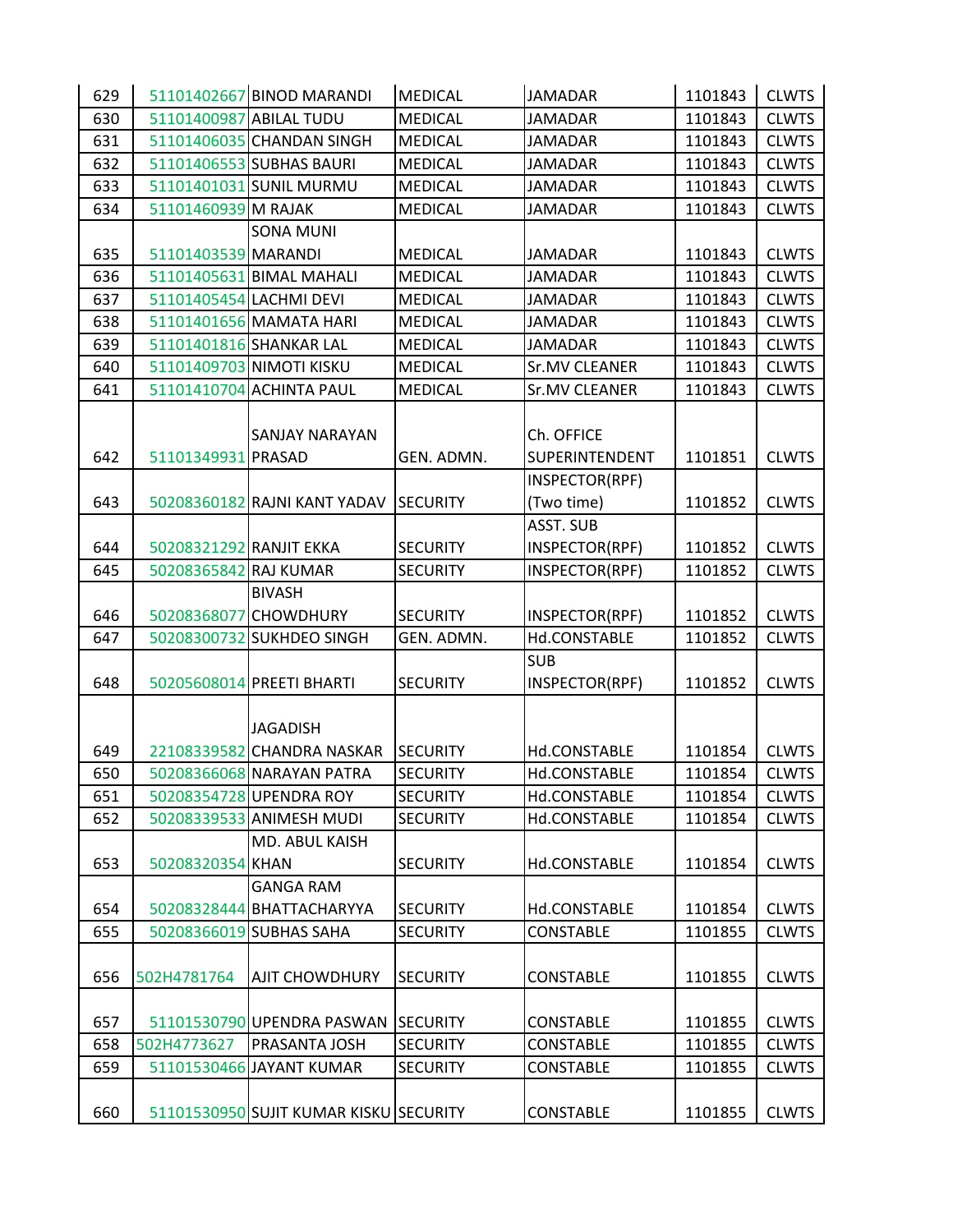| 661        |                        | 50208315036 SARVAJIT MISHRA | <b>SECURITY</b>                          | Hd.CONSTABLE                         | 1101855            | <b>CLWTS</b>                 |
|------------|------------------------|-----------------------------|------------------------------------------|--------------------------------------|--------------------|------------------------------|
| 662        |                        | 50208318359 SURENDRA RAM    | <b>SECURITY</b>                          | Hd.CONSTABLE                         | 1101855            | <b>CLWTS</b>                 |
|            |                        | <b>SURESH KUMAR</b>         |                                          |                                      |                    |                              |
| 663        | 22108316119 RAM        |                             | <b>SECURITY</b>                          | Hd.CONSTABLE                         | 1101855            | <b>CLWTS</b>                 |
|            |                        | <b>NASIM AHMED</b>          |                                          |                                      |                    |                              |
| 664        | 50208351247 ANSARI     |                             | <b>SECURITY</b>                          | Hd.CONSTABLE                         | 1101855            | <b>CLWTS</b>                 |
| 665        |                        | 50208366305 DIPANKAR ROY    | <b>SECURITY</b>                          | Hd.CONSTABLE                         | 1101855            | <b>CLWTS</b>                 |
|            |                        |                             |                                          |                                      |                    |                              |
| 666        |                        | 50208331339 SUJAY MAJUMDER  | <b>SECURITY</b>                          | Hd.CONSTABLE                         | 1101855            | <b>CLWTS</b>                 |
| 667        |                        | 50208316259 ABHIRAM DOLAI   | <b>SECURITY</b>                          | Hd.CONSTABLE                         | 1101855            | <b>CLWTS</b>                 |
| 668        |                        | 50208315383 TARAKANT JHA    | <b>SECURITY</b>                          | Hd.CONSTABLE                         | 1101855            | <b>CLWTS</b>                 |
| 669        |                        | 50204774024 ARUN SANTRA     | <b>SECURITY</b>                          | <b>CONSTABLE</b>                     | 1101855            | <b>CLWTS</b>                 |
| 670        | 50204772891 SUDIP AICH |                             | <b>SECURITY</b>                          | <b>CONSTABLE</b>                     | 1101855            | <b>CLWTS</b>                 |
|            |                        | <b>PRANATOSH</b>            |                                          |                                      |                    |                              |
| 671        | 50205518933 SANPUI     |                             | <b>SECURITY</b>                          | <b>CONSTABLE</b>                     | 1101855            | <b>CLWTS</b>                 |
|            |                        | <b>SUBHASISH</b>            |                                          |                                      |                    |                              |
| 672        | 50208314688 MUKHERJEE  |                             | <b>SECURITY</b>                          | Hd.CONSTABLE                         | 1101855            | <b>CLWTS</b>                 |
|            |                        |                             |                                          | Ch. OFFICE                           |                    |                              |
| 673<br>674 | 51101180515 B SHARMA   | 51101426773 BARMAN SOREN    | <b>ENGINEERING</b><br><b>ENGINEERING</b> | <b>SUPERINTENDENT</b><br><b>PEON</b> | 1101861<br>1101861 | <b>CLWTS</b><br><b>CLWTS</b> |
|            |                        |                             |                                          |                                      |                    |                              |
|            |                        | SUDHIRA KUMAR               |                                          | <b>SENIOR SECTION</b>                |                    |                              |
| 675        | 51101192508 PRADHAN    |                             | <b>ENGINEERING</b>                       | ENGINEER(WORKS)                      | 1101861            | <b>CLWTS</b>                 |
|            |                        |                             |                                          |                                      |                    |                              |
|            |                        | SUKANTA RANJAN              |                                          | <b>SENIOR SECTION</b>                |                    |                              |
| 676        | 51101190844 SAHA       |                             | <b>ENGINEERING</b>                       | ENGINEER(WORKS)                      | 1101861            | <b>CLWTS</b>                 |
| 677        |                        | 51101195629 SUNIL KUMAR     | <b>ENGINEERING</b>                       | <b>HELPER</b>                        | 1101862            | <b>CLWTS</b>                 |
| 678        |                        | 51101424444 DAMYANTI DEVI   | <b>ENGINEERING</b>                       | SAFAIWALA                            | 1101862            | <b>CLWTS</b>                 |
| 679        | 51101426677 TARA DEVI  |                             | <b>ENGINEERING</b>                       | <b>SAFAIWALA</b>                     | 1101862            | <b>CLWTS</b>                 |
|            |                        | SUNDARMONI                  |                                          |                                      |                    |                              |
| 680        | 51110800807            | <b>MARANDI</b>              | ENGINEERING                              | SAFAIWALA                            | 1101862            | <b>CLWTS</b>                 |
|            |                        |                             |                                          |                                      |                    |                              |
| 681        |                        | 51101424364 SHANKAR MURMU   | ENGINEERING                              | <b>SAFAIWALA</b>                     | 1101862            | <b>CLWTS</b>                 |
|            |                        |                             |                                          |                                      |                    |                              |
| 682        |                        | 51110800270 DIBYENDU SARDAR | <b>ENGINEERING</b>                       | <b>CHOWKIDAR</b>                     | 1101863            | <b>CLWTS</b>                 |
|            |                        | <b>MITHILESH KUMAR</b>      |                                          |                                      |                    |                              |
| 683        | 51101197704 SINGH      |                             | <b>ENGINEERING</b>                       | <b>HELPER</b>                        | 1101863            | <b>CLWTS</b>                 |
|            |                        |                             |                                          |                                      |                    |                              |
| 684        |                        | 45305804449 BRIJNANDANRAM   | <b>ENGINEERING</b>                       | <b>KHALASI HELPER</b>                | 1101863            | <b>CLWTS</b>                 |
|            |                        | LAKHENDRA                   |                                          |                                      |                    |                              |
| 685        | 51101420988 MURMU      |                             | ENGINEERING                              | <b>HELPER</b>                        | 1101863            | <b>CLWTS</b>                 |
| 686        |                        | 51101412961 RAGHUBIR ROY    | <b>ENGINEERING</b>                       | <b>HELPER</b>                        | 1101863            | <b>CLWTS</b>                 |
|            |                        | SRI. SHUBHAM                |                                          |                                      |                    |                              |
| 687        | 51101427768 KUMAR GIRI |                             | <b>ENGINEERING</b>                       | <b>CHOWKIDAR</b>                     | 1101864            | <b>CLWTS</b>                 |
|            |                        | <b>MONIKA</b>               |                                          |                                      |                    |                              |
| 688        | 51101197552 HEMBRAM    |                             | ENGINEERING                              | <b>HELPER</b>                        | 1101864            | <b>CLWTS</b>                 |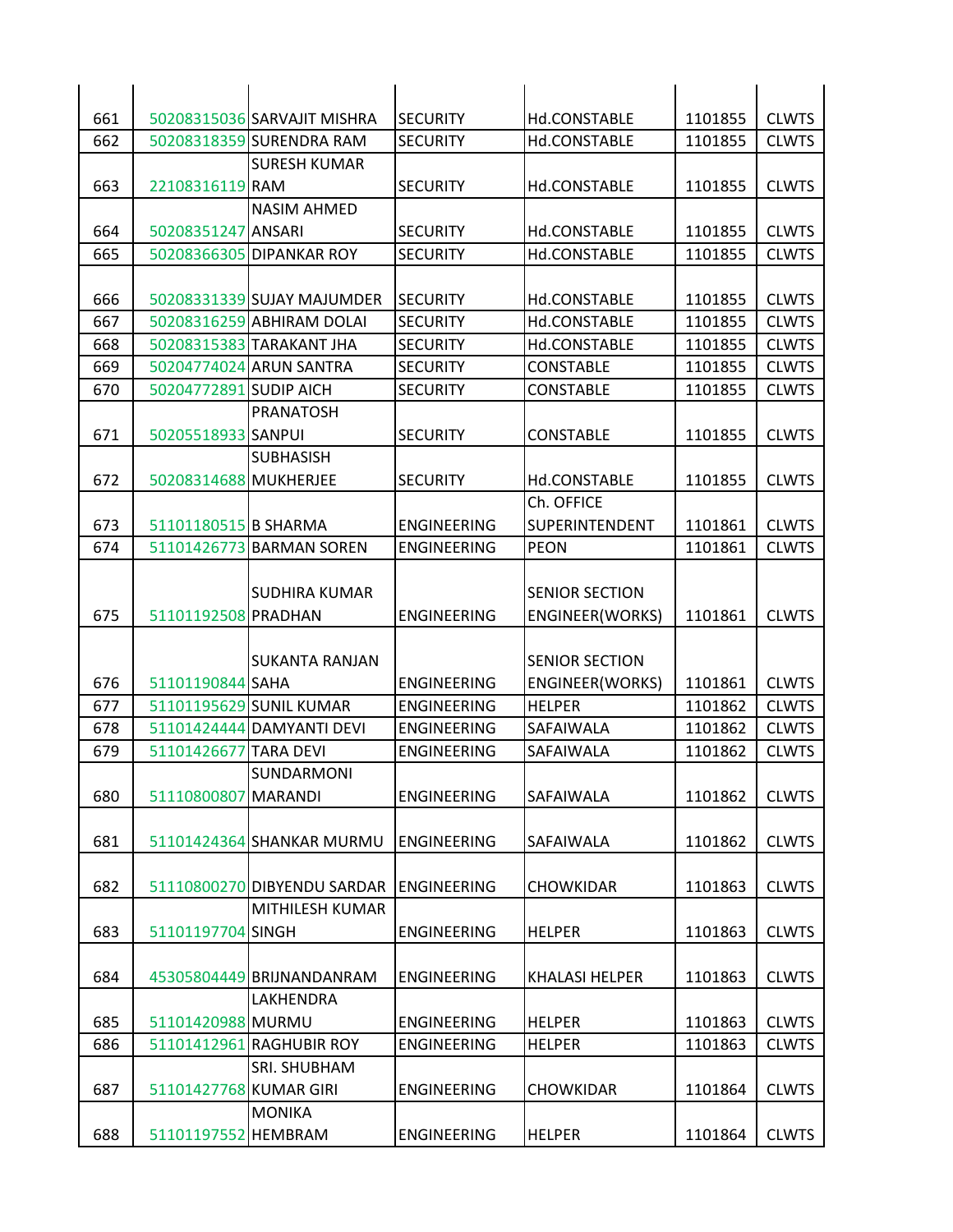| 689 |                        | 51110800844 PRATHANA BAURI                | <b>ENGINEERING</b> | <b>HELPER</b>            | 1101864 | <b>CLWTS</b> |
|-----|------------------------|-------------------------------------------|--------------------|--------------------------|---------|--------------|
|     |                        | KUMAR RANJAY                              |                    |                          |         |              |
| 690 | 51101485861 PRASAD     |                                           | <b>ENGINEERING</b> | <b>CHOWKIDAR</b>         | 1101865 | <b>CLWTS</b> |
|     |                        |                                           |                    |                          |         |              |
| 691 |                        | 51101409130 SHYAMAPADA ROY                | <b>ENGINEERING</b> | <b>HELPER</b>            | 1101865 | <b>CLWTS</b> |
|     |                        |                                           |                    |                          |         |              |
| 692 |                        | 51101194431 HOPNA MARANDI                 | <b>ENGINEERING</b> | <b>HELPER</b>            | 1101865 | <b>CLWTS</b> |
|     |                        | <b>SURESH KUMAR</b>                       |                    |                          |         |              |
| 693 | 51101198045 SUKUL      |                                           | ENGINEERING        | <b>HELPER</b>            | 1101865 | <b>CLWTS</b> |
|     |                        | <b>MAHESH KR</b>                          |                    |                          |         |              |
| 694 | 51101426600 BALMIKI    |                                           | <b>ENGINEERING</b> | <b>SAFAIWALA</b>         | 1101865 | <b>CLWTS</b> |
| 695 | 51101197624 INDAL      |                                           | <b>ENGINEERING</b> | SAFAIWALA                | 1101865 | <b>CLWTS</b> |
|     |                        |                                           |                    |                          |         |              |
| 696 |                        | 51101427004 GIRIDHARI HANSDA LENGINEERING |                    | <b>SAFAIWALA</b>         | 1101865 | <b>CLWTS</b> |
| 697 |                        | 51101427320 SARASWATI RAM                 | <b>ENGINEERING</b> | <b>SAFAIWALA</b>         | 1101865 | <b>CLWTS</b> |
| 698 |                        | 51101191530 ASHIM KR DEY                  | ENGINEERING        | <b>SR. TECHNICIAN</b>    | 1101865 | <b>CLWTS</b> |
|     |                        |                                           |                    |                          |         |              |
| 699 |                        | 51101194731 JOYDEB MARANDI                | <b>ENGINEERING</b> | <b>TECHNICIAN GR-I</b>   | 1101865 | <b>CLWTS</b> |
|     |                        | <b>SUMITAVA</b>                           |                    |                          |         |              |
| 700 |                        | 51101197000 BHATTACHARJEE                 | <b>ENGINEERING</b> | <b>TECHNICIAN GR-I</b>   | 1101865 | <b>CLWTS</b> |
|     |                        | RAMSAMUJH                                 |                    |                          |         |              |
| 701 | 51101193130 KEWAT      |                                           | <b>ENGINEERING</b> | <b>TECHNICIAN GR-I</b>   | 1101865 | <b>CLWTS</b> |
| 702 |                        | 51101197405 BASUDEB GHOSH                 | <b>ENGINEERING</b> | <b>TECHNICIAN GR-I</b>   | 1101865 | <b>CLWTS</b> |
| 703 |                        | 51101351695 DIPANKAR ROY                  | <b>ENGINEERING</b> | <b>TECHNICIAN GR-I</b>   | 1101865 | <b>CLWTS</b> |
|     |                        |                                           |                    |                          |         |              |
| 704 |                        | 51101193640 JYOTIN MARANDI                | <b>ENGINEERING</b> | <b>TECHNICIAN GR-III</b> | 1101865 | <b>CLWTS</b> |
|     |                        |                                           |                    |                          |         |              |
| 705 |                        | 51101419768 DHARMENDRA DAS ENGINEERING    |                    | <b>HELPER</b>            | 1101865 | <b>CLWTS</b> |
| 706 |                        | 51101411969 PUNAM DEBI                    | <b>ENGINEERING</b> | <b>HELPER</b>            | 1101865 | <b>CLWTS</b> |
|     |                        |                                           |                    |                          |         |              |
| 707 |                        | 51101421032 SIKANDAR ROUTH                | <b>ENGINEERING</b> | <b>HELPER</b>            | 1101865 | <b>CLWTS</b> |
|     |                        | <b>SURESH KUMAR</b>                       |                    |                          |         |              |
| 708 | 51101411942 BANSFORE   |                                           | <b>ENGINEERING</b> | <b>HELPER</b>            | 1101865 | <b>CLWTS</b> |
|     |                        |                                           |                    |                          |         |              |
| 709 |                        | 51101418423 DEWAN HEMBRAM                 | <b>ENGINEERING</b> | <b>HELPER</b>            | 1101865 | <b>CLWTS</b> |
|     |                        | MRINALKANTI                               |                    |                          |         |              |
| 710 | 51101419936 KIRTANIA   |                                           | ENGINEERING        | <b>HELPER</b>            | 1101865 | <b>CLWTS</b> |
|     |                        | <b>DEEPCHAND</b>                          |                    |                          |         |              |
| 711 | 51101429165 HEMBRAM    |                                           | <b>ENGINEERING</b> | <b>CHOWKIDAR</b>         | 1101866 | <b>CLWTS</b> |
| 712 | 51101191994 A K BHADRA |                                           | <b>ENGINEERING</b> | TECHNICIAN GR-I          | 1101866 | <b>CLWTS</b> |
|     |                        | <b>KALISWAR</b>                           |                    |                          |         |              |
| 713 |                        |                                           |                    |                          |         | <b>CLWTS</b> |
|     | 51101198141 HEMBRAM    |                                           | <b>ENGINEERING</b> | <b>HELPER</b>            | 1101867 |              |
| 714 |                        | 51101428381 P. K. HARIHARAN               | <b>ENGINEERING</b> | <b>CHOWKIDAR</b>         | 1101868 | <b>CLWTS</b> |
|     |                        | DHANESHWAR                                |                    | <b>TRACK MAINTAINER</b>  |         |              |
| 715 | 51101197763 MARANDI    |                                           | <b>ENGINEERING</b> | Ш.                       | 1101868 | <b>CLWTS</b> |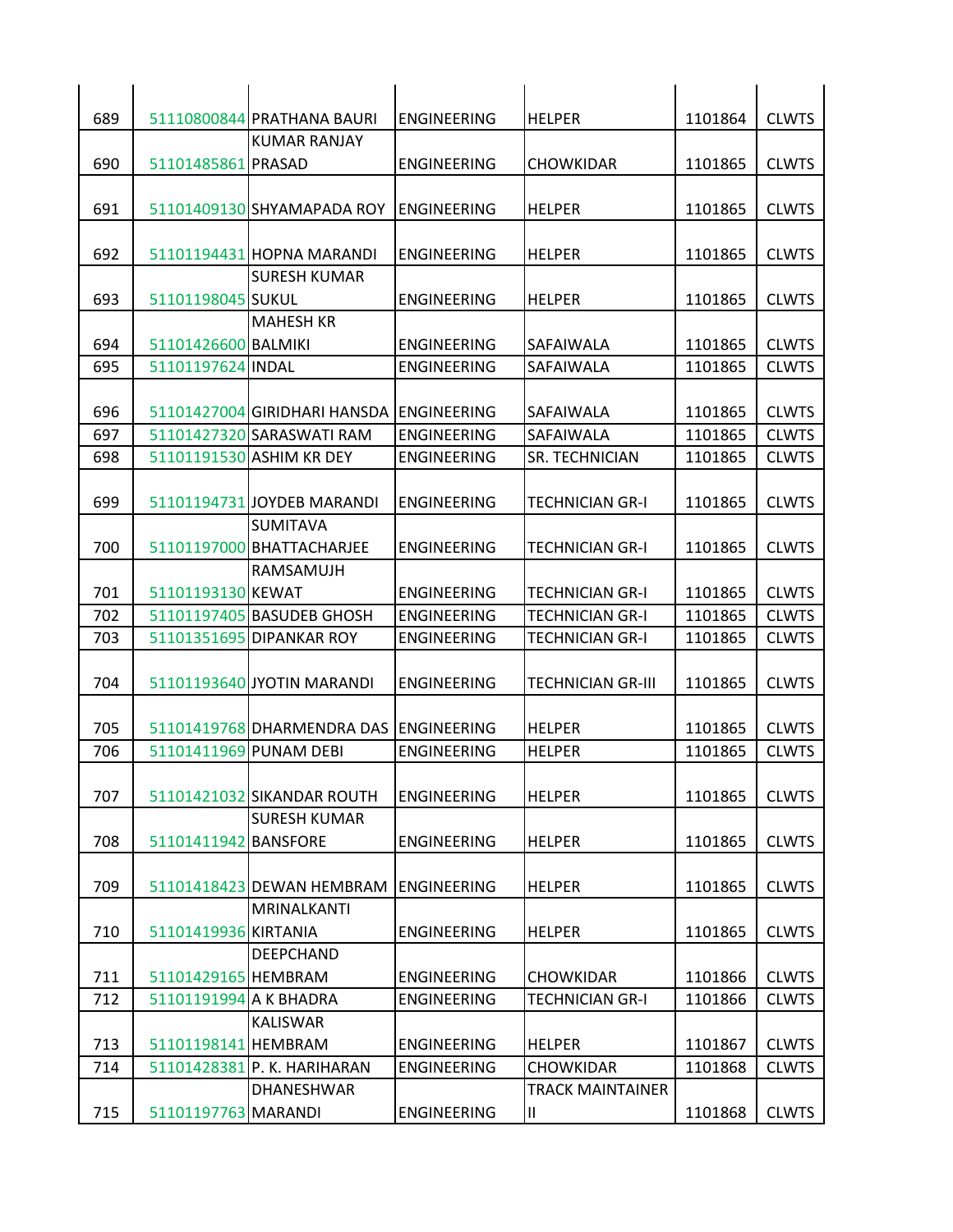|     |                         |                                        |                    | <b>TRACK MAINTAINER</b>  |         |              |
|-----|-------------------------|----------------------------------------|--------------------|--------------------------|---------|--------------|
| 716 |                         | 51101197982 ABILAS MAJHI               | <b>ENGINEERING</b> | Ш                        | 1101868 | <b>CLWTS</b> |
|     |                         |                                        |                    | <b>TRACK MAINTAINER</b>  |         |              |
| 717 |                         | 51101425412 DEB LAL KISKU              | <b>ENGINEERING</b> | IV                       | 1101868 | <b>CLWTS</b> |
|     |                         |                                        |                    | <b>TRACK MAINTAINER</b>  |         |              |
| 718 |                         | 51110800797 BISHU HANSDA               | <b>ENGINEERING</b> | IV                       | 1101868 | <b>CLWTS</b> |
|     |                         |                                        |                    | <b>TRACK MAINTAINER</b>  |         |              |
| 719 |                         | 51110800796 LAKHAN SINGH               | <b>ENGINEERING</b> | IV                       | 1101868 | <b>CLWTS</b> |
|     |                         | <b>DIWAKAR</b>                         |                    | <b>TRACK MAINTAINER</b>  |         |              |
| 720 | 51110800698 HEMBROM     |                                        | <b>ENGINEERING</b> | IV                       | 1101868 | <b>CLWTS</b> |
|     |                         |                                        |                    | <b>TRACK MAINTAINER</b>  |         |              |
| 721 |                         | 51110800792 RANJEET KUMAR              | <b>ENGINEERING</b> | IV                       | 1101868 | <b>CLWTS</b> |
|     |                         |                                        |                    | <b>TRACK MAINTAINER</b>  |         |              |
| 722 |                         | 51110800794 SONARAM HANSDA ENGINEERING |                    | IV                       | 1101868 | <b>CLWTS</b> |
|     |                         |                                        |                    | <b>TRACK MAINTAINER</b>  |         |              |
| 723 |                         | 51110800793 SURAJ KUMAR                | <b>ENGINEERING</b> | IV                       | 1101868 | <b>CLWTS</b> |
|     |                         |                                        |                    | <b>TRACK MAINTAINER</b>  |         |              |
| 724 |                         | 51101419856 MANOJ BAURI                | <b>ENGINEERING</b> | Ш                        | 1101868 | <b>CLWTS</b> |
|     |                         | <b>BINOD KUMAR</b>                     |                    | <b>TRACK MAINTAINER</b>  |         |              |
| 725 | 50205672892 SINGH       |                                        | GEN. ADMN.         | IV                       | 1101868 | <b>CLWTS</b> |
|     |                         | <b>SAMIR KUMAR</b>                     |                    |                          |         |              |
| 726 | 51101192680 TUDU        |                                        | <b>ENGINEERING</b> | <b>HELPER</b>            | 1101869 | <b>CLWTS</b> |
| 727 | 51101192727 SAWNA KOL   |                                        | <b>ENGINEERING</b> | <b>HELPER</b>            | 1101869 | <b>CLWTS</b> |
|     |                         | RABINDRANATH                           |                    |                          |         |              |
| 728 | 51101425615 TUDU        |                                        | <b>ENGINEERING</b> | <b>SAFAIWALA</b>         | 1101869 | <b>CLWTS</b> |
|     |                         | <b>ANSHU KUMAR</b>                     |                    | Dy.CHIEF ELECT.          |         |              |
| 729 | 51101504719 VERMA       |                                        | <b>ELECTRICAL</b>  | <b>ENGINEER-JAG</b>      | 1101870 | <b>CLWTS</b> |
|     |                         |                                        |                    | Dy.CHIEF ELECT.          |         |              |
| 730 | 508NPS02815             | RAHUL AGARWAL                          | <b>ELECTRICAL</b>  | <b>ENGINEER-JAG</b>      | 1101870 | <b>CLWTS</b> |
|     |                         | SHUBHRA PRAKASH                        |                    | <b>JUNIOR</b>            |         |              |
| 731 | 15890102332 BALL        |                                        | <b>ELECTRICAL</b>  | ENGINEER(ELEC)           | 1101871 | <b>CLWTS</b> |
|     |                         | NEELKAMAL                              |                    | <b>JUNIOR</b>            |         |              |
| 732 | 51110800697 PASWAN      |                                        | <b>ELECTRICAL</b>  | ENGINEER(ELEC)           | 1101871 | <b>CLWTS</b> |
|     |                         |                                        |                    | <b>JUNIOR</b>            |         |              |
| 733 |                         | 51110800701 DINESH KUMAR               | <b>ELECTRICAL</b>  | ENGINEER(ELEC)           | 1101871 | <b>CLWTS</b> |
| 734 |                         | 51101356322 BHAGWAN DAS                | <b>ELECTRICAL</b>  | Sr.CHOWKIDAR             | 1101871 | <b>CLWTS</b> |
| 735 | 51101471099 INDAL SINGH |                                        | <b>ELECTRICAL</b>  | Sr.CHOWKIDAR             | 1101871 | <b>CLWTS</b> |
|     |                         | <b>GOURI SANKAR</b>                    |                    |                          |         |              |
| 736 | 51101325753 RAM         |                                        | <b>ELECTRICAL</b>  | Sr.CHOWKIDAR             | 1101871 | <b>CLWTS</b> |
| 737 |                         | 51101455419 DILIP GORAIN               | <b>ELECTRICAL</b>  | Sr.CHOWKIDAR             | 1101871 | <b>CLWTS</b> |
| 738 |                         | 51101476560 NAGAR BAURI                | <b>ELECTRICAL</b>  | Sr.CHOWKIDAR             | 1101871 | <b>CLWTS</b> |
|     |                         |                                        |                    | TECH.(MOTOR              |         |              |
| 739 |                         | 51101481393 NIMAI HANSDA               | <b>ELECTRICAL</b>  | <b>VEHICLE DRIVER)-I</b> | 1101871 | <b>CLWTS</b> |
|     |                         | ACHYUTANAND                            |                    |                          |         |              |
| 740 |                         | 51101484789 BHATTACHARJEE              | MECHANICAL         | <b>JR CLERK</b>          | 1101871 | <b>CLWTS</b> |
|     | 51101358088 HAZARAT ALI |                                        | <b>ELECTRICAL</b>  | <b>TECHNICIAN GR-I</b>   | 1101874 | <b>CLWTS</b> |
| 741 |                         |                                        |                    |                          |         |              |
| 742 |                         | 51101459444 KALYAN DUTTA               | <b>ELECTRICAL</b>  | <b>TECHNICIAN GR-I</b>   | 1101874 | <b>CLWTS</b> |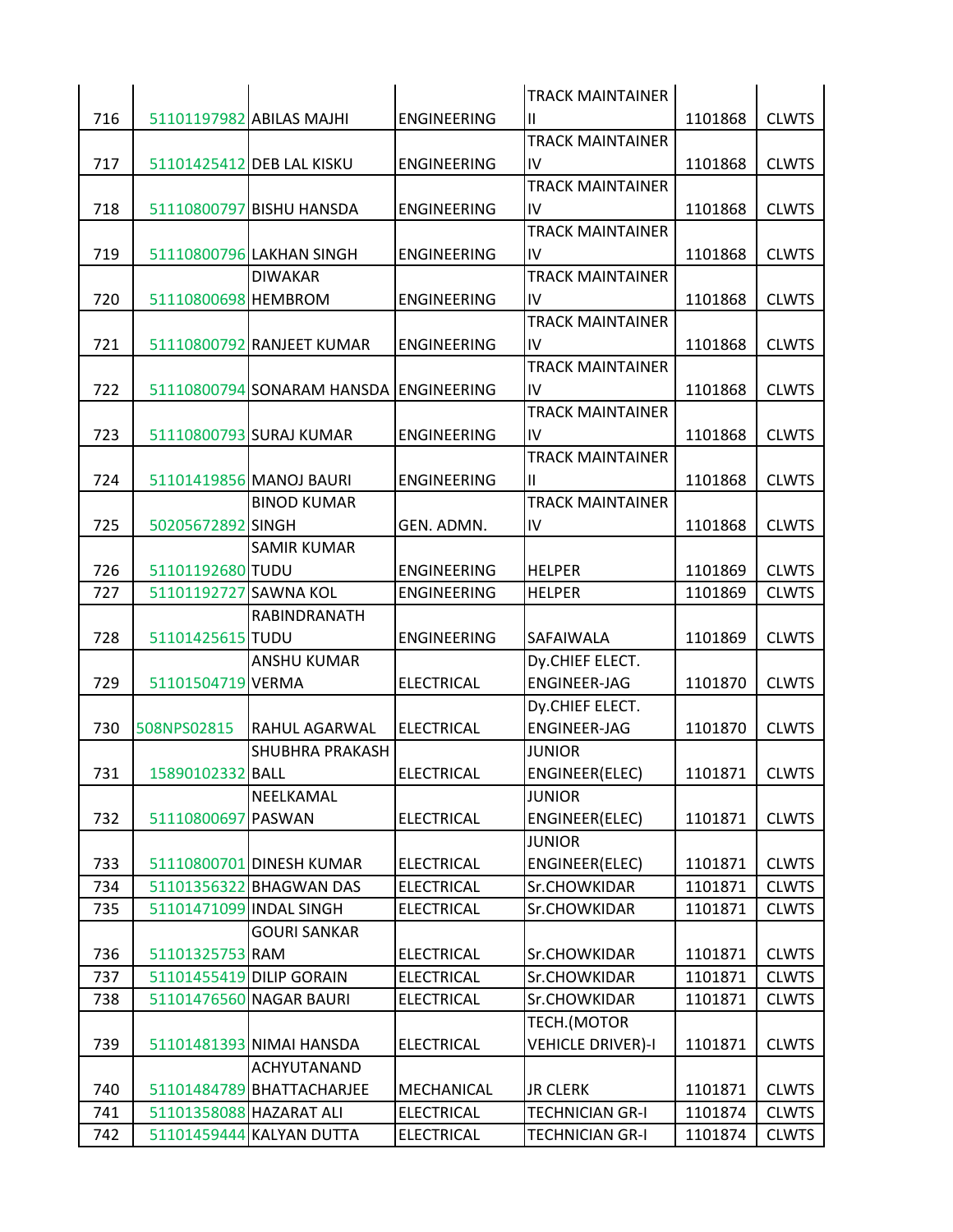|     |                        | <b>MANOJIT KUMAR</b>                   |                    |                          |         |              |
|-----|------------------------|----------------------------------------|--------------------|--------------------------|---------|--------------|
| 743 | 51101468341 DEY        |                                        | <b>ELECTRICAL</b>  | <b>TECHNICIAN GR-I</b>   | 1101874 | <b>CLWTS</b> |
| 744 | 51101456665 U DUTTA    |                                        | <b>ELECTRICAL</b>  | <b>TECHNICIAN GR-I</b>   | 1101874 | <b>CLWTS</b> |
| 745 |                        | 51101476332 PRABHAT KANDIR             | <b>ELECTRICAL</b>  | <b>TECHNICIAN GR-I</b>   | 1101874 | <b>CLWTS</b> |
| 746 | 503NPS07806            | <b>AJAY KUMAR</b>                      | GEN. ADMN.         | <b>HELPER</b>            | 1101874 | <b>CLWTS</b> |
| 747 |                        | 51101430465 DIPAK MALLICK              | GEN. ADMN.         | <b>WATCHER</b>           | 1101874 | <b>CLWTS</b> |
| 748 |                        | 51101417797 NADIA NANDA DAS            | ELECTRICAL         | <b>HELPER</b>            | 1101874 | <b>CLWTS</b> |
|     |                        | <b>HARJEET SINGH</b>                   |                    |                          |         |              |
| 749 | 51101419661 DHANJAL    |                                        | <b>ELECTRICAL</b>  | <b>TECHNICIAN GR-I</b>   | 1101874 | <b>CLWTS</b> |
| 750 |                        | 51101413391 HIRALAL HANSDA             | <b>ELECTRICAL</b>  | <b>TECHNICIAN GR-I</b>   | 1101874 | <b>CLWTS</b> |
|     |                        | <b>DEEPAK KUMAR</b>                    |                    |                          |         |              |
| 751 | 51101418116 SAH        |                                        | <b>ELECTRICAL</b>  | <b>TECHNICIAN GR-II</b>  | 1101874 | <b>CLWTS</b> |
| 752 | 50714504572 RAJU SINGH |                                        | <b>ELECTRICAL</b>  | <b>KHALASI HELPER</b>    | 1101875 | <b>CLWTS</b> |
| 753 |                        | 51101481271 GOPAL TUDDU                | <b>ELECTRICAL</b>  | <b>TECHNICIAN GR-II</b>  | 1101875 | <b>CLWTS</b> |
|     |                        |                                        |                    |                          |         |              |
| 754 |                        | 51110800835 DHARMESH NAYAK             | <b>SnT</b>         | <b>HELPER</b>            | 1101875 | <b>CLWTS</b> |
| 755 | 51101333999 VINOD BABU |                                        | <b>ELECTRICAL</b>  | SR. TECHNICIAN           | 1101876 | <b>CLWTS</b> |
| 756 |                        | 51101465676 NILADRI DAS ROY            | <b>ELECTRICAL</b>  | SR. TECHNICIAN           | 1101876 | <b>CLWTS</b> |
| 757 |                        | 51101426255 GAUTAM KUJUR               | <b>ELECTRICAL</b>  | TECH-I(ELECT)            | 1101876 | <b>CLWTS</b> |
| 758 | 51101334027 SHAW       | CHANDRADEEP                            | <b>ELECTRICAL</b>  | <b>TECHNICIAN GR-I</b>   | 1101876 | <b>CLWTS</b> |
| 759 |                        | 51101470221 PARTHA BANERJEE            | <b>ELECTRICAL</b>  | <b>TECHNICIAN GR-I</b>   | 1101876 | <b>CLWTS</b> |
| 760 |                        | 51101421657 JITEN KR MAHATO            | <b>ELECTRICAL</b>  | <b>TECHNICIAN GR-II</b>  | 1101876 | <b>CLWTS</b> |
| 761 |                        | 51101416188 RATAN KUMAR                | <b>ELECTRICAL</b>  | <b>TECHNICIAN GR-III</b> | 1101876 | <b>CLWTS</b> |
| 762 | 51101455911 HEMBRAM    | SONALAL                                | <b>MECHANICAL</b>  | <b>SAFAIWALA</b>         | 1101882 | <b>CLWTS</b> |
|     |                        | <b>SANTOSH KUMAR</b>                   |                    | <b>EASTATE</b>           |         |              |
| 763 | 51101425720 PRASAD     |                                        | GEN. ADMN.         | <b>SUPERVISOR</b>        | 1101891 | <b>CLWTS</b> |
| 764 |                        | 51101429430 JIYARAM MURMU              | <b>ENGINEERING</b> | <b>CHOWKIDAR</b>         | 1101892 | <b>CLWTS</b> |
| 765 |                        | 51101384260 AJAY KUMAR LAL             | <b>ENGINEERING</b> | <b>CHOWKIDAR</b>         | 1101893 | <b>CLWTS</b> |
| 766 |                        | 51110800877 GABRIEL JOSEPH             | <b>ENGINEERING</b> | CHOWKIDAR                | 1101893 | <b>CLWTS</b> |
| 767 | 51101428859 ARTI TUDU  |                                        | <b>ENGINEERING</b> | SAFAIWALA                | 1101893 | <b>CLWTS</b> |
| 768 |                        | 51101470491 KALI DASI SHIL             | GEN. ADMN.         | SAFAIWALA                | 1101893 | <b>CLWTS</b> |
|     |                        | <b>RANJAN KUMAR</b>                    |                    |                          |         |              |
| 769 | 51110800879 MAJI       |                                        | GEN. ADMN.         | <b>CHOWKIDAR</b>         | 1101912 | <b>CLWTS</b> |
| 770 |                        | 51110800584 SURJUDHAN SOREN GEN. ADMN. |                    | SANITARY JAMADAR         | 1101912 | <b>CLWTS</b> |
|     |                        |                                        |                    | <b>JUNIOR</b>            |         |              |
| 771 |                        | 51110800744 ROSHAN KUMAR               | <b>ELECTRICAL</b>  | ENGINEER(ELEC)           | 110127A | <b>CLWTS</b> |
|     |                        | <b>VENKATPATI RAJU</b>                 |                    | <b>JUNIOR</b>            |         |              |
| 772 | 51110800742 SINGH      |                                        | <b>ELECTRICAL</b>  | ENGINEER(ELEC)           | 110127A | <b>CLWTS</b> |
|     |                        |                                        |                    | <b>JUNIOR</b>            |         |              |
| 773 |                        | 51110800741 DEBDULAL BISWAS            | ELECTRICAL         | ENGINEER(ELEC)           | 110127A | <b>CLWTS</b> |